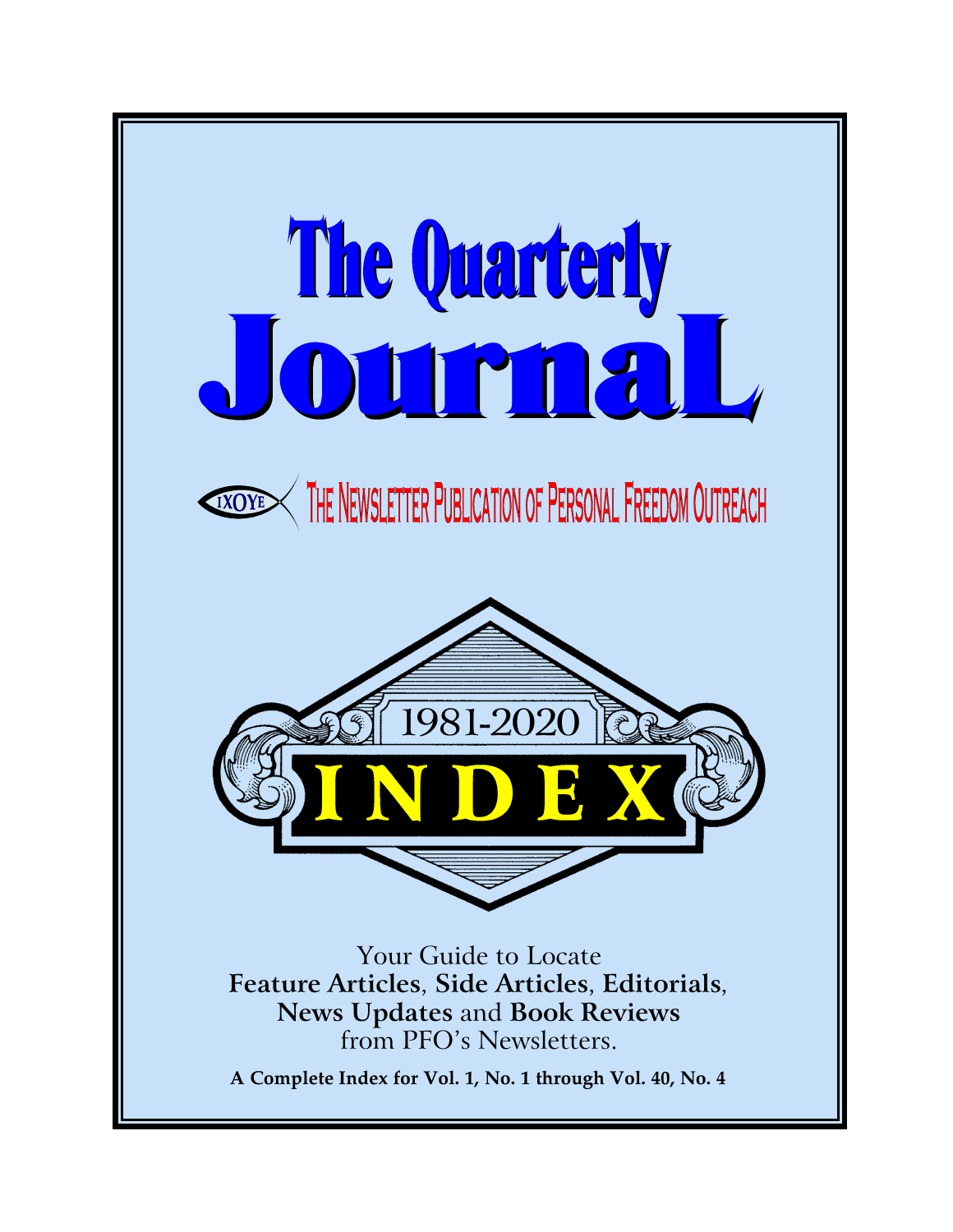# **Title of Feature Article Subject Location**

2012: A Spaced-Out Oddity – What's the Fuss About the Year 2012? Fig. The 400th Anniversary of the King James Version of the Bible King 1 The Adam God Teaching  $-$  A Theory or A Doctrine? All in the Family – The Visions and Vanities of Sam Hinn Sam Hinn All That Glitters... Gold Fillings and Truth Decay in Toronto All to Jesus I Surrender – A Look at The Community of Believers (Community of Believers Community of Believers The Alpha Course - Final Answer or Fatal Attraction? Ambassadors of the Sensational - Distinctives of Charismatic Movement "And I Shall Be As God" – Men and Their Claims of Deity "...And Ye Shall Be As God" – The Mormons' Strange Salvation Mormonism Vol 5, No 4, No 5, No 4, No 4, No 4, No Angels We Have Heard on High? New Obsession with Angels The Animalization of Christianity – Chaos in the Vineyard The Ape of God – New Age Spirituality Into Evangelicalism Myster of God 33, No 13, No 13, No 13, No 13, No 13, No Aquarian Gospel – A Summary of a Contemporary Pseudo-Scripture 1 Aramaic Publications by The Way International Are Blood Transfusions a Violation of God's Law? J Are Doctrines of Demons Synonymous with Doctrines of JWs? Are Near-Death Experiences "Proof of Heaven"? Are Wierwille's Translations Literal? Arnold Murray and the Shepherd's Chapel – Grandfather of Denial Astronomy: The Pall Bearer of Astrology Atonement Wars Back to the Source – The Truth About Smith Wigglesworth Backward Masking and Backward Priorities Backward Masking 1 Baha'i Faith – Christian Analysis & Suggestions for Evangelization Baha'i Vol 6, No The Basic Life Principles of Bill Gothard Bill Gothard Bill Gothard I Behind Closed Doors of the Kingdom Halls – Child Molestation J Behind the Deseret Veil – Institutionalized Oppression in LDS Mormonism Vol 14, No 4, No 4, No 4, No 4, No 4, N Being Fervent – Priscilla Shirer's Battle Plan for Strategic Prayer Being Saved After Death is Still Alive in Worldwide Church God Believing Beth About Believing God – Deceptive Drifts of Beth Moore Beth Moore Bell's Hell: The Universalist Gospel of Rob Bell I Benny Hinn and the Bible – His Interpretations God's Intentions Benny Hinn and the Bible – His Interpretations Benny Hinn: How Great Thou Aren't - Orchestrating the Spirit I Benny Hinn: Mr. Confusion – Demystification of the Miracle Man Benny Hinn: Benny Hinn's Anointing – Heaven Sent or Borrowed? Benny Hinn's Move Into Necromancy **Benny Hinn's Move Into Necromancy Benny Hinn** Volt 17, No 47, No 47, No 47, No 47, No 47, No 47, No 47, No 47, No 47, No 47, No 47, No 47, No 47, No 47, No 47, No 47, No 47, No 47, No 4 The Bible Code: Prophetic Insight or Fertile Imagination? Biblical Numerology – Help or Hogwash? Black Cats and Sidewalk Cracks – Superstition: Reverence of Fear Superstition Vol 11, No 41, No 41, No 41, No 41, No 41, No 41, No 41, No 41, No 41, No 41, No 41, No 41, No 41, No 41, No 41, No 41, No 41, No 41, No 41, No Blessed Among Women... Examining the Mystique of Mary Theory The Boston Church of Christ: Has Mind Control Come to Beantown? Boston Church of Christ: Has Mind Control Come to Beantown? Breaking Free from Faulty Strongholds - Haphazard Hermeneutics Beth Moore Vol 20, No 30, No 30, No 30, No 30, N Brian McLaren's Tragic Mystical Detour – Finding Our Way Again? British Israelism: Let's Bury It Bruce Wilkinson as The Wizard of Odd Bruce Wilkinson I Building a Foundation on Sand - Modern Day Apostles & Prophets ''But the Bible is Full of Contradictions!'' I Can You Be Deceived? – Why People Are Duped and How Not to Be  $\Box$ Catching God: Old Practices in New Packages The Challenge of the Emerging Church The Challenge of the Emerging Church Movement Vol 26, No 26, No 26, No 26, No 26, No 26, No 26, No 26, No 26, No 26, No 26, No 26, No 26, No 26, No 26, No 26, No 27, No 27, No 27, No 27 Challenging The Book of Mormon Mormonism Vol 17, No 37, No 37, No 37, No 37, No 37, No 37, No 37, No 37, No 37, No 37, No 37, No 37, No 37, No 37, No 37, No 37, No 37, No 37, No 37, No 37, No 37, No 37, No 37, No 37, No 37 Charged with Character Assassination – PFO Responds to Spencer J Charles Taze Russell: Disfellowshipped Jehovah's Witnesses Vol 2, No 3

| <b>End Time Speculation</b>                  | Vol 30, No 2                  |
|----------------------------------------------|-------------------------------|
| King James Only                              | Vol 31, No 3                  |
| Mormonism                                    | Vol 11, No 3                  |
| Sam Hinn                                     | Vol 16, No 4                  |
| <b>Toronto Blessing</b>                      | Vol 19, No 3                  |
| Community of Believers                       | Vol 16, No 1                  |
| Alpha Course                                 | Vol 18, No 4                  |
| Charismatics                                 | Vol 35, No 2                  |
| Aberrational Theology                        | Vol 32, No 2                  |
| Mormonism                                    | Vol 5, No $4$                 |
| Theology                                     | Vol 14, No 3                  |
| Vineyard Fellowship                          | Vol 15, No 2                  |
| Mysticism                                    | Vol 33, No 1                  |
| <b>New Age Movement</b>                      | Vol 10, No 1                  |
| The Way International                        | Vol 10, No 4                  |
| ehovah's Witnesses                           | Vol 4, No 1                   |
| ehovah's Witnesses                           | Vol 3, No 2                   |
| <b>Near-Death Experiences</b>                | Vol 34, No 2                  |
| The Way International                        | Vol 8, No 2                   |
| Arnold Murray                                | Vol 23, No 2                  |
| Astrology                                    | Vol 22, No 4                  |
| Theology                                     | Vol 33, No 1                  |
| Smith Wigglesworth                           | Vol 15, No 1                  |
| Backward Masking                             | Vol 2, No 4                   |
| 3aha′i                                       | Vol 6, No 3                   |
| 3ill Gothard                                 | Vol 18, No 2                  |
| ehovah's Witnesses                           | Vol 22, No 4                  |
| Mormonism                                    | Vol 14, No 4                  |
| Theology                                     | Vol 37, No 1                  |
| Norldwide Church of God                      | Vol 21, No 4                  |
| Beth Moore                                   | Vol 29, No 1                  |
| Rob Bell                                     | Vol 31, No 4                  |
| Benny Hinn                                   | Vol 15, No 2                  |
| Benny Hinn                                   | Vol 24, No 1                  |
| Benny Hinn                                   | Vol 13, No 1                  |
|                                              |                               |
| Benny Hinn                                   | Vol 12, No 3                  |
| Benny Hinn<br>Numerology                     | Vol 17, No 4<br>Vol 18, No 1  |
| Numerology                                   |                               |
|                                              | Vol 4, No 2<br>Vol 11, No 4   |
| Superstition<br>Roman Catholicism            | Vol 25, No 4                  |
| Boston Church of Christ                      |                               |
|                                              | Vol 9, No 2                   |
| 3eth Moore                                   | Vol 29, No 3                  |
| Emergent Church Movement Vol 29, No 3        |                               |
| British Israelism                            | Vol 6, No 2                   |
| Bruce Wilkinson                              | Vol 30, No 2                  |
| <b>Aberrational Teaching</b>                 | Vol 23, No 1                  |
| <b>Bible Discrepancies</b>                   | Vol 24, No 3                  |
| <b>Discernment</b>                           | Vol 20, No 3                  |
| <b>Tommy Tenney</b>                          | Vol 21, No 3                  |
| Emergent Church Movement Vol 26, No 2        |                               |
| Mormonism                                    | Vol 17, No 3                  |
| ames R. Spencer<br>$ahoxah'e$ $\overline{M}$ | Vol 14, No 1<br>$Vol2$ $N_03$ |
|                                              |                               |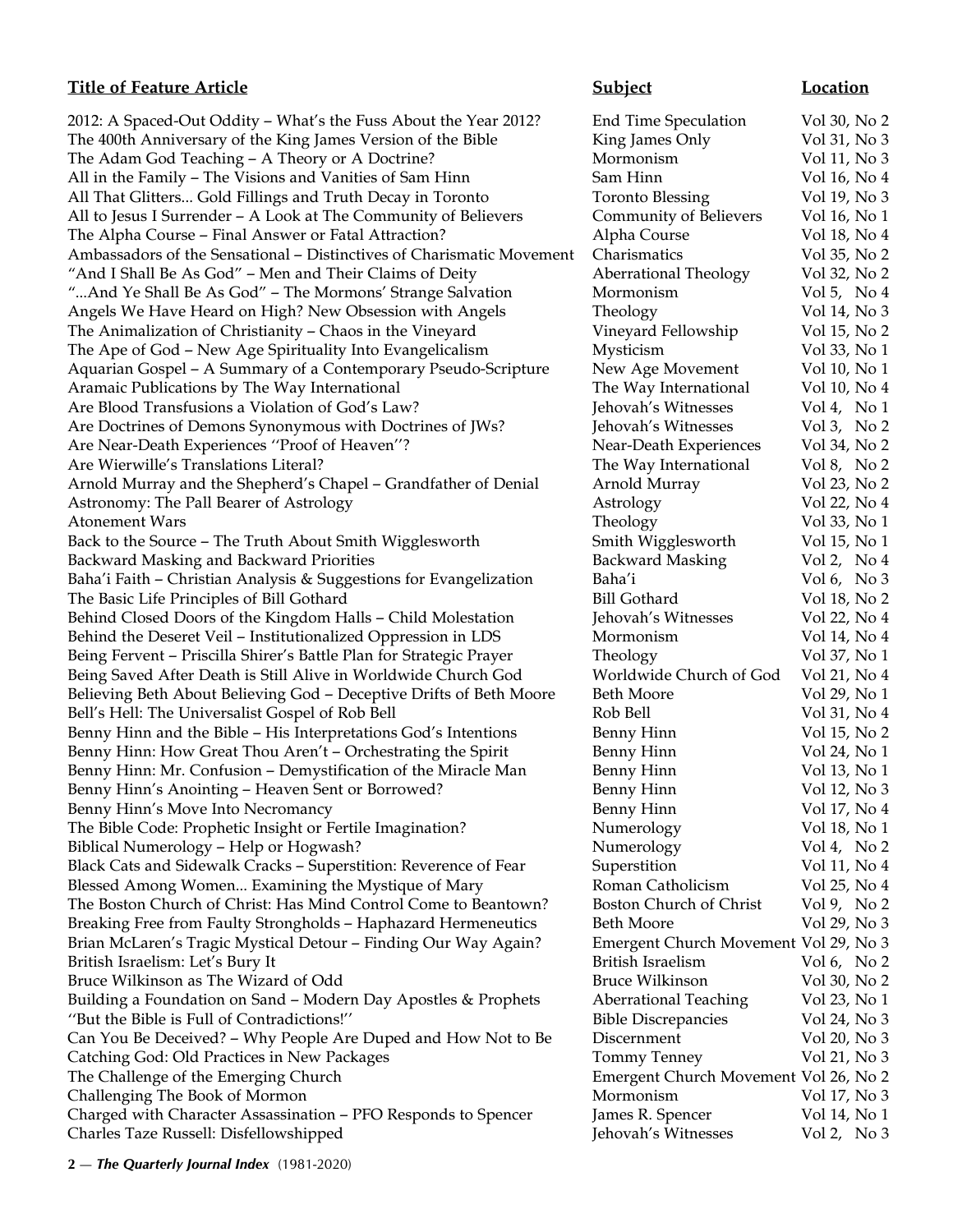# **Title of Feature Article**

Christian Education Services: Evolution of a Splinter Group Christian - Who Is Your Covering? Christianity by the Numbers – Nonsensical Maze of the Enneagram Christianizing of Human Potential Philosophies (The Dream Giver) Christ's Blood - Relic or Reality? - Benny Hinn's New Book The Clone Rangers – Raising Cain over Eve and the Raelians Close Encounters With an Audacious Mind-Does Beth Moore Have Key The "Closing" of The Way International Colossians: Today's Handbook on Heresy Comic Book Hero to Convict - Incredible Saga of John Todd A Communion Table for One - Beni Johnson's Strange Ideas Confronting the Superstitious Church of the 21st Century The Continuing Battle for the Bible - When Enough Is Enough Creeds, Sects and the Mormon Church A Curious Case of Fraud The Curse of Curse Theology – The Return of Rebecca Brown, MD The Crux of the Matter - Jehovah's Witnesses and the Cross The Cult of Unbelief – A Christian Response to Atheism The Cultic Root System of David Otis Fuller and King James Onlyism Danger! Minefields: Critical Look at Writings of Hannah Hurnard Dead Air: Fantasy or Fact? - Illogic of Satanic Slaughter Conspiracy A Deadly View of "On Death and Dying" Deception: The Legacy of the Mormon Prophets Deepak Chopra's The Third Jesus - The Christ We Can Ignore The Defective Prophet: A Christian Look at Kahlil Gibran The Deity of Jesus Christ: Does It Really Matter? Deity or Deceiver? Jesus Christ According to the Scriptures Deliver Us From Deliverance Demonic Operation – The Deliverance Game of Modern Day Exorcists Demons, Demons, Where Are the Demons? - Unchanged Neil Anderso Desert Fathers and Other Barren Wastelands Destroying the Mediatorship of Christ Did Christ Arise on Sunday? Discipleship Deterioration - Bill Hull's Mad Rush to Rome Divine Truths in The Book of Mormon Do You Hear What I Hear? – Priscilla Shirer Tells Us to Seek Voice of Go Do You Need a Faith Lift? – The Dangers of Misplaced Faith Do You Want to Know... The Secret? Doctrinal Ambiguity of a Wandering Star - Changing Joyce Meyer Does Doctrine Matter Anymore? – Andy Stanley Cooks a "Secret Sauce Don't Confuse Me With the Facts... I Have a Testimony! Doomsday Once Again! Constance Cumbey & the New Age Movement Dreams: Directions or Distractions? Drugs, Demons and Delusions – Amazing Saga of Rebecca & Elaine Dual Covenant: One Way of Salvation or Two? Dungeons and Dragons – Trouble for a Mere \$10.95 Dungeons and Dragons - What's So Bad About It? Eastern Orthodoxy - An Introduction and Overview Eisegesis and Plagiarism: Further Look at the Writings of V.P. Wierwill Embraced By The Darkness - Betty Eadie's Old Errors in New Age End-Time Handmaidens – Ministry Last Days or End-Time Delusion? The Error of Positive Confession Evaluating Eastern Orthodoxy - Is It the True Church of Christ? Eastern Orthodoxy Vol 38, No 4 Evaluating The Urantia Book Urantia Book Vol 7, No 4

# **The Quarterly Journal Index**  $(1981-2020) - 3$

|                             | <u>Subject</u>                        | <u>Location</u>          |
|-----------------------------|---------------------------------------|--------------------------|
|                             | The Way International                 | Vol 17, No 2             |
|                             | Shepherding                           | Vol 3, No 2              |
|                             | Enneagram                             | Vol 37, No 2             |
|                             | <b>Bruce Wilkinson</b>                | Vol 24, No 2             |
|                             | Benny Hinn                            | Vol 14, No 2             |
|                             | Raelian Movement                      | Vol 23, No 2             |
| y?                          | <b>Beth Moore</b>                     | Vol 36, No 2             |
|                             | The Way International                 | Vol 18, No 2             |
|                             | Theology                              | Vol 31, No 1             |
|                             | John Todd                             | Vol 14, No 2             |
|                             | New Apostolic Reformation             | Vol 39, No 3             |
|                             | Discernment                           | Vol 18, No 3             |
|                             | Theology                              | Vol 32, No 1             |
|                             | Mormonism                             | Vol 13, No 2             |
|                             | Freemasonry                           | Vol 9, No 4              |
|                             | Rebecca Brown                         | Vol 16, No 3             |
|                             | Jehovah's Witnesses                   | Vol 16, No 2             |
|                             | Atheism                               | $\rm Vol$ 11, $\rm No$ 1 |
|                             | King James Only                       | Vol 24, No 4             |
|                             | Hannah Hurnard                        | Vol 9, No 1              |
|                             | Satanism                              | Vol 12, No 1             |
|                             | Elisabeth Kubler-Ross                 | Vol 2, No 2              |
|                             | Mormonism                             | Vol 19, No 4             |
|                             | Deepak Chopra                         | Vol 28, No 3             |
|                             | Kahlil Gibran                         | Vol 7, No 4              |
|                             | Theology                              | Vol 12, No 2             |
|                             | Theology                              | Vol 12, No 2             |
|                             | Deliverance                           | Vol 4, No $4$            |
|                             | Demonology                            | Vol 26, No 4             |
| 9n                          | Neil Anderson                         | Vol 17, No 3             |
|                             | Spiritual Formation                   | Vol 34, No 4             |
|                             | Jehovah's Witnesses                   | Vol 5, No $2$            |
|                             | Theology                              | Vol 6, No $2$            |
|                             | Emergent Church Movement Vol 28, No 4 |                          |
|                             | Mormonism                             | Vol 2, No $1$            |
| эd                          | Mysticism                             | Vol 36, No 3             |
|                             | Theology                              | Vol 25, No 3             |
|                             | Rhonda Bryne/The Secret               | Vol 27, No 4             |
|                             | Joyce Meyer                           | Vol 16, No 1             |
| $\mathbf{e}^{\prime\prime}$ | Theology                              | Vol 37, No 1             |
|                             | Mormonism                             | Vol 18, No 4             |
| t                           | New Age Movement                      | Vol 3, No 3              |
|                             | Dreams                                | Vol 8, No 2              |
|                             | Rebecca Brown                         | Vol 9, No 4              |
|                             | <b>Hebrew Roots Movement</b>          | Vol 34, No 1             |
|                             | Dungeons and Dragons                  | Vol 3, No 1              |
|                             | Dungeons and Dragons                  | Vol 8, No 4              |
|                             | Eastern Orthodoxy                     | Vol 38, No 4             |
| le                          | The Way International                 | Vol 7, No 2              |
|                             | <b>Betty Eadie</b>                    | Vol 14, No 2             |
|                             | <b>End-Time Handmaidens</b>           | Vol 14, No 3             |
|                             | Word-Faith Movement                   | Vol 2, No 4              |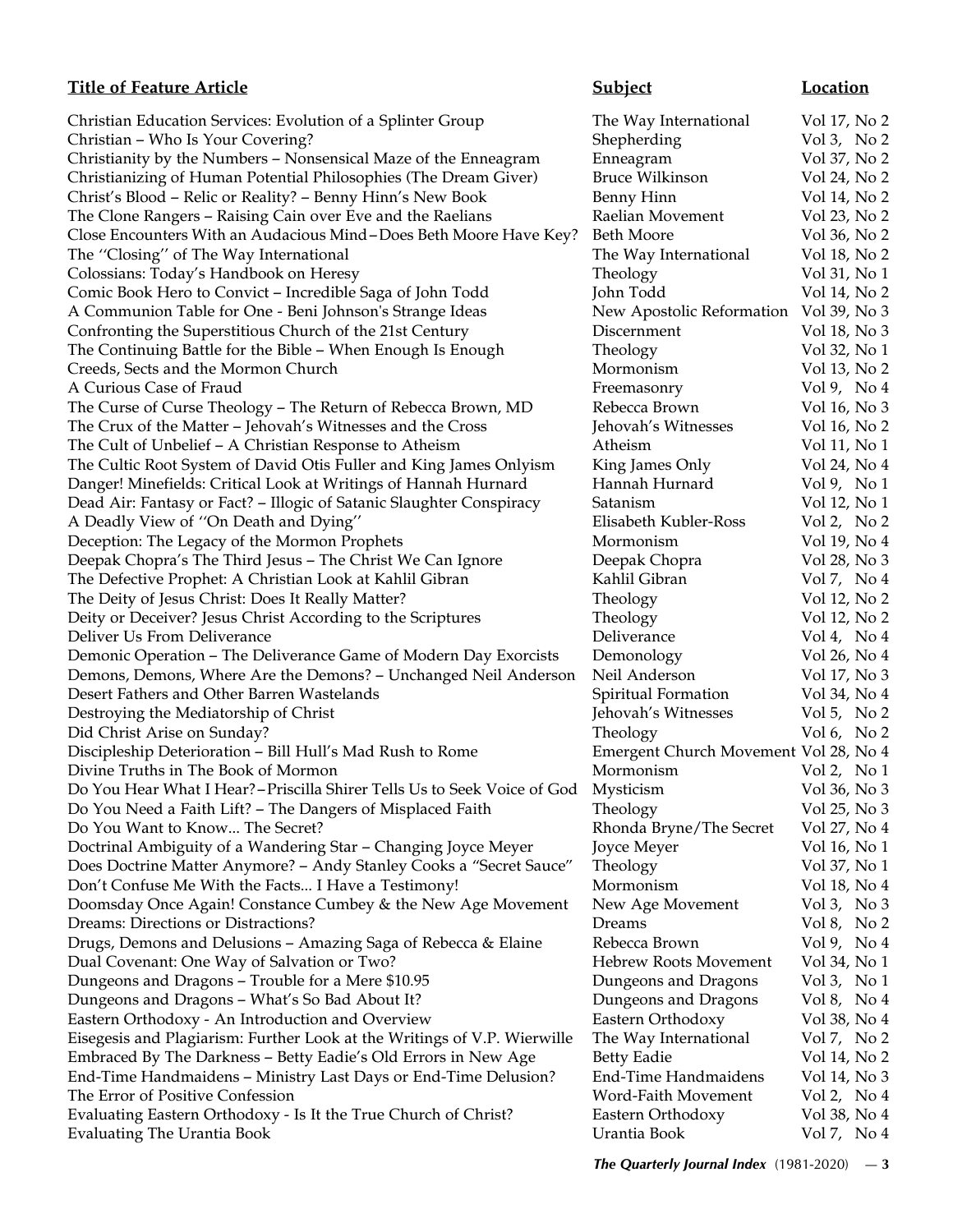# **Title of Feature Article Subject Location**

Evangelicalism's Favorite Priest – Is Henri Nouwen a Friend or Foe? R Excavating a Mountain of Evidence – Archaeology and Apologetics A Exclusive Psalmody: Response to "Singing of Psalms in Worship" Exclusive Psalmody: Response to "Singing of Psalms in Worship" Experiencing Mysticism – Critiquing Teachings of Henry Blackaby E. Ezekiel's Wheels – UFOs or God's Glory? U Faithful Witness Shall Not Lie; But False Witness Uttereth Lies Jehovah Jehovah Jehovah Jehovah Jehovah Jehovah Falsifying the Truth - Is Wm. Paul Young Latest Book a Shack of Lies? When The Father of Positive Thinking – Negative Reflections on Peale Norman View The Final Judgment of Believers – What Will It Be Like? Theology Vol 40, No 20, No 20, No 20, No 20, No 20, No Finances, Fraud and False Teaching – History of Don Stewart D Fourth Witnesses Now for Jesus Convention Report Fig. 2, No 1. It Is No 1. It Is No 1. It Is No 1. It Is No 1. It Is No 1. It Is No 1. It Is No 1. It Is No 1. It Is No 1. It Is No 1. It Is No 1. It Is No 1. It Is No 1. It Frederick William Franz 1893-1992 – Personal Reflections Jehovah Vol 13, No 2014 From Fabricating Vampires to Fabricating Jesus Anne Rice Vol 30, No 40, No 40, No 40, No 40, No 40, No 40, No 40, No 40, No 40, No 40, No 40, No 40, No 40, No 40, No 40, No 40, No 40, No 40, No 40, No 40, No 40, No 40, No From High Places to Heresy – Evaluating Writings Hannah Hurnard H From the Mailbox... Questions on The Way International The Way International From The Plain Truth to the Real Truth Worldwide Church of God Vol 15, No 45, No 46, No 47, No 47, No 47, No 47, No 47, No 47, No 47, No 47, No 47, No 47, No 47, No 47, No 47, No 47, No 47, No 47, No 47, No 47, No 47, No 4 The Fruit of the Root – Mormonism's Fundamentalist Fanatics Mormonism V The Fundamentalist in a Postmodern World - History & Distinctions T Further Reflections on Drugs, Demons and Delusions R Games Mormon People Play Mormonism Vol 20, No 20, No 20, No 20, No 20, No 20, No 20, No 20, No 20, No 20, No 20, No 20, No 20, No 20, No 20, No 20, No 20, No 20, No 20, No 20, No 20, No 20, No 20, No 20, No 20, No 20, No 2 Get Out of That Pit-iful Theology - A Further Look at Beth Moore Beth Moore "Get Ready" for T.D. Jakes – The Velcro Bishop T. Getting Out and Getting On – Grief Process in Exiting a Cult Counseling Vol 21, No 11, 2014 Getting to the Crux of Rosicrucianism R Give Me That Hydrid Religion - Hebrew Roots Causes Confusion H The Gnostic Empire Strikes Back Again – Resurrection of Major Heresy G God Calling – A Critical Look at a Christian Best-Seller G The Godless Crusade of the New Atheism No 2008 2009 2009 2009 2009 2009 2012 2013 God's Will: Lost or Found? Discussed Vol 27, No 17, No 17, No 17, No 17, No 17, No 17, No 17, No 17, No 17, No A Gold Plated Story: Mormons Attempt to Lighten Weighty Problem Mormonism Good Morning, Holy Spirit? – Benny Hinn and Revelation Knowledge Benny Hinn and Revelation Knowledge The Gospel of Self-Esteem - Are We Really Better Than We Think? Self-The Gospel of Thomas: Gnostic Nonsense? G The Grave and Beyond: A Biblical Look at What Happens After Death T The Great Controversy – 7th Day Adventism Under Investigation Sex The Great Pyramid of Giza – Prophecy or Prattle?  $P<sup>3</sup>$ Gregory Boyd's Infinitely Intelligent Chess Player Chess Theism Vol 20, No 30, No 30, No 30, No 30, No 30, No Growing Pains in the Prophetic (Mike Bickle) K A Habitation of Devils? Halloween Unmasked Witchcraft Vol 3, No 4, No 4, No 4, No 4, No 4, No 4, No 4, No 4, No 4, No 4, No 4, No 4, N Has Mind Control Gone Hollywood? – Further Look at BCC Boston Christ Vol 15, No 45, No 46, No 47, No 47, No 47, No 47, No 47, No 47, No 47, No 47, No 47, No 47, No 47, No 47, No 47, No 47, No 47, No 47, No 47, No 47, No 47 Have They Really Discovered the Family Tomb of Jesus? A Have They Really Found The Ark of the Covenant? A Have We Misunderstood Paul All Along? - New Perspective on Paul C The Hazardous Hermeneutics of Harold Camping Harold Pharold 22, No 22, No 22, No 22, No 22, No 22, No 22, No 22, No 22, No 22, No 22, No 22, No 22, No 22, No 22, No 22, No 22, No 22, No 22, No 22, No 22, No 22, No 22, No 2 He is Not Here... He is Risen, as He Said Jehovah Jehovah Jehovah Jehovah Jehovah Jehovah Jehovah Je The Healing Doctrine Word-Faith Movement Vol 2, No 3, No 3, No 3, No 3, No 3, No 3, No 3, No 3, No 3, No 3, No 3, No 3, No 3, No 3, No 3, No 3, No 3, No 3, No 3, No 3, No 3, No 3, No 3, No 3, No 3, No 3, No 3, No 3, No 3, Heaven Hopping... Spirituality, Sensationalism or Spiritism? Percy Collection Vol 5, No 4, No 5, No 4, No 4, No The "Heavenly Hash" of Mary K. Baxter Mary 19, No 19, No 19, No 19, No 19, No 19, No 19, No 19, No 19, No 19, N The Hebrew Roots Movement: Deeper Insights or Elitist Movement? Hebrew Roots Movement Hell – The Bible's Most Difficult Doctrine T Heresy for a Mere Donation **Jehovah Heresy for a Mere Donation** Hermen Who? – Bible Hermeneutics – Fantasy or Discipline? Bi Hermeneutics that Harm – Benny Hinn's Misuse of Scripture Benny Hinn Vol 15, No 3

| oman Catholicism                               | Vol 31, No 2                                |
|------------------------------------------------|---------------------------------------------|
| pologetics                                     | Vol 23, No 4                                |
| xclusive Psalmody                              | Vol 12, No 1                                |
| xperiencing God                                | Vol 23, No 3                                |
| <b>FOs</b>                                     | Vol 5, No $4$                               |
| ehovah's Witnesses                             | Vol 2, No 1                                 |
| Vm. Paul Young                                 | Vol 38, No 1                                |
| <b>Jorman Vincent Peale</b>                    | Vol 12, No 4                                |
| heology                                        | Vol 40, No 2                                |
| on Stewart                                     | Vol 22, No 1                                |
| x-Jehovah's Witnesses                          | Vol 3, No 1                                 |
| ehovah's Witnesses                             | Vol 13, No 2                                |
| nne Rice                                       | Vol 30, No 4                                |
| Iannah Hurnard                                 | Vol 16, No 2                                |
| he Way International                           | Vol 11, No 4                                |
| Vorldwide Church of God                        | Vol 15, No 4                                |
| <b>Iormonism</b>                               | Vol 26, No 1                                |
| heology                                        | Vol 38, No 2                                |
| ebecca Brown                                   | Vol 10, No 2                                |
| 1ormonism                                      | Vol 20, No 2                                |
| eth Moore                                      | Vol 28, No 1                                |
| .D. Jakes                                      | Vol 17, No 2                                |
| ounseling                                      | Vol 21, No 1                                |
| osicrucianism                                  | Vol 5, No 3                                 |
| <b>Iebrew Roots Movement</b>                   | Vol 35, No 3                                |
| inosticism                                     | Vol 35, No 4                                |
| iod Calling                                    | Vol 6, No 3                                 |
| theism،                                        | Vol 29, No 2                                |
| iscernment                                     | Vol 27, No 1                                |
| 1ormonism                                      | Vol 9, No 2                                 |
| enny Hinn                                      | Vol 11, No 3                                |
| elf-Esteem                                     | Vol 24, No 1                                |
| inosticism                                     | Vol 15, No 1                                |
| heology                                        | Vol 26, No 4                                |
| eventh-day Adventism                           | Vol 3, No $3$                               |
| yramidology                                    | Vol 5, No 3                                 |
| )pen Theism                                    | Vol 20, No 3                                |
| ansas City Fellowship                          | Vol 21, No 3                                |
| <b>Iormonism</b>                               | Vol 8, No 3                                 |
| Vitchcraft                                     | Vol 3, No $4$                               |
| oston Church of Christ                         | Vol 15, No 4                                |
| rchaeology                                     | Vol 27, No 3                                |
| rchaeology                                     | Vol 13, No 1                                |
| <b>Covenantal Nomism</b>                       | Vol 27, No 3                                |
| Iarold Camping                                 | Vol 22, No 2                                |
| ehovah's Witnesses                             | Vol 2, No 2                                 |
| Vord-Faith Movement                            |                                             |
|                                                | Vol 2, $\operatorname{No} 3$<br>Vol 5, No 4 |
| ercy Collett                                   |                                             |
| Iary K. Baxter<br><b>Iebrew Roots Movement</b> | Vol 19, No 1                                |
|                                                | Vol 31, No 3                                |
| heology                                        | Vol 39, No 2                                |
| ehovah's Witnesses                             | Vol 10, No 3                                |
| ible Interpretation                            | Vol 22, No 3                                |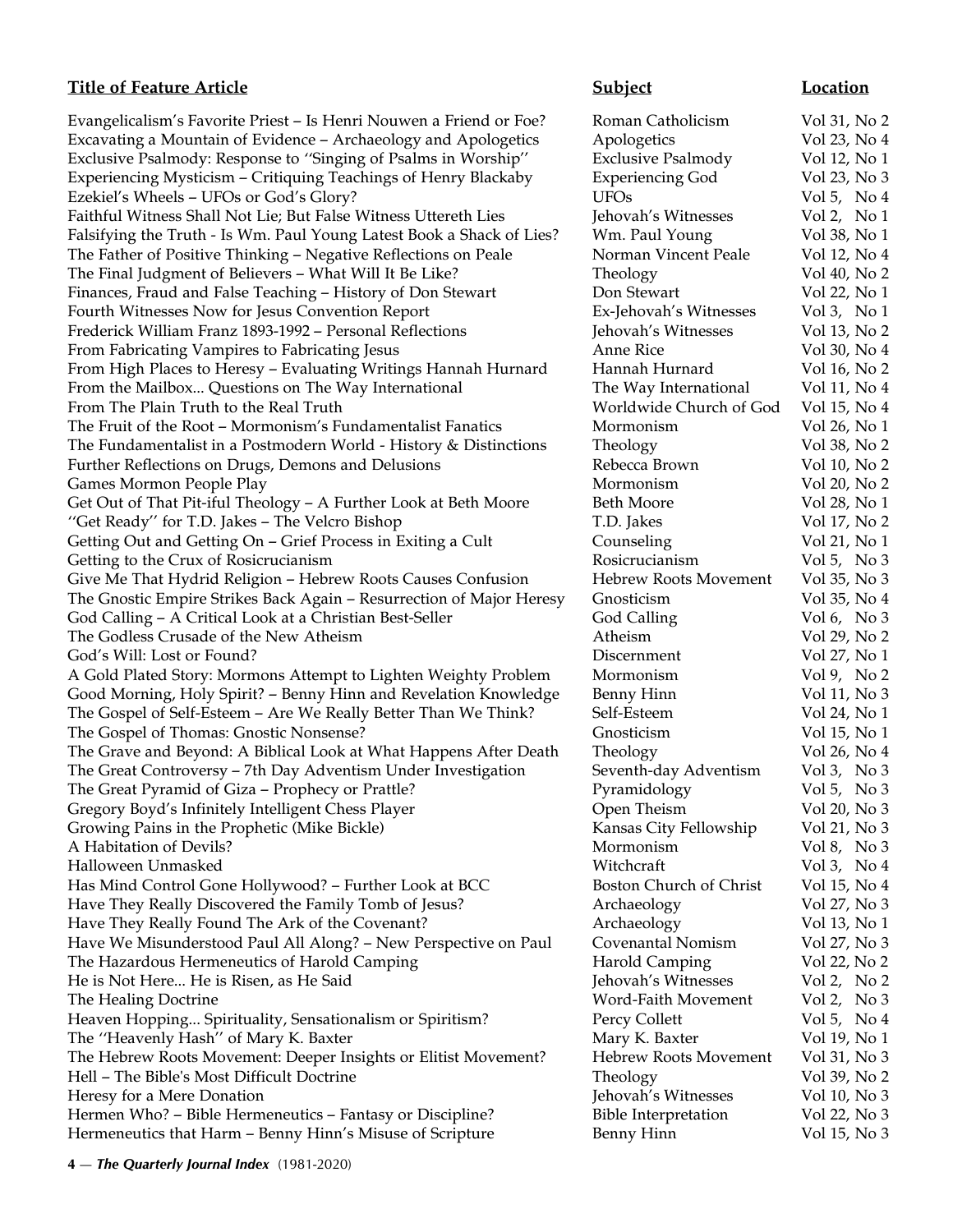The Higher Life of Rick Joyner – Delusion of Power & Dominion Rick Joyner Vol 20, No 4 Hinduism, Yoga and the Christian Theorem 2008 Control of Transierus Control of Transierus Vol 29, No 4 Holding to a Pattern of Sound Doctrine – What It Is & Why We Need It Discernment Vol 40, No 3 Homosexuality – The Pressing Issue Facing the Church Homosexuality Vol 36, No 4 How Ancient is the Trinity Doctrine? Theology Theology Vol 9, No 3 How Many Minutes in Heaven? – Celestial Travels of Don Piper Don Piper Vol 28, No 1 I'd Like to Teach the Church to Sing - Theological Dynamics of Music Theology Vol 35, No 3 If You Build It, They Will Come – Churchcare Marketplace of ARC Association Related Churches Vol 39, No 4 I've Got the Power! – The Return of Rhonda Byrne The Power/Rhonda Bryne Vol 31, No 2 The Imperative of Discernment The Imperative of Discernment Discernment Vol 32, No 3 In the Shadow of the Crescent Moon – Message & Messenger of Islam Islam Islam Vol 26, No 2 The Influence and Success of Hillsong Church – Brian Houston's Empire New Apostolic Reformation Vol 40, No 4 Inhaling the Spirit or What Was That Sound? The Way International Vol 9, No 3 Instruct the Brethren in These Things - Studying Bible Doctrine Theology Vol 33, No 2 Interrupting Bart Ehrman – Responding to a Apostle of Doubt Bart D. Ehrman Vol 30, No 1 The Intoxicating Spell of Rodney Howard-Browne **Rodney Howard-Browne** Vol 17, No 4 Investigating Ellen G. White – Prophetess of SDA Seventh-day Adventism Vol 32, No 4 The Investigative Judgment of Seventh-day Adventism Seventh-day Adventism Vol 32, No 4 Is Benny Hinn's "Fire" Anointing Just the Emperor's New Clothes Benny Hinn Vol 19, No 2 Is God "Showing Up" Today? - Claims & Confusion of R.T. Kendall R.T. Kendall Vol 24, No 1 Is Homosexuality a Biblical Option? **Homosexuality** Vol 33, No 4 Is It Law or Grace or Both? – Galatian Error of the Hebrew Roots Hebrew Roots Movement Vol 37, No 3 Is Jesus Still Calling Sarah Young? – Continued Saga of Her Writings Jesus Calling Vol 37, No 4 Is That Really Jesus Calling? – Subjectivity of Sarah Young Jesus Calling Vol 33, No 4 Is the Bible a Book of Mysteries? – The Prophetic Shtick of Jonathan Cahn Jonathan Cahn Vol 37, No 2 Is the Bible Too Thin? – Weighing the Evidence for the Apocrypha Extrabiblical Revelation Vol 35, No 1 Is the Mormon Church Christ's True Church? Mormonism Vol 6, No 1 Is the President of Jehovah's Witnesses in the Truth? Jehovah's Witnesses Vol 1, No 1 Is the Trinity a Biblical Idea? – Introduction to Central Christian Doctrine Theology Vol 40, No 4 Is the Trinity a Pagan Idea? The Way International Vol 1, No 1 It's Time to Kiss the Church Hello – God's Design for His People Theology Vol 40, No 1 It Works for Me… Pragmatism and the Twenty-First Century Church Discernment Vol 35, No 1 Jehovah's Witness Gospel - Unbiblical Message Past Its Expiration Date Jehovah's Witnesses Vol 38, No 3 Jesus and the Pharisees – A Jewish Perspective Judaism Judaism Vol 16, No 3 The Jesus Dynasty – Imaginary Interpretations of James Tabor James Tabor Vol 26, No 3 John Alexander Dowie: Forerunner of Charismatic Extremism John Alexander Dowie Vol 25, No 1 John Edward: Tracer of Dead Persons or Tactician of Deceit John Edward Vol 24, No 2 John 1:1...Those ''a god'' Translations Jehovah's Witnesses Vol 2, No 1 Jonathan Cahn: Man of Mystery - Making God's Word Sensational Jonathan Cahn Vol 35, No 2 Joseph Campbell – Mything the Mark Joseph Campbell Vol 10, No 1 Joseph's First Vision Story Undermined Mormonism Mormonism Vol 8, No 1 A Journey into Mysticland – Charismatics and Insufficient Word Mysticism Vol 23, No 1 Joyce Mired in Psychobabble – How to Live Beyond Our Feelings Joyce Meyer Vol 32, No 1 Kansas City Fellowship Revisited **Kansas City Fellowship** Vol 11, No 1 The Kingdom of Emergent Theology Emergent Church Movement Vol 28, No 2 The Lamsa Connection – The Origin of Wierwille's False Christ The Way International Vol 9, No 1 Large Plates – Small Plates – Black Hole in The Book of Mormon Mormonism Vol 15, No 3 The Latter Rain Movement – Showering Heresy on the Church Latter Rain Movement Vol 15, No 2 The Leaven of Lakewood – Osteen's Appealing But Errant Message John/Joel Osteen Vol 24, No 4 The Legend of William Branham William Branham Vol 33, No 3 A Letter to the Watchtower **A** Letter to the Watchtower **Jehovah's Witnesses** Vol 3, No 1 A Lie Grows in Brooklyn Jehovah's Witnesses Vol 5, No 1 Lies Wm. Paul Young Believes About God - More Unshackled Heresy Wm. Paul Young Vol 37, No 3 The Life and Times of Golden Girl and Globetrotter Ruth Heflin Ruth Ward Heflin Vol 21, No 1

# **Title of Feature Article Subject Subject Location**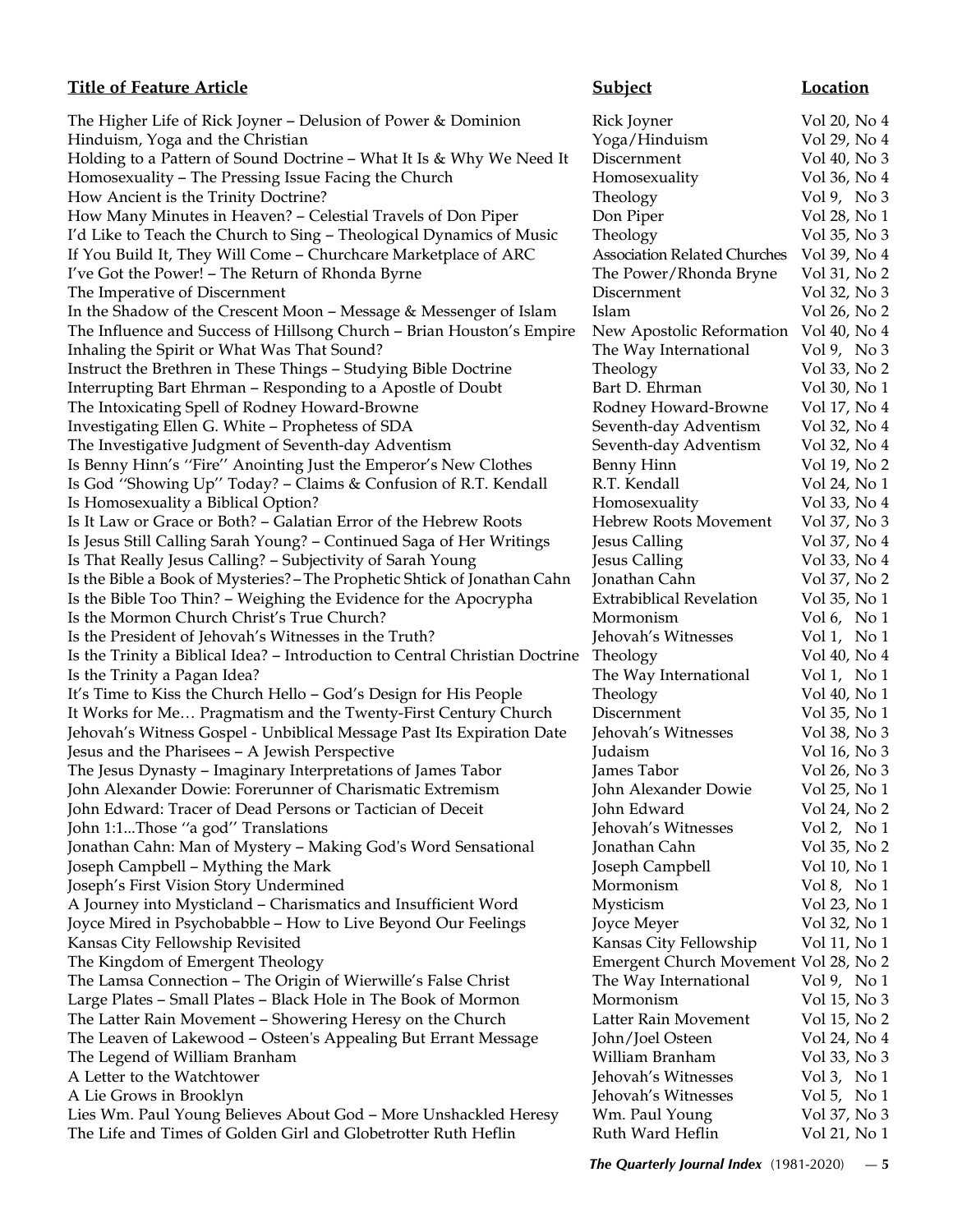# **Title of Feature Article Subject Location**

The Likeable Legalist Dr. Laura – Is She a Much Needed Prophet? Dr. Laura - Dr. No 3 A Look at Spiritual Pandemonium – Strange Views of Howard-Browne F Looking at Lamsa The Way International Vol 7, No 1, No 1, No 1, No 1, No 1, No 1, No 1, No 1, No 1, No 1, No 1, No 1, No 1, No 1, No 1, No 1, No 1, No 1, No 1, No 1, No 1, No 1, No 1, No 1, No 1, No 1, No 1, No 1, No 1, No Lording It Over the Flock – The Tragedy of Controlling Churches Shepherding Movement Shepherding Movement Vol 36, No 16, No 16, No 16, No 16, No 16, No 16, No 16, No 16, No 16, No 16, No 16, No 16, No 16, No 16, No 16, No The Lord's Evening Meal Offers No Food for the Hungry J The Lure of Mysticism  $-$  Path to Growth or Road to Deception? Mail Order Christianity: Is A Word from Unity, A Word from God? L Maranatha Campus Ministries – God's Green Berets? Marjorie Holmes' "Three From Galilee" – Fictionalizing of Jesus M Mark Bubeck and Spiritual Warfare – Cloning Jessie Penn-Lewis Demonology Vol 16, No 36, No 36, No 36, No 36, No Marketing Skepticism – Bart Ehrman's Continued Assault on the Bible B The Martial Arts – Should Christians Get Involved? Martial Arts – Should Christians Get Involved? Mary Baxter's Vision of Hell – Divine Revelation or Ranting? Mary, Mary, Quite Contrary – Phenomenon of Bayside Roman Catholicism Vol 10, No 20, No 20, No 20, No 20, No 20 The Masculine Journey – An Expedition into Biblical Confusion F The Masonic Lodge: Is It Compatible with Christianity? Free Masonic Lodge: Is It Compatible with Christianity? Mel Takes Anne to Hollywood – The Rediscovery of Anne Emmerich M Michele's Story – A Firsthand Account Vol 2, No 3, No 3, No 3, No 3, No 3, No 3, No 3, No 3, No 3, No 3, No 3, No 3, No 3, No 3, No 3, No 3, No 3, No 3, No 3, No 3, No 3, No 3, No 3, No 3, No 3, No 3, No 3, No 3, No 3, No The Mindless Mysticism of Madame Guyon Madame Vol 17, No 17, No 17, No 17, No 17, No 17, No 17, No 17, No 17, No 17, No 17, No 17, No 17, No 17, No 17, No 17, No 17, No 17, No 17, No 17, No 17, No 17, No 17, No 17, No 17, Mired in Confusion and Mysticism **Joyce Meyer Vol** 22, No 22, No 22, No 22, No 22, No 22, No 22, No 22, No 22, No 22, No 22, No 22, No 22, No 22, No 22, No 22, No 22, No 22, No 22, No 22, No 22, No 22, No 22, No 22, No 22, The Misguided and Misleading Teachings of Bart Ehrman Bart B Mohammed Returns: Islam – A Clear and Present Danger Islam Vol 11, No 11, No 11, No 11, No 11, No 11, No 11, No More on The Way – Eisegesis and Plagiarism (Part 2) The Way - Eisegesis and Plagiarism (Part 2) The Mormon Nicene Creed Mormonism Vol 10, No 300 10, No 300 10, No 300 10, No 300 10, No 300 10, No 300 10, No Mountaintops and Other Tall Tales — Examining C. Peter Wagner G. The Mountain Trek of Christian Living – Growth Stunting Detours Biblical Sanctification I The Murky River of Brownsville – Strange Doctrine & Practice Pensacola Review Review Review Review Review Revi Murray Harris' Resurrection: Mainstream or Tilt Toward Heresy? Murray Harris Voltague Muslim Dreams and Visions – Is Jesus Apearing to Muslims? The Myth Maker – The Miraculous Claims of Benny Hinn B Navigating Through the Misty and Mystic Waters of "Hearing God" M The Neglected Bible – Tragedy of and Remedy for Illiteracy of Scripture T Neil Anderson's Rough Road for Believers – Same Old Neil Neil The New Calvinism - Engaging Hearts and Minds of Youthful Believers T New Light – Old Darkness, Dilemma Facing Ex-Jehovah's Witnesses Jo The New Look of the Prosperity Gospel – Osteen Offers Best Life Now Jo New Wine in Old Wineskins – Has WCG Really Moved from Cultism? V The New Mystic Youth: No Longer Just Pulp Fiction No Ma'am That's Not History Shirley MacLaine Vol 10, No 10, No 10, No 10, No 10, No 10, No 10, No 10, No 10, No Not Every Promise in The Book is Mine – TBN and Gospel of Greed  $\qquad \qquad$  J The Not So Guiding Light of Jack T. Chick – "Light of the World" Video C Oahspe: The Gospel of Angels – Examination of New Age Scripture G Observing Easter: Profitable or Pagan? Obsessed with Demons - Call to Discern Today's Deliverance Movement I Old Wine in Old Wineskins – A Look at Kansas City Fellowship Kansas City Fellowship On a Hill Far Away... Message and Miracles of Medjugorje **Roman Catholicism Vol** Roman Catholicism Vol 10, No 30, No 30, No 30, No 30, No 30, No 30, No 30, No 30, No 30, No 30, No 30, No 30, No 30, No 30, No 30, No 30, No One God or Three? Oneness Doctrine: Full Gospel or Fool Gospel? U An Open Letter...To You Who Are Disillusioned The Way Ministry The Way International Vol 8, No 4, No 4, No 4, N The Other Gospel of John Hagee – Zionism and Ethnic Salvation J Overthrowing the Kingdom of Darkness - Hysterics of Bob Larson Bob The Paradox of The Paradigm - Flawed Hermeneutical Method of Cahn Jonathan Cahn Paramahansa Yogananda: Purveyor of a Different Jesus/Different Gospel H The Pentecostal Study Bible – Dangers of the Dake Bible Dake Study Bible Vol 12, No 4

| Dr. Laura Schlessinger       | Vol 19, No 3              |
|------------------------------|---------------------------|
| Rodney Howard-Browne         | Vol 14, No 4              |
| The Way International        | Vol 7, No 1               |
| hepherding Movement          | Vol 36, No 1              |
| ehovah's Witnesses           | Vol 4, No $2$             |
| Aysticism                    | Vol 25, No 4              |
| Jnity School of Christianity | Vol 7, No 1               |
| <i>Aaranatha</i>             | Vol 5, No 1               |
| Marjorie Holmes              | Vol 6, No $1$             |
| <b>Demonology</b>            | Vol 16, No 3              |
| Bart D. Ehrman               | Vol 36, No 4              |
| <b>Martial Arts</b>          | Vol 4, No 3               |
| Mary Baxter                  | Vol 15, No 4              |
| Roman Catholicism            | Vol 10, No 2              |
| Promise Keepers              | Vol 16, No 1              |
|                              |                           |
| Freemasonry<br>Aysticism     | Vol 21, No 2              |
| Vord-Faith Movement          | Vol 24, No 3              |
|                              | Vol 2, No 3               |
| Aadame Guyon                 | Vol 17, No 1              |
| oyce Meyer                   | Vol 22, No 2              |
| Bart D. Ehrman               | Vol 26, No 4              |
| slam                         | Vol 11, No 1              |
| The Way International        | Vol 7, No 3               |
| Mormonism                    | Vol 10, No 3              |
| C. Peter Wagner              | Vol 31, No 4              |
| Biblical Sanctification      | Vol 23, No 1              |
| Pensacola Revival            | Vol 17, No 2              |
| Murray Harris                | Vol 11, No 2              |
| slam                         | Vol 39, No 1              |
| Benny Hinn                   | Vol 13, No 3              |
| Aysticism                    | Vol 36, No 3              |
| heology                      | Vol 37, No 4              |
| <b>Veil Anderson</b>         | Vol 33, No 2              |
| Theology                     | Vol 38, No 3              |
| ehovah's Witnesses           | Vol 9, No 2               |
| oel Osteen                   | Vol 30, No 1              |
| Vorldwide Church of God      | Vol 15, No 3              |
| Aysticism                    | Vol 27, No 4              |
| hirley MacLaine              | Vol 10, No 1              |
| ay Snell                     | Vol 23, No 3              |
| <b>Chick Publications</b>    | Vol 24, No 4              |
| )ahspe                       | Vol 11, No 4              |
| ehovah's Witnesses           | Vol 7, No 2               |
| <b>Demonology</b>            | Vol 34, No 4              |
| Kansas City Fellowship       | Vol 10, No 4              |
| Roman Catholicism            | Vol 10, No 3              |
| <b>Jnited Pentecostals</b>   | Vol 4, No $2$             |
| <b>Jnited Pentecostals</b>   | Vol 9, No 3               |
| The Way International        | Vol 8, No 4               |
| ohn Hagee                    | Vol 19, No 1              |
| Bob Larson                   | Vol 27, No 2              |
| onathan Cahn                 | Vol 38, No 2              |
| <b>Hinduism</b>              | Vol 29, No 4              |
| Jako Ctudy Biblo             | $V_0$ 112 $N_0$ $\Lambda$ |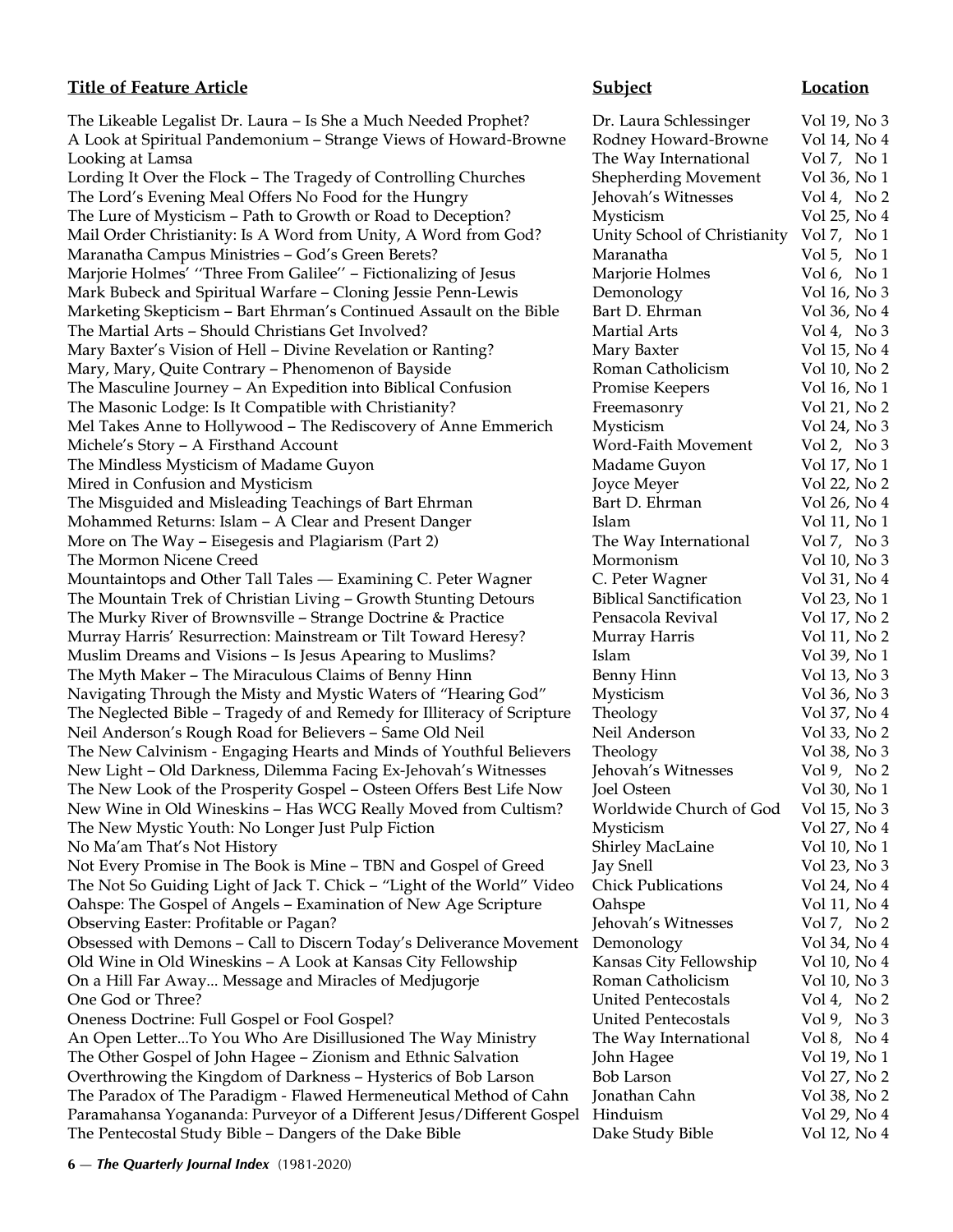# **Title of Feature Article Subject Location**

| Peter Wagner & the Modern-Day Apostles - New Apostolic Reformation                  | New Apostolic Reformation             | Vol 38, No 1                |
|-------------------------------------------------------------------------------------|---------------------------------------|-----------------------------|
| The Pied Piper of Chaos - The Life and Times of Todd Bentley                        | Lakeland Outpouring                   | Vol 29, No 1                |
| Placing Faith in the Baptizer, Not the Baptism                                      | <b>United Pentecostals</b>            | Vol 12, No 2                |
| The Plain Truth -or- Nothing of the Truth?                                          | Worldwide Church of God               | Vol 6, No $2$               |
| The Plight of Ancestral Bondage - Real Deliverance or Radical Delusion?             | Demonology                            | Vol 30, No 3                |
| The Poisoning of Families - Mind Control in The Way                                 | The Way International                 | Vol 19, No 3                |
| Potter Mania: What's It All About?                                                  | <b>Harry Potter</b>                   | Vol 20, No 4                |
| The Preacher Who Doesn't Tell It Like It Is                                         | Joyce Meyer                           | Vol 19, No 2                |
| A Prescription for False Hope and Evil - Church Allowed Sin to Escape               | Discernment                           | Vol 25, No 3                |
| The Present-Day Illuminati Theory - Real or Illusionary Threat?                     | Conspiracy Theories                   | Vol 18, No 1                |
| Pressing Truth to the Extreme - Errors of Jessie Penn-Lewis                         | Jessie Penn-Lewis                     | Vol 20, No 2                |
| The Presumptuous Teachings of the Word Faith Movement                               | Word-Faith Movement                   | Vol 6, No $4$               |
| A Primer on Heaven and the Eternal State of Believers                               | Theology                              | Vol 39, No 4                |
| Prophecy or Presumption? - Spurious Oracles of Benny Hinn                           | <b>Benny Hinn</b>                     | Vol 16, No 4                |
| A Prophet Sent from God? - Examining Life & Claims Wm. Branham                      | William Branham                       | Vol 8, No 4                 |
| Protocols of Learned Elders of Zion: Codebook or Anti-Semitic?                      | Protocols Learned Elders              | Vol 11, No 2                |
| Putting God in a Shack - The Unshackled Heresy of Wm. Paul Young                    | The Shack                             | Vol 29, No 2                |
| Putting the Pieces Back Together                                                    | Jehovah's Witnesses                   | Vol 3, No 3                 |
| Quenching the Spirit - Does Spiritual Discernment Oppose the Spirit?                | Word-Faith Movement                   | Vol 13, No 3                |
| Questions and Answers on Wicca                                                      | Witchcraft                            | Vol 3, No $4$               |
| The Raging River of Brownsville - PFO Responds to Michael Brown                     | Pensacola Revival                     | Vol 18, No 1                |
| Rastafarians: A Religion in Turmoil                                                 | Rastafarians                          | Vol 24, No 3                |
| Ready for Failure? The Further Prognostications of Camping                          | <b>Harold Camping</b>                 | Vol 14, No 3                |
| Rebuilding the Jewish Temple - Imminent or Imaginary?                               | Prophecy                              | Vol 10, No 4                |
| Recovered Memory Therapy: Dangerous Medicine from the World                         | Recovered Memory Therapy Vol 23, No 2 |                             |
| Reincarnation - Is it Compatible with Christianity?                                 | Reincarnation                         | Vol 4, No $3$               |
| The Remarkable Exploits of David Hogan - Miracles or Hype?                          | David Hogan                           | Vol 20, No 1                |
| "Remember the Alamo!" - The Second Coming of Tony Alamo                             | Tony Alamo                            | Vol 21, No 4                |
| Reorganized Saints - Christian or Mormon?                                           | Reorganized LDS                       | Vol 8, No 1                 |
| A Retreat from Reason - Gregory Boyd's Judgmental Response                          | Gregory Boyd                          | Vol 25, No 3                |
| The Return of Christadelphians                                                      | Christadelphians                      | Vol 4, No 1                 |
| Revelation and the Believer - Is God Speaking Today?                                | Theology                              | Vol 34, No 2                |
| Reversing the Reformation? - Benny Hinn's Miracle Video                             | <b>Benny Hinn</b>                     | Vol 15, No 1                |
| The Rightness of Whiteness - A Profile of Religious Bigotry                         | Racism                                | Vol 12, No 3                |
| The Road Not Traveled - Unveiling Bizarre Beliefs of Scott Peck                     | M. Scott Peck                         | Vol 14, No 1                |
| Rod Parsley: The Raging Prophet                                                     | Rod Parsley                           | Vol 19, No 4                |
| The Roman Road to Salvation – Comparing Catholic Soteriology                        | Roman Catholicism                     | Vol 35, No 4                |
| A Root Cause of Division and Confusion - Hebrew Roots Movement                      | <b>Hebrew Roots Movement</b>          | Vol 34, No 1                |
| Ruckmanism or Wreckmanism                                                           | King James Only                       | Vol 2, No 2                 |
| The Saga Continues: The Further Adventures of Rebecca Brown, MD                     | Rebecca Brown                         | Vol 11, No 2                |
| Salvation in the Watchtower - Do JWs Benefit from One Mediator?                     | Jehovah's Witnesses                   | Vol 8, No $3$               |
| Santeria - African Religion, Roman Catholicism & Supreme Court                      | Santeria                              | Vol 13, No 4                |
| Satanism What the Devil Is It?                                                      | Satanism                              | Vol 9, No 4                 |
| Savage Wolves Among the Flock - False Prophets and Their "Fruit"                    | Discernment                           | Vol 34, No 3                |
| School Time with Kris Vallotton - Training for Modern-Day Prophet                   |                                       | Vol 39, No 1                |
|                                                                                     | New Apostolic Reformation             |                             |
| Scientology: Science or Science Fiction?<br>The Search for the Real Dr. Ron Charles | Scientology<br>Ronal D. Charles       | Vol 7, No 3<br>Vol 28, No 3 |
|                                                                                     | Hannah Whitall Smith                  |                             |
| The Secret of a Christian Classic - Unhappy Life of H.W. Smith                      |                                       | Vol 17, No 1                |
| Seeking Guidance from the Stars of Heaven                                           | Astrology<br><b>Beth Moore</b>        | Vol 8, No 3                 |
| She Heard It Through the Grapevine - Beth Moore's Spiritual Lessons                 |                                       | Vol 40, No 3                |
| Shopping with Tony Campolo at His Religious Supermarket                             | Tony Campolo                          | Vol 28, No 2                |
| Sin Really Does Matter - Deadly Consequence of Man's Nature                         | Discernment                           | Vol 26, No 1                |
| Sizing Up the Saints - Comparing LDS With RLDS                                      | LDS/Reorganized LDS                   | Vol 8, No 1                 |
| Skating on Thin Ice - Benny Hinn's Fiasco in New Guinea                             | <b>Benny Hinn</b>                     | Vol 20, No 1                |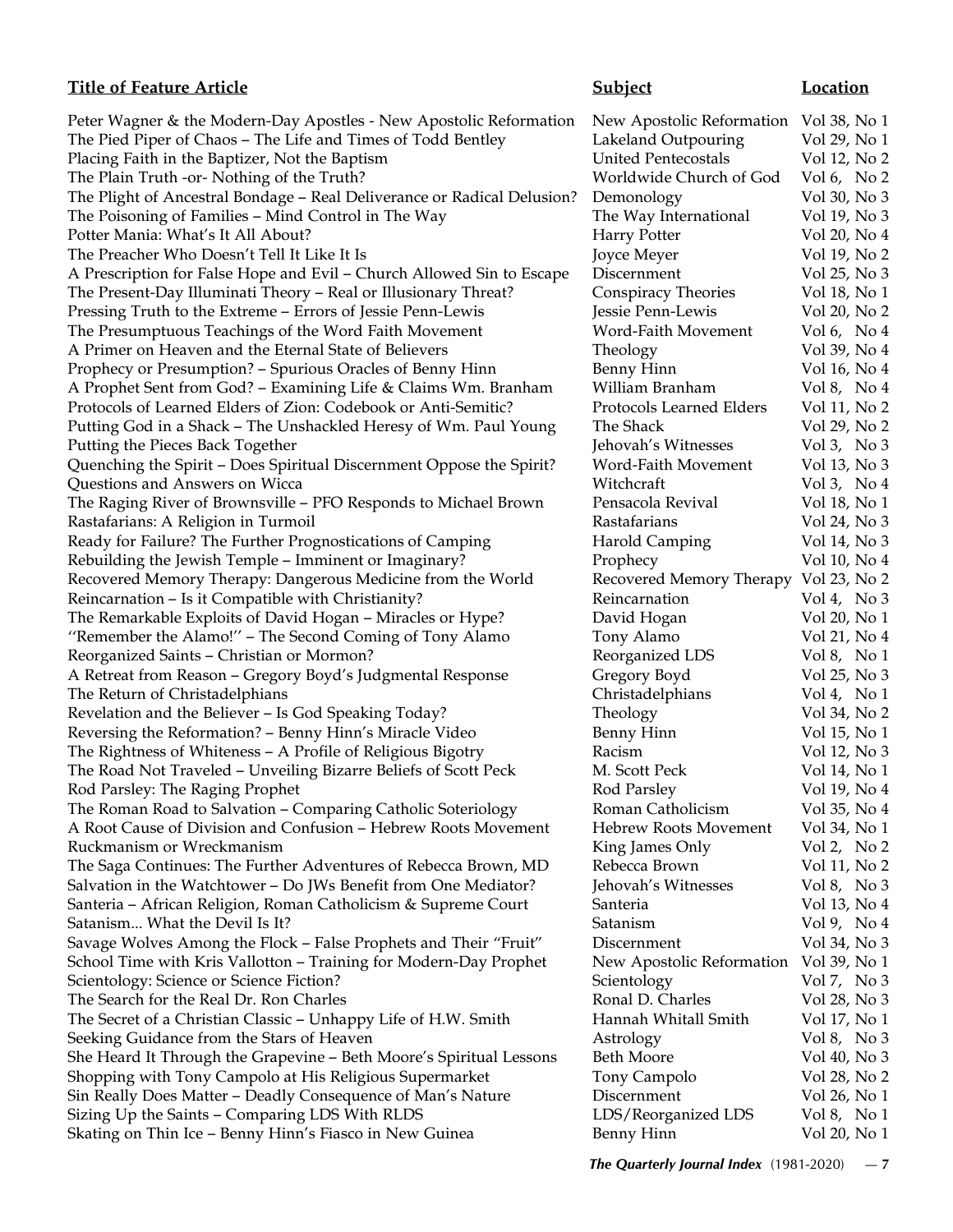So Long, Beth: Your Precepts Have Been a Bad Friend to Us Beth Moore Vol 30, No 3 The Social Gospel – Imposing a Cultural Mandate Theology Vol 32, No 3 Social Justice – Mission Drift That Adds to the Church's Divine Mandate Theology Vol 39, No 3 The Sons and Daughters of Hophni and Phinehas **Homosexuality** Vol 24, No 2 Spiritual Disciplines and the Believer – True Biblical Discipleship Theology Vol 34, No 3 The Steady Drift from Evangelicalism – Inside the ''Insider Movement'' Insider Movement Vol 31, No 1 Still Wide the Divide – Mormon and Evangelical in Dialogue Mormonism Vol 17, No 4 A Study in Evolving Fadism - Cultic Leanings Gothard's Teachings Bill Gothard Vol 16, No 2 A Study in Smoke & Mirrors – Dake Bible Sales Battles Critics Dake Study Bible Vol 14, No 4 The Tarnished Prophet of 16th Century – Legacy of Nostradamus Nostradamus Vol 18, No 3 Their Blood Cries Out? – History and Histrionics of Stigmata Stigmata Vol 25, No 2 There Ought to Be a Law – Or Should There? There is a Legalism and Vol 18, No 2 There's No Place Like Rome? Understanding Ancient-Future Faith Emergent Church Movement Vol 28, No 4 Third International Convention of Jehovah's Witnesses (Report) Ex-Jehovah's Witnesses Vol 2, No 1 This Old House and Other Tall Tales – Who Touched Benny Hinn? Benny Hinn Vol 21, No 1 To Judge or Not to Judge: Rights and Wrongs of Biblical Discernment Discernment Vol 16, No 4 Tommy Tenney and "The God Chasers" - Chasing After the Wind? Tommy Tenney Vol 21, No 2 To Hell and Back – The Impossible 23-Minute Journey of Bill Wiese Bill Wiese Vol 28, No 3 Too Good to Be Damned? – Faith of the Unitarian Universalists Unitarian Universalists Vol 22, No 3 Torture Stake Theory: Exposed and Theory: Exposed Jehovah's Witnesses Vol 7, No 2 Touch Not the Lord's Anointed – Divine Command or Cop-Out? Word-Faith Movement Vol 13, No 3 Transforming the Truth – WCG Continues to ''Make'' History Worldwide Church of God Vol 18, No 3 Tritheism – Revelation Knowledge or Revival of an Old Heresy? Aberrational Teaching Vol 13, No 4 Trivializing God: The Don Quixote Demonlogy of Modern Church Demonology Vol 22, No 4 Turmoil in Ireland (1983 Ex-Jehovah's Witnesses Convention Report) Ex-Jehovah's Witnesses Vol 4, No 1 Turmoil in Translation Land – The Christian Bible Carl Austin Vol 5, No 2 Twelve Steps in the Wrong Direction–Critique of Alcoholics Anonymous Alcoholics Anonymous Vol 36, No 1 A Twentieth Century Look at Nostradamus **Note at A Twentieth Century Look at Nostradamus** Nostradamus Vol 3, No 2 The Two Faces of the Worldwide Church of God Worldwide Church of God Vol 17, No 1 The Undercutting of Christianity The Undercutting of Christianity Aberrational Teaching Vol 5, No 2 Unseen Realm and Supernatural Worldview – Myths of Michael Heiser Michael Heiser Vol 40, No 2 The Use of Metal in The Book of Mormon Mormon Mormonism Vol 12, No 1 The Visions and Voices of Kenneth E. Hagin Word-Faith Movement Vol 25, No 1 Walking in Shadow of the Walk - Visions of Francis Frangipane Francis Frangipane Vol 22, No 1 The Wandering River of Brownsville (Awake America! Crusades) Pensacola Revival Vol 19, No 2 Watching Out for Watchman Nee **Watchman Nee** Watchman Nee Vol 5, No 1 Watchman Nee: The Master of Mix-Up Watchman Nee Vol 23, No 4 The Watchtower Bible Is Correct: "Before Abraham... I Have Been" Jehovah's Witnesses Vol 9, No 1 The Watchtower Wanted Our Baby to Die! Jehovah's Witnesses Vol 8, No 2 The Way "Robot Corps" The Way International Vol 20, No 2 The Wetter the Better – The Wash on Baptismal Regeneration Baptismal Regeneration Vol 13, No 4 What a Marriage! Evangelicalism Marry Catholicism's Stepchild? Mysticism Vol 25, No 2 What is the Still, Small Voice? Manufacturing Mystics Young and Old Mysticism Vol 27, No 4 What's In A Name? – What Oneness Theology Teaches Us Oneness Pentecostals Vol 33, No 3 When Godly People Teach Ungodly Theology – Error of Beth Moore Beth Moore Vol 27, No 3 When Grace Is No Longer Amazing – Tragic Life of Brennan Manning Brennan Manning Vol 32, No 2 When Imagination Becomes Revelation – John Eldredge's Wild Heart John Eldredge Vol 29, No 2 When in the World Will Jesus Return? – Follies & Perils of Date-Setting Eschatology Vol 30, No 4 Where Is Paradise? The Islamic School of the United States and Tehovah's Witnesses Vol 4, No 4 Which Way Does It Read? Wierwille's Erroneous Translation of Heb. 1:2 The Way International Vol 6, No 1 White Lies – Difficulties & Distortions of Paula & Randy White Paula and Randy White Vol 27, No 2 Who Are The Black Muslims? Black Muslims Vol 13, No 2 Who Changed Jehovah to Lord? The Community of the Jehovah's Witnesses Vol 5, No 3 Why God Is Not Word-Faith Word-Faith Movement Vol 25, No 1

**Title of Feature Article Subject Subject Location**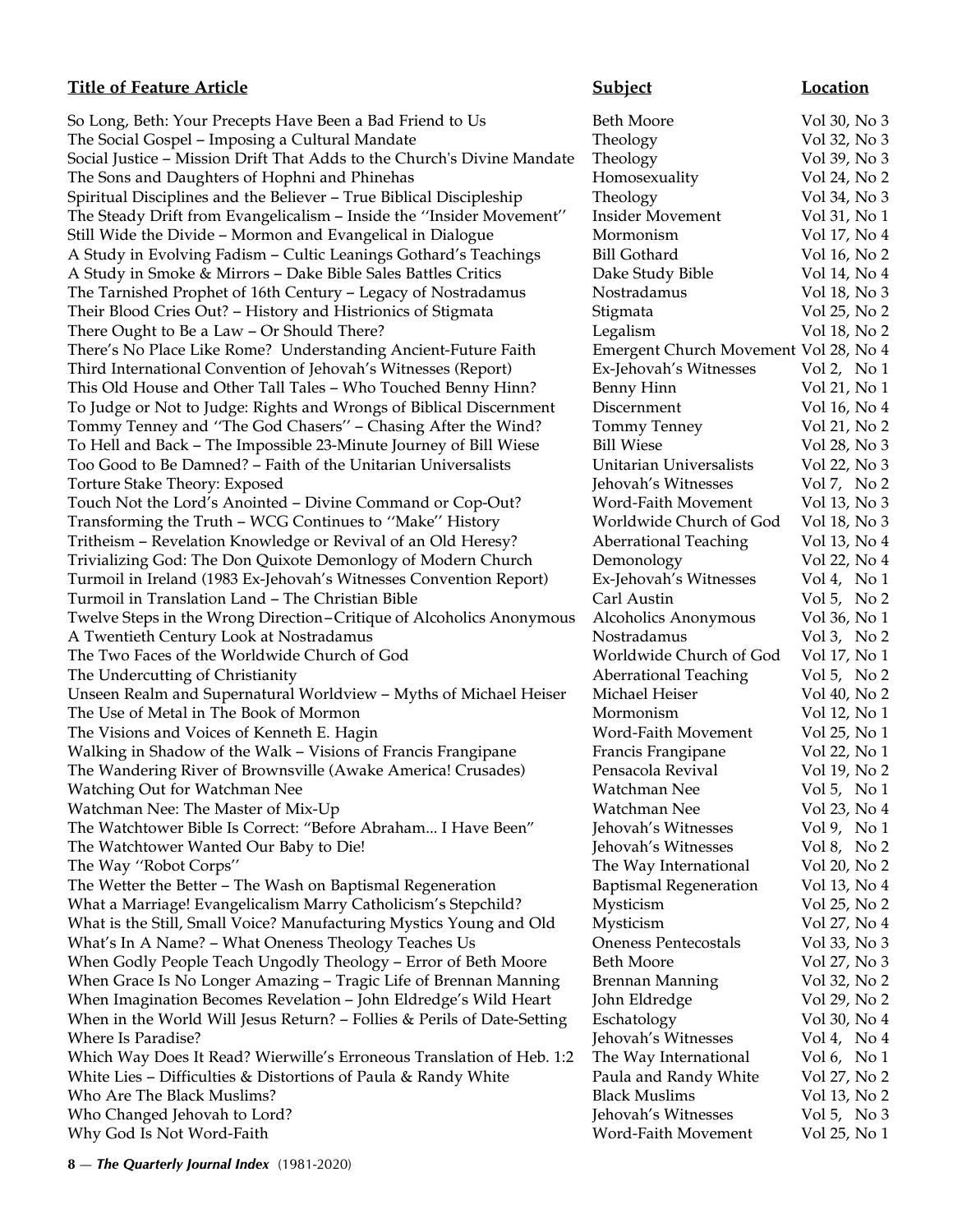# **Title of Feature Article Subject Subject Location**

Why Definitions Matter – Using Words That Communicate Truth Theology Vol 39, No 2 The Why of Discernment – Rediscovering the Neglected Gift Discernment Vol 27, No 1 Wierwille Borrows **The Way International** Vol 3, No 1 Will Jesus Return in 1994? – Prognostications of Harold Camping Harold Camping Vol 13, No 1 Witch's Conversion to Christianity (Tom Sanguinet Testimony) Witchcraft Vol 3, No 4 A Woman's Right to Preach: Is It Biblical? Theology Theology Vol 40, No 1 Words of Knowledge: Mystical or Statistical? Truth Behind the Sham Word-Faith Movement Vol 14, No 1 A Wrinkle in Christianity... https://www.material.com/material/englering L'Engle Vol 6, No 4 Y not 2 freaK – Is Millennium Bug Just a Fly in the Ointment?  $\begin{array}{ccc} \text{Y2K} & \text{Y2K} \end{array}$  Vol 19, No 1 Yeshua: Is There Really Something About That Name? 
Hebrew Roots Movement Vol 36, No 2 You Lose! The Detrimental Effects of the Decline of Doctrine Discernment Vol 26, No 3

# **Title of Side Article Subject Location**

An Analogy to What Cahn Does in The Paradigm The Birth of a Fable and Its Transmission Characteristics of a Heresy Hunter - Observations of Spencer The Disposal of Human Bodies The Erroneous Scholarship of DeArteaga Hebrew Shemitah Years Since 1900 Listening for the Master's Voice An Open Letter to Thomas Nelson Publishers The Orlando Christian Center – Where You're Only a Visitor Once Profile: Kerry Livgren Racism and Bigotry Revisiting The Shack and Its Author's Tragic Life Six Degrees of Generation The Social Gospel of the Past Sources of Contemporary UU Thought T.D. Jakes Article Correction The United Pentecostals at a Glance With Deep Appreciation... Yet Another Battle Rages

# **Title of Editorial Subject Location**

1997 Designated as International Year of Prayer for JWs The Achilles' Heel of the Hebrew Roots Movement A Lot to Say About Nothing? And Everywhere That Benny Went, Controversy Was Sure to Go Another "Born Again" Jesus? Authorship Without Integrity Be Careful Whom You Rally Behind Benny Hinn Is Right! The Bible is Enough A Biblical Defense of Discernment Ministries The Big Chick Attack The Bizarro World of Charisma Black Bible Chronicles Blown to Smithereens! Brian McLaren: Way Out of Focus Brownsville Pastor Confirms Non-Prophet Status

| Jonathan Cahn                  | Vol 38, No 2 |
|--------------------------------|--------------|
| Protocols Learned Elders       | Vol 11, No 2 |
| James R. Spencer               | Vol 14, No 1 |
| Satanism                       | Vol 12, No 1 |
| Word-Faith Movement            | Vol 13, No 3 |
| Jonathan Cahn                  | Vol 35, No 2 |
| Mysticism                      | Vol 23, No 3 |
| Satanism                       | Vol 12, No 1 |
| <b>Benny Hinn</b>              | Vol 13, No 1 |
| Testimony                      | Vol 2, No 4  |
| Racism                         | Vol 12, No 3 |
| Wm. Paul Young                 | Vol 37, No 3 |
| Jehovah's Witnesses            | Vol 38, No 3 |
| Theology                       | Vol 32, No 3 |
| <b>Unitarian Universalists</b> | Vol 22, No 3 |
| T.D. Jakes                     | Vol 19, No 1 |
| <b>United Pentecostals</b>     | Vol 12, No 2 |
| Eulogy                         | Vol 12, No 1 |
| Murray Harris                  | Vol 11, No 2 |
|                                |              |

| Jehovah's Witnesses                   | Vol 17, No 1  |
|---------------------------------------|---------------|
| <b>Hebrew Roots Movement</b>          | Vol 38, No 4  |
| Joyce Meyer                           | Vol 21, No 1  |
| <b>Benny Hinn</b>                     | Vol 27, No 4  |
| Mormonism                             | Vol 11, No 4  |
| <b>Benny Hinn</b>                     | Vol 15, No 3  |
| <b>Unification Church</b>             | Vol 5, No $1$ |
| Benny Hinn                            | Vol 23, No 4  |
| Discernment                           | Vol 27, No 1  |
| Discernment                           | Vol 30, No 1  |
| King James Only                       | Vol 6, No $1$ |
| <b>Charismatics</b>                   | Vol 35, No 3  |
| <b>Black Bible Chronicles</b>         | Vol 14, No 2  |
| <b>Aberrational Teaching</b>          | Vol 24, No 1  |
| Emergent Church Movement Vol 37, No 2 |               |
| Pensacola Revival                     | Vol 17, No 4  |
|                                       |               |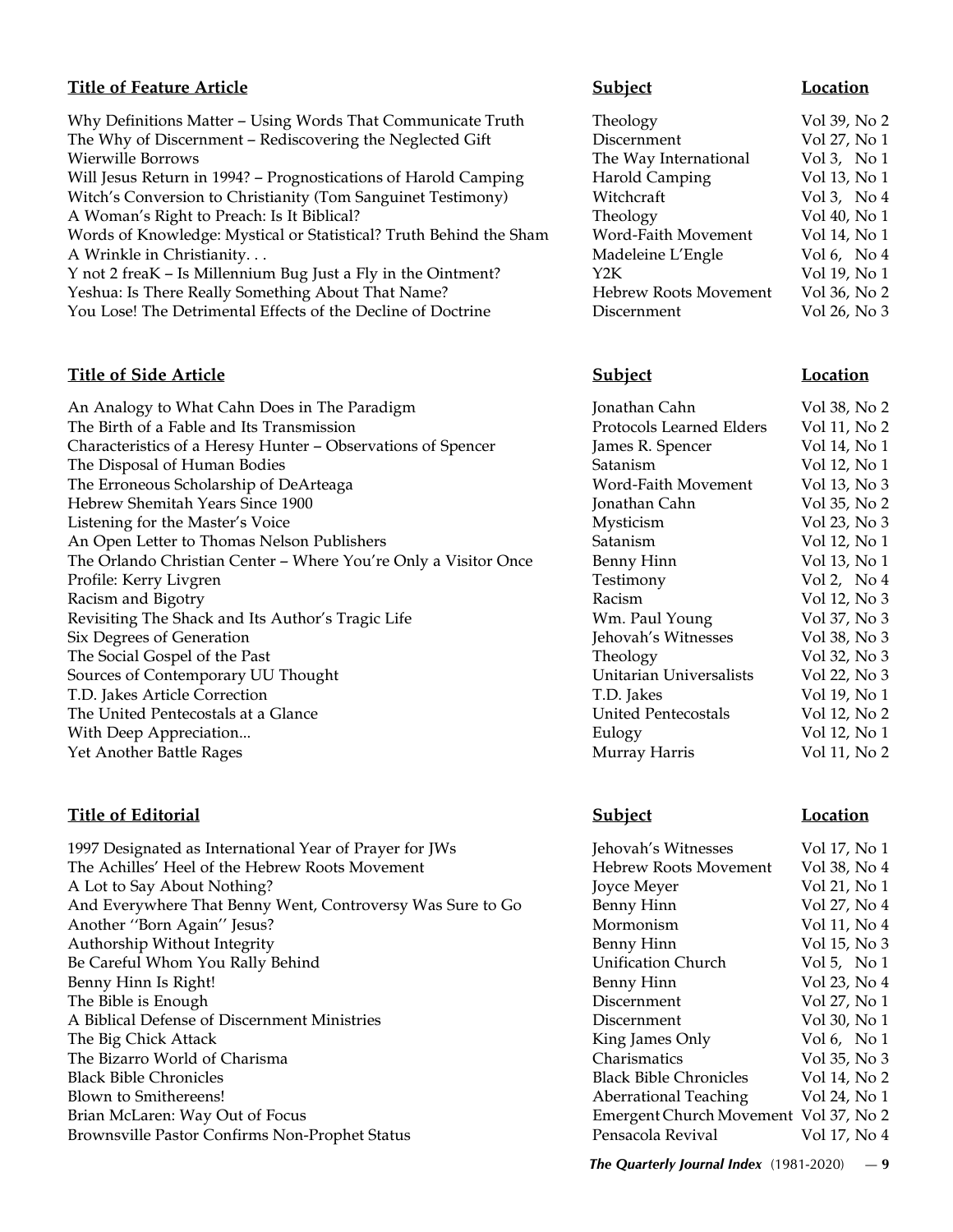# **Title of Editorial Subject Location**

Building Upon The Sand Worldwide Church of God Vol 15, No 4 C. Fred Dickason and the Demonization of Christians Demonology Vol 8, No 2 Can Statues Cause Miracles? - Greiner Takes Church Middle Ages Max Greiner Vol 15, No 1 The Captivity of Liberation Theology **Liberation Theology** Vol 36, No 1 Carl Austin: Clarification, Update and Insight Carl Austin Carl Austin Vol 6, No 2 Charisma Just Doesn't Get It Charismatics Vol 26, No 4 Charisma's Annual Crisis of Conscience Charismatics Vol 21, No 4 Charles Anthon – Some Reluctant Witness Mormonism Mormonism Vol 3, No 4 Check Your Brain at the Door Jehovah's Witnesses Vol 14, No 1 Christian Fortune-Tellers Never Get It Right, Either Prophecy Vol 19, No 3 Christian Zionism 101 Theology Vol 39, No 3 Civil Disobedience and the Christian Theology Theology Vol 36, No 3 Come Over to My House **House Church Movement** Vol 28, No 4 Contemporaries Had a Low View of Money-Digger Smith Mormonism Vol 7, No 2 A Cult by Any Other Name... Jehovah's Witnesses Vol 14, No 3 The Dangers of Dating The Dangers of Dating Prophecy Prophecy Vol 9, No 3 Dave Hunt Answered?? Word-Faith Movement Vol 7, No 2<br>The Debate Continues King James Only Vol 4, No 3 The Debate Continues The Debate Continues Associates and the United States of the United States of the United States of the United States of the United States of the United States of the United States of the United States Deliverance Ministries and Cultic Tendencies **Demonology** Vol 10, No 1 The Demise of Apologetics? Apologetics Apologetics Apologetics Vol 23, No 2 The Disturbing Legacy of Charisma Magazine **Charismatics** Charismatics Vol 20, No 4 The Diversion of Deliverance and the Demonology and Vol 5, No 3 Do All Jehovah's Witnesses Set the Same Values? Jehovah's Witnesses Vol 4, No 1 Do We Have a New Covenant or Not? The Mass of the Hebrew Roots Movement Vol 36, No 2 Don't Call Him Brother **Austin Miles** Vol 11, No 2 Don't Confuse Me With the Facts, Either Charismatics Vol 19, No 1 Don't You Believe It Discernment Vol 28, No 1 Dungeons and Dragons Clarification Dungeons and Dragons Vol 3, No 2 The End of An Era Processes and The End of An Era Processes and The End of An Era Processes and Vol 40, No 3 Enough Is Never Enough Joyce Meyer Vol 24, No 2 The Entrepreneurial Jesus The Entrepreneurial Jesus Novement Vol 11, No 4 Fighting Previously Won Battles The Contract Contract Murray Harris The Vol 12, No 3 The Force and Alberto Rivera  $\sim$  Alberto Rivera  $\sim$  Alberto Rivera  $\sim$  Vol 3, No 4 Fortune Tellers Never Get It Right Psychics Vol 19, No 2 Frank Buchman? – Repopularizing Old Errors Frank Buchman Vol 8, No 4 From the 'Well, I Sure Didn't See That' Department Jehovah's Witnesses Vol 3, No 2 The Futile Search for Respectability The Turking Search for Respectability All 2011 and Turking Search for No 4 Genealogies, Graves, and the Grotesque New Apostolic Reformation Vol 39, No 1 The Generation – It Is A-Changing The Generation – It Is A-Changing Jehovah's Witnesses Vol 4, No 4 God's Superstars Charismatics Vol 19, No 4 Green River of Brownsville – Lifestyles of Rich & Not-So Famous Pensacola Revival Vol 18, No 4 Hannah Goes Further Out **Hannah Hurnard** Vol 9, No 3 The Harbinger: The Cahning of the Church **Discernment** Vol 32, No 4 Harmeneutics Apologetics Vol 26, No 2 Has Sodom Really Been Found? Archaeology Vol 38, No 2 "Hate Apostates" Jehovah's Witnesses Vol 12, No 4 Having One's Cake and Eating It Too Sarah Young/Mysticism Vol 34, No 2 Healers or Stealers? Word-Faith Movement Vol 8, No 3 Heaven Is Real, But the Stories Are Not Todd / Colton Burpo Vol 31, No 4 Here Comes the Ebionites **Example 2018** Ebionites Ebionites **Ebionites** Vol 4, No 4 Here We Go Again **Mormonism** Vol 5, No 4 A History Lesson for Benny Hinn **Benny Hinn** Benny Hinn **Benny Hinn** Vol 12, No 4 Hofmann Interviews **Mormonism** Vol 8, No 1 Holy Smoke! – What Did We Get in the New Pope? Roman Catholicism Vol 33, No 4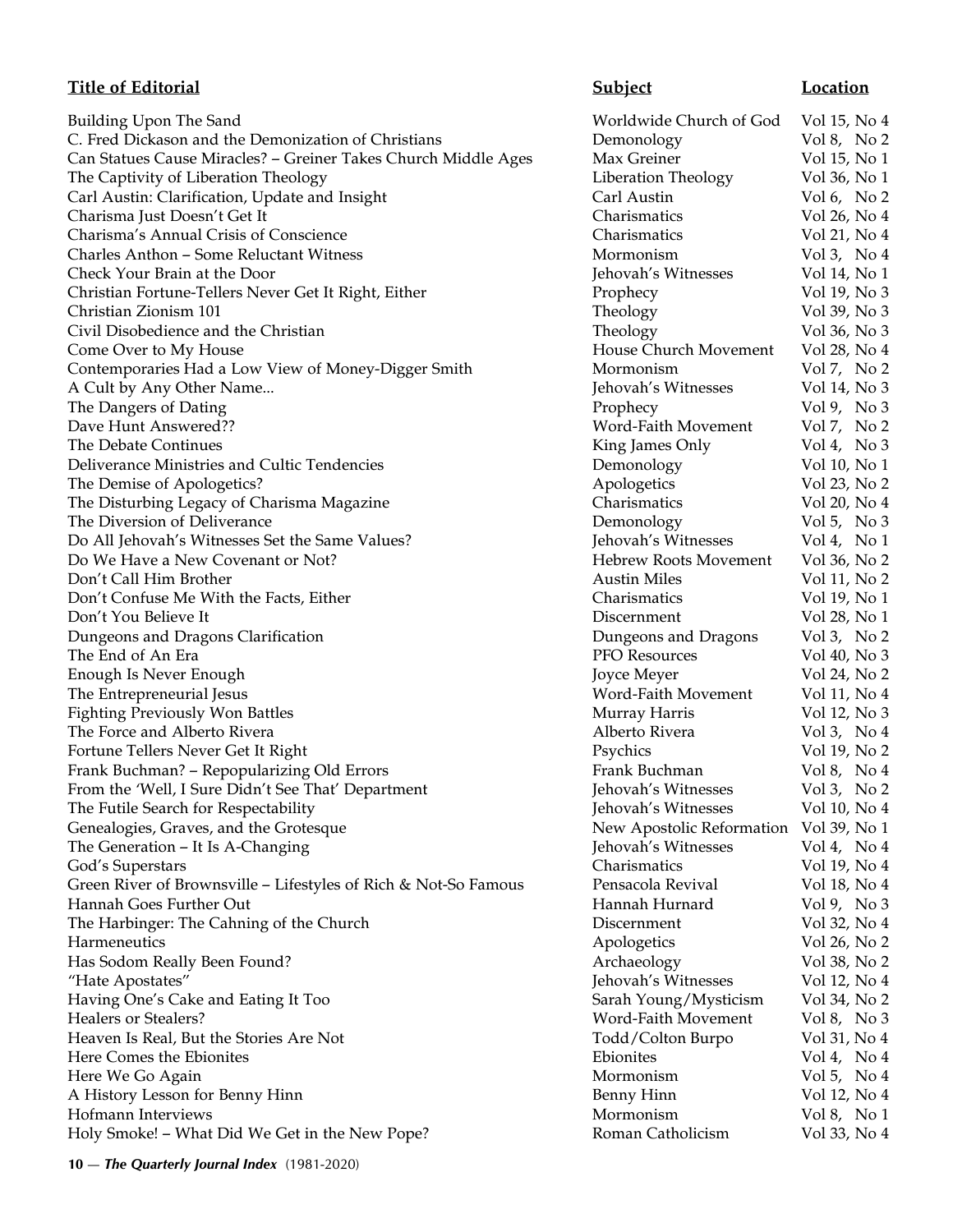How to Get the TBN Boot Charismatics Vol 17, No 3 How Well I Remember Discernment Vol 38, No 3 The Hurt of Healing Faith Healers Vol 16, No 4 The Hybrid Cloning Machine of the Hebrew Roots Movement Hebrew Roots Movement Vol 34, No 3 I Hear It Too Often Theology Voltage Voltage Voltage Voltage Voltage Voltage Voltage Voltage Voltage Vol 40, No 40, No 40, No 40, No 40, No 40, No 40, No 40, No 40, No 40, No 40, No 40, No 40, No 40, No 40, No 40, No 40, N Is Benny Hinn Back on the Same Old Road Again? Ben Is Jesus Your Mediator? Jehovah's Witnesses Vol 5, No 3, No 3, No 3, No 3, No 3, No 3, No 3, No 3, No 3, No 3, No 3, No 3, No 3, No 3, No 3, No 3, No 3, No 3, No 3, No 3, No 3, No 3, No 3, No 3, No 3, No 3, No 3, No 3, No Is PFO Really Needed or Should We Quit? Discernment Vol 25, No 35, 25, No 35, 25, No 35, 25, No 35, No 35, No 35, No 35, No 35, No 35, No 35, No 35, No 36, No 36, No 37, No 37, No 37, No 37, No 37, No 37, No 37, No 37, No Is the 1826 Bainbridge Trial Bill a Forgery? Mo: It Just Doesn't Add Up Jehovah's Witnesses Vol 21, No 21, No 21, No 21, No 21, No 21, No 21, No 21, No 21, No 21, No 21, No 21, No 21, No 21, No 21, No 21, No 21, No 21, No 21, No 21, No 21, No 21, No 21, No 21, No 21, No It Just Keeps Getting Stranger and Stranger The Book of Enoch Vol 37, No 17 The Book of Enoch Vol 37, No 17 The It Seems So Very Obvious Discernment Vol 31, No 1919 and Vol 31, No 1919 and Vol 31, No 1919 and Vol 31, No 19 Jehovah's Witnesses and the Enigma of Michael Jackson Jehovah's Witnesses and the Enigma of Michael Jackson Jesus Is: The Feel-Good Message of Judah Smith Aberrational Teaching Aberrational Teaching Vol 34, No 14, No 1 Jesus Is Your Boyfriend? Myster Control 37, No 37, No 37, No 37, No 37, No 37, No 37, No 37, No 37, No 37, No 37, No 37, No 37, No 37, No 37, No 37, No 37, No 37, No 37, No 37, No 37, No 37, No 37, No 37, No 37, No 37, No Jesus The Doll **Aberrational Teaching Vol** 13, No 23, No 23, No 23, No 23, No 23, No 23, No 23, No 23, No 23, No Jim Bakker's Evasion of Scripture Jim Bakker's Evasion of Scripture Jim 3, No 4, No 4, No 4, No 4, No 4, No 4, No 4, No 4, No 4, No 4, No 4, No 4, No 4, No 4, No 4, No 4, No 4, No 4, No 4, No 4, No 4, No 4, No 4, No 4, No John Hagee Sees Bad Moons Arising John Hagee Sees Bad Moons Arising John Hagee's Foot-in-Mouth Disease John Hagee's Foot-in-Mouth Disease Just When I Thought I Heard It All! Francis Beckwith Vol 27, No 37, No 37, No 37, No 37, No 37, No 37, No 37, No 37, No 37, No 37, No 37, No 37, No 37, No 37, No 37, No 37, No 37, No 37, No 37, No 37, No 37, No 37, No 37, Kenneth Copeland at the Cross Wo Kurt Koch's Warning to Exorcists Demonology Vol 9, No 1999 Letter to the Editor **PFC** Letter to the Editor Jehovah's Witnesses Vol 3, No 2, No 2, No 2, No 2, No 2, No 2, No 2, No 2, No 2, No 2, No Letter to the Editor from Dave Hunt Dave  $\frac{d}{dt}$  Dave  $\frac{d}{dt}$  Dave  $\frac{d}{dt}$ Low-Impact Christianity Seeker-Sensitive Churches Seeker-Sensitive Churches Seeker-Sensitive Churches Vol 23, No 43, No 43, No 43, No 43, No 43, No 43, No 43, No 43, No 43, No 43, No 43, No 43, No 43, No 43, No 43, No 43, Lying Kings Discernment Vol 26, No 3 The Madness and Muddle of Mysticism **Mysticism** Myster Connection Myster Connection Myster Magic, Murder and Mormonism and Grand 6, No 3, No 3, No 3, No 3, No 3, No 3, No 3, No 3, No 3, No 3, No 3, No 3, No 3, No 3, No 3, No 3, No 3, No 3, No 3, No 3, No 3, No 3, No 3, No 3, No 3, No 3, No 3, No 3, No 3, No 3, N The Manhattan Declaration **Equality** Voltage Security Vol 30, No 30, No 30, No 30, No 30, No 30, No 30, No 30, No 30, No 30, No 30, No 30, No 30, No 30, No 30, No 30, No 30, No 30, No 30, No 30, No 30, No 30, No 30, No 30, Maranatha Christian Churches Dissolve Union Maranatha Christian Churches Dissolve Union A Milestone Year for PFO **PFO** PFC Misguided Enthusiasts: The Early Desert Monks Femergent Vol 35, No 15, 25, No 15, 25, No 15, 26, No 15, No 15, No 15, No 15, 25, No 15, 25, No 15, 25, No 15, 25, No 15, 25, No 15, 25, No 15, 25, No 15, 25, No 15, 25, No 15 Mixing Religion With Politics **Discernal Voltage Voltage Vol** 38, No 1918 More Landmines Joshua Vol 10, No 3 More Money Mormonism Vol 7, No 3 The Murky River of Brownsville'' Correction **Pensacola Revival Vol** 27, No 37, 2008 The Mystique of Assumption Discernment Voltage Voltage Voltage Vol 31, No 31, No 31, No 31, No 31, No 31, No 31, No 31, No 31, No 31, No 31, No 31, No 31, No 31, No 31, No 31, No 31, No 31, No 31, No 31, No 31, No 31, No 3 The Myth of the Mythicists Archaeology Vol 37, No 47, No 47, No 47, No 47, No 47, No 47, No 47, No 47, No 47, No 47, No 47, No 47, No 47, No 47, No 47, No 47, No 47, No 47, No 47, No 47, No 47, No 47, No 47, No 47, No 47, The New Catholic Catechism - Advancement or Entrenchment? Ror New Jesus Novels Are Neither New Nor Novel **Aberrational Teaching Contract Aberrational Teaching Contract Aberration** A New Road for Benny Hinn? Ben New York to be Destroyed "By Fire" David David Wilkers Vol 13, No 13, No 13, No 13, No 13, No 13, No 13, No 13, No 13, No 13, No 13, No 13, No 13, No 13, No 13, No 13, No 13, No 13, No 13, No 13, No 13, No 13, No 13, No 13 No, We Can't All Just Get Along **Department Contains Pentecostals Pentecostals Pentecostals Pentecostals Pentec** The Noahide Message of Universalism Hebrew Roots Movement Vol 40, No 100, No 100, No 100, No 100, No 100, No 10 The Non-Nourishing Mix of Chicken Soup Series Vol 18, No 2011 Not In a Box, But In a Book Cha Not So New Light? Jehovah Not So New Light? One Holy Catholic Church or Many Catholicisms? Roman Catholic 20, 2006 Oral Roberts Got His 20 Years Charisman Charisman Charisman Charisman Charisman Charisman Charisman Charisman Organized to Accomplish Our Ministry **Grand Constants Voltage Vol** 4, Jehovah Jehovah The Other Side of the Moon Discernment Voltage and Voltage Point Vol 24, No 34, No 34, No 34, No 34, No 34, No 34, No 34, No 34, No 34, No 34, No 34, No 34, No 34, No 34, No 34, No 34, No 34, No 34, No 34, No 34, No 34, No Physician Heal Thyself Jimmy Swaggart Vol 12, No 12, No 12, No 12, No 12, No 12, No 12, No 12, No 12, No 12, No 12, No 12, No 12, No 12, No 12, No 12, No 12, No 12, No 12, No 12, No 12, No 12, No 12, No 12, No 12, No 12, N Political and Prophetical Flip-Flopping Kenneth Copeland Vol 37, No 27, No 27, No 27, No 27, No 27, No 27, No 27, No 27, No 27, No 27, No 27, No 27, No 27, No 27, No 27, No 27, No 27, No 27, No 27, No 27, No 27, No 27, No

# **Title of Editorial Subject Location**

| prew Roots Movement                 | VOL 34, NO3                                    |  |  |
|-------------------------------------|------------------------------------------------|--|--|
| eology                              | Vol 40, No 4                                   |  |  |
| my Hinn                             | Vol 14, No 4                                   |  |  |
| ovah's Witnesses                    | Vol 5, No 3                                    |  |  |
| cernment                            | Vol 25, No 3                                   |  |  |
| rmonism                             | Vol 6, No $2$                                  |  |  |
| ovah's Witnesses                    | Vol 21, No 2                                   |  |  |
| <b>Book of Enoch</b>                | Vol 37, No 1                                   |  |  |
| cernment                            | Vol 31, No 1                                   |  |  |
| ovah's Witnesses                    | Vol 29, No 4                                   |  |  |
| errational Teaching                 | Vol 34, No 1                                   |  |  |
| sticism                             | Vol 37, No 3                                   |  |  |
| errational Teaching                 | Vol 13, No 2                                   |  |  |
| Bakker                              | Vol 7, No 4                                    |  |  |
| n Hagee                             | Vol 33, No 3                                   |  |  |
| n Hagee                             | Vol 29, No 1                                   |  |  |
| ncis Beckwith                       | Vol 27, No 3                                   |  |  |
| rd-Faith Movement                   | Vol 15, No 2                                   |  |  |
| monology                            | Vol 9, No 1                                    |  |  |
| O Newsletter                        | Vol 2, No 4                                    |  |  |
| ovah′s Witnesses                    | Vol 3, No 2                                    |  |  |
| ve Hunt                             | Vol 3, No 4                                    |  |  |
| ker-Sensitive Churches              | Vol 23, No 4                                   |  |  |
| cernment                            | Vol 26, No 3                                   |  |  |
| sticism                             | Vol 32, No 2                                   |  |  |
| rmonism                             | Vol 6, No 3                                    |  |  |
| ımenism                             | Vol 30, No 3                                   |  |  |
| ranatha                             | Vol 10, No 3                                   |  |  |
| C                                   | Vol 20, No 1                                   |  |  |
| ergent Church Movement Vol 35, No 1 |                                                |  |  |
| cernment                            | Vol 38, No 1                                   |  |  |
| hua                                 | Vol 10, No 3                                   |  |  |
| rmonism                             | Vol 7, No 3                                    |  |  |
| ısacola Revival                     | Vol 17, No 3                                   |  |  |
| cernment                            | Vol 31, No 3                                   |  |  |
| chaeology                           | Vol 37, No 4                                   |  |  |
| nan Catholicism                     | Vol 15, No 4                                   |  |  |
| errational Teaching                 | Vol 29, No 2                                   |  |  |
| my Hinn                             | Vol 13, No 4                                   |  |  |
| vid Wilkerson                       | Vol 13, No 1                                   |  |  |
| eness Pentecostals                  | Vol 22, No 4                                   |  |  |
| brew Roots Movement                 |                                                |  |  |
|                                     | $\operatorname{Vol}$ 40, $\operatorname{No}$ 1 |  |  |
| icken Soup Series                   | Vol 18, No 2                                   |  |  |
| arismatics                          | Vol 25, No 1                                   |  |  |
| ovah's Witnesses                    | Vol 16, No 1                                   |  |  |
| nan Catholicism                     | Vol 29, No 3                                   |  |  |
| arismatics                          | Vol 27, No 2                                   |  |  |
| ovah's Witnesses                    | Vol 4, No $2$                                  |  |  |
| cernment                            | Vol 24, No 3                                   |  |  |
| my Swaggart                         | Vol 12, No 1                                   |  |  |
| nneth Copeland                      | Vol 37, No 2                                   |  |  |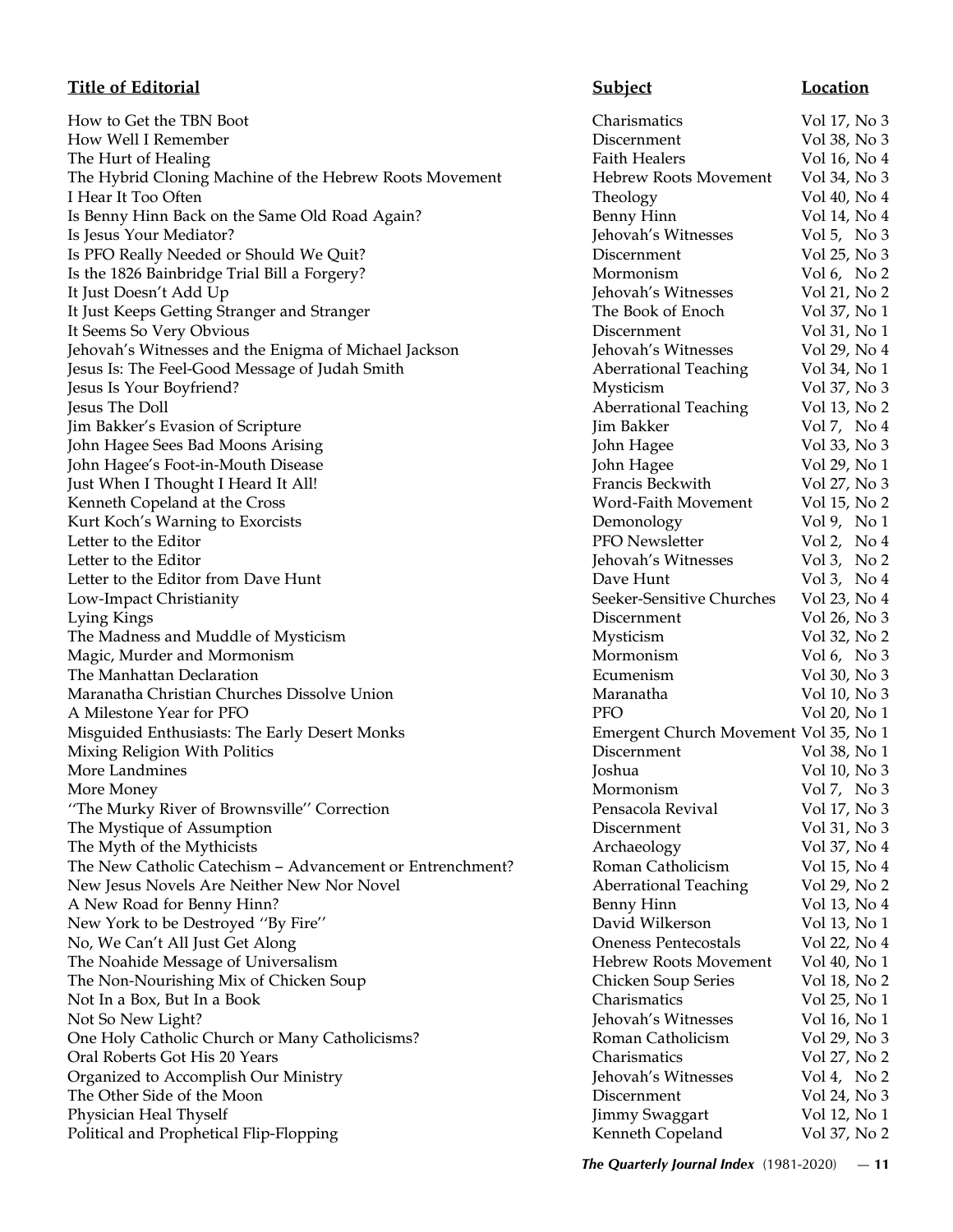# **Title of Editorial Subject Location**

The Pragmatic Theology of Joyce Meyer **State Act and Server State Act 2011** Joyce Meyer Vol 25, No 4 The Problem That Now Confronts Us **Shape Struck Confronts Us** Jehovah's Witnesses Vol 4, No 3 Prominent Endorsements for Spencer's Heresy Hunters Book? James R. Spencer Vol 14, No 3 Proselytizing In Israel Punishable By Imprisonment? Aberrational Teaching Vol 11, No 4 Protecting the Fragile Truth of the Cults Witnessing Vol 6, No 4<br>
The Protestant College of Cardinals Discernment Vol 23, No 3 The Protestant College of Cardinals **Discernment** Discernment PTL: People That Lose Jim Bakker Jim Bakker Vol 7, No 3<br>Publicly Criticizing Public Teachers Public Criticism Vol 5, No 2 Publicly Criticizing Public Teachers **Public Criticism** Public Criticism Punished for My Father's Sins! Demonology Vol 10, No 2 Quick Fixes and Spiritual Baggage Aberrational Teaching Vol 22, No 1 The Real Identity of Black Hebrews **Black Hebrews** Black Hebrews **Vol 35, No 2** Rebecca Brown's Axis of Evil **Rebecca Brown** Vol 23, No 1 Redefining the Gospel: Vineyard Ministries Jack Deere Admission Vineyard Fellowship Vol 11, No 2 Remember the Puzzle **Contract Contract Contract Contract Contract Contract Contract Contract Contract Contract Contract Contract Contract Contract Contract Contract Contract Contract Contract Contract Contract Contract Con** Reproach on a Prophet **Mormonism** Vol 22, No 4 Revisiting Public Criticism Public Criticism Vol 18, No 1 Rick Warren and the Saddlebaggage of Saddleback Rick Warren Vol 31, No 2 The Roots and Fruits of Deliverance **Demonology** Vol 8, No 4 Satan and Small Ideas Word-Faith Movement Vol 36, No 4 A Snow Job in Orlando – Benny Hinn's Household Salvation Benny Hinn Vol 17, No 2 Some Personal Thoughts on Witnessing The Vol 5, No 4 Somebody Made Me Do It! – Or Did They? Counseling Counseling Vol 33, No 2 Speaking the Truth Has Its Risks Satanism Satanism Vol 11, No 1 Spinning Sin Roberts Liardon Vol 22, No 2 Spiritual Gadflies **Prophecy** Vol 7, No 2 Study to Show Thyself Approved Discernment Vol 25, No 2 Supernatural Messages from the Mundane? The Prophecy Representation of the Vol 21, No 4 That's Just His Opinion? The Communism College of the Mormonism College Vol 16, No 3 Time Wounds All Heels **Prophecy** Vol 21, No 3 A Tribute to Walter R. Martin **Eulogy** Figure 2 and 2 and 2 and 2 and 2 and 2 and 2 and 2 and 2 and 2 and 2 and 2 and 2 and 2 and 2 and 2 and 2 and 2 and 2 and 2 and 2 and 2 and 2 and 2 and 2 and 2 and 2 and 2 and 2 and 2 A Tribute to Wesley P. Walters **Eulogy** Figure 2.1 and 2.1 and 2.1 and 2.1 and 2.1 and 2.1 and 2.1 and 2.1 and 2.1 and 2.1 and 2.1 and 2.1 and 2.1 and 2.1 and 2.1 and 2.1 and 2.1 and 2.1 and 2.1 and 2.1 and 2.1 and 2.1 and A Tribute to William I. Cetnar **Eulogy** Fullogy **Vol** 12, No 1 The Tricks Men Play – And How They Prey Discernment Vol 32, No 3 Unlocking the Riddle of Cult Leaders' Allure **Discernment** Vol 32, No 1 Victor Paul Wierwille – The Handicapped Healer The Way International Vol 4, No 1 Warnings from Waco – Whys and Wherefores of Destructive Cults General Cults Vol 13, No 4 Was the Prodigal Son Just the Great Pretender? Bible Interpretation Vol 39, No 4 The Watchtower April Fools Its Readers **Following Strategies April 1998** Jehovah's Witnesses Vol 3, No 3 Watchtower Warns Convention-Bound Witnesses Match Jehovah's Witnesses Vol 9, No 3 The Watchtower's 'Time To Speak' Jehovah's Witnesses Vol 8, No 1 What Do Ex-Members Do? Witnessing Vol 10, No 4 What In the World Is Going On? The Music Community Collection of the Vol 22, No 3 What is Behind the "Energizer Bunny" Syndrome? The Collection Discernment Vol 30, No 4 What Is It? What Does It Do? Discernment Vol 33, No 1 What's So Great About Tiberias? Apologetics Apologetics Vol 40, No 2 What's Wrong With Denominations? The Communications Col 11, No 3 What's Wrong With the Church? Church Membership Vol 9, No 2 When the Church Imitates Science Fiction **Emergent Church Movement Vol 28, No 2** Where Is Copeland Heading? The Movement Vol 7, No 4 Where Is the Emerging Church Hiding? Emergent Church Movement Vol 34, No 4 Where's Waldo? Discernment Vol 32, No 2 Who Is To Blame? – The Danger of Selfism **Discernment** Vol 7, No 1 Who Has The Last Laugh? – Division in the Vineyard Vineyard Vineyard Fellowship Vol 16, No 2 Who Is King of the Hill? Demonology Vol 12, No 2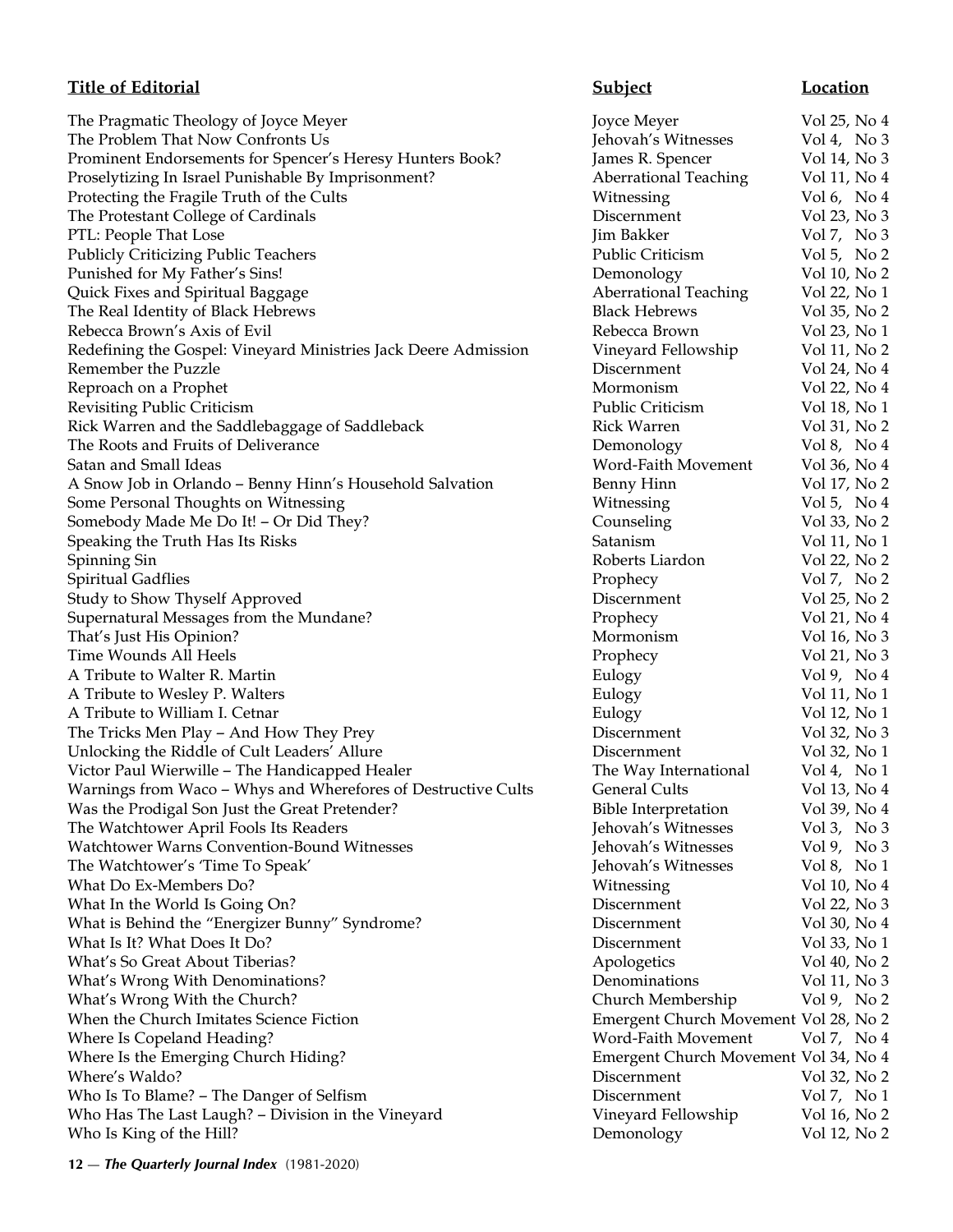# **Title of Editorial Subject Location**

Whom Do They Think They Are Kidding? Charismatics Vol 20, No 2 Who's In Charge? - Sharpening the Focus on Word Faith Movement Word-Faith Movement Vol 8, No 1 Why All the Religious Confusion Today?<br>
Mond Fill Mergers (No. 2) Mond Fill Mergers (No. 2) Mond Fill Mergers (No. 2) Mond Fill Mergers (No. 2) Why Bother? Word-Faith Movement Vol 13, No 3<br>
Word-Faith Movement Vol 13, No 3<br>
Benny Hinn Vol 26, No 1 Why No Accountability?<br>
Why People Are Suckers for Religious Scams<br>
I Why People Are Suckers for Religious Scams Discernment Vol 35, No 3 The Whys of Religious Confusion in Our World Discernment Vol 35, No 4<br>Witnessing by Osmosis? Tony Campolo Vol 28, No 3 Witnessing by Osmosis? The Woman at the Well Counseling Vol 20, No 3 The Worldwide Church of God's "Orthodox" Bandwagon Worldwide Church of God Vol 18, No 3<br>Worldwide Church of God Vol 18, No 3<br>Bible Interpretation Vol 39, No 2 Wrongly Dividing the Word of Truth Y2K Bust Yol 20, No 2

# **Title of News Update Subject Subject Location**

| \$32 Million Award in Suit Against Hare Krishnas        | Hare Krishnas               | Vol 3, No $4$ |
|---------------------------------------------------------|-----------------------------|---------------|
| <b>Accounting the Prophet</b>                           | Paul Cain                   | Vol 25, No 1  |
| Adventist Church Tops 20 Million Members                | Seventh-day Adventism       | Vol 37, No 3  |
| Adventists Reject Ordination of Women                   | Seventh-day Adventism       | Vol 15, No 4  |
| <b>Airlines Promoting Cult-Influenced Materials</b>     | New Age Movement            | Vol 8, No 3   |
| Alamo Acquitted of Charges                              | Tony Alamo                  | Vol 12, No 1  |
| Alamo Arrested Following Raid of Headquarters           | Tony Alamo                  | Vol 29, No 1  |
| Alamo Fears FBI Will Kill Him                           | Tony Alamo                  | Vol 9, No 4   |
| Alberto Rivera - Is He For Real?                        | Alberto Rivera              | Vol 2, No 2   |
| American Atheists Chapters to Close                     | Atheism                     | Vol 11, No 4  |
| Americans Now See Homosexuality as "Morally Acceptable" | Homosexuality               | Vol 30, No 4  |
| "Angels & Demons" Not Allowed in Churches               | The Da Vinci Code           | Vol 28, No 4  |
| Angley Sued for Loan Default                            | <b>Ernest Angley</b>        | Vol 38, No 2  |
| Another Death Attributed to Faith Assembly              | Faith Assembly              | Vol 11, No 2  |
| Another Mormon Letter Surfaces                          | Mormonism                   | Vol 4, No $4$ |
| Apologist Norman Geisler Dies                           | Norman Geisler              | Vol 39, No 4  |
| Appeals Court Upholds Verdict Against TBN               | <b>Trinity Broadcasting</b> | Vol 40, No 1  |
| Appointment of Wiccan Chaplain Denounced                | Witchcraft                  | Vol 22, No 2  |
| Armstrong Further Silenced with Aid of Court            | Worldwide Church of God     | Vol 21, No 1  |
| Armstrong, Wife Reach Settlement                        | Worldwide Church of God     | Vol 4, No 3   |
| Armstrong's Last Book Published Posthumously            | Worldwide Church of God     | Vol 6, No $2$ |
| Atheist Flew Admits a Creator                           | Antony Flew/Atheism         | Vol 25, No 2  |
| <b>Author Dave Hunt Dies</b>                            | Dave Hunt                   | Vol 33, No 3  |
| Awake! 1988 Is Approaching                              | Jehovah's Witnesses         | Vol 2, No 1   |
| Bad, Bad Clint Brown                                    | Clint Brown                 | Vol 25, No 2  |
| Bakker Hawks Fake Virus Cure                            | Jim Bakker                  | Vol 40, No 3  |
| Baptist School Honors Rev. Moon                         | <b>Unification Church</b>   | Vol 5, No $3$ |
| <b>Bell Takes on New Role</b>                           | Rob Bell                    | Vol 32, No 1  |
| Benny Hinn Kept from Crusade                            | Benny Hinn                  | Vol 30, No 1  |
| Benny Hinn Recycles False Prophecy                      | <b>Benny Hinn</b>           | Vol 38, No 3  |
| Benny Hinn Renounces Prosperity Gospel                  | <b>Benny Hinn</b>           | Vol 40, No 1  |
| Bentley Leaving Florida Outpouring                      | Modern-day Revivals         | Vol 28, No 4  |
| <b>Bethel Church Suspends Healing Ministry</b>          | New Apostolic Reformation   | Vol 40, No 3  |
| Bethel Church Unsuccessful in Raising 2-Year-Old        | New Apostolic Reformation   | Vol 40, No 2  |
| <b>Bethel Demonstration 1990</b>                        | Ex-Jehovah's Witnesses      | Vol 11, No 1  |
| Bhagwan Rajneesh Leaves U.S.                            | Bhagwan Rajneesh            | Vol 6, No $1$ |
| Bickle's Ministry Hit with Trademark Lawsuit            | Kansas City Fellowship      | Vol 31, No 1  |
| Blessed be the Tie                                      | W.V. Grant                  | Vol 14, No 1  |
| Blizard Joins PFO Staff                                 | <b>PFO</b>                  | Vol 9, No 2   |
|                                                         |                             |               |

| Charismatics                | Vol 20, No |
|-----------------------------|------------|
| Word-Faith Movement         | Vol 8, No  |
| Discernment                 | Vol 30, No |
| Word-Faith Movement         | Vol 13, No |
| Benny Hinn                  | Vol 26, No |
| Discernment                 | Vol 35, No |
| Discernment                 | Vol 35, No |
| Tony Campolo                | Vol 28, No |
| Counseling                  | Vol 20, No |
| Worldwide Church of God     | Vol 18, No |
| <b>Bible Interpretation</b> | Vol 39, No |
| Y2K                         | Vol 20, No |

| Hare Krishnas               | Vol 3, No 4   |
|-----------------------------|---------------|
| Paul Cain                   | Vol 25, No 1  |
| Seventh-day Adventism       | Vol 37, No 3  |
| Seventh-day Adventism       | Vol 15, No 4  |
| New Age Movement            | Vol 8, No 3   |
| Tony Alamo                  | Vol 12, No 1  |
| Tony Alamo                  | Vol 29, No 1  |
| Tony Alamo                  | Vol9, No4     |
| Alberto Rivera              | Vol 2, No 2   |
| Atheism                     | Vol 11, No 4  |
| Homosexuality               | Vol 30, No 4  |
| The Da Vinci Code           | Vol 28, No 4  |
| <b>Ernest Angley</b>        | Vol 38, No 2  |
| Faith Assembly              | Vol 11, No 2  |
| Mormonism                   | Vol 4, No 4   |
| Norman Geisler              | Vol 39, No 4  |
| <b>Trinity Broadcasting</b> | Vol 40, No 1  |
| Witchcraft                  | Vol 22, No 2  |
| Worldwide Church of God     | Vol 21, No 1  |
| Worldwide Church of God     | Vol 4, No 3   |
| Worldwide Church of God     | Vol 6, No $2$ |
| Antony Flew/Atheism         | Vol 25, No 2  |
| Dave Hunt                   | Vol 33, No 3  |
| Jehovah's Witnesses         | Vol 2, No 1   |
| Clint Brown                 | Vol 25, No 2  |
| <b>Jim Bakker</b>           | Vol 40, No 3  |
| <b>Unification Church</b>   | Vol 5, No 3   |
| Rob Bell                    | Vol 32, No 1  |
| Benny Hinn                  | Vol 30, No 1  |
| <b>Benny Hinn</b>           | Vol 38, No 3  |
| <b>Benny Hinn</b>           | Vol 40, No 1  |
| Modern-day Revivals         | Vol 28, No 4  |
| New Apostolic Reformation   | Vol 40, No 3  |
| New Apostolic Reformation   | Vol 40, No 2  |
| Ex-Jehovah's Witnesses      | Vol 11, No 1  |
| Bhagwan Rajneesh            | Vol 6, No 1   |
| Kansas City Fellowship      | Vol 31, No 1  |
| W.V. Grant                  | Vol 14, No 1  |
| <b>PFO</b>                  | Vol 9, No 2   |
|                             |               |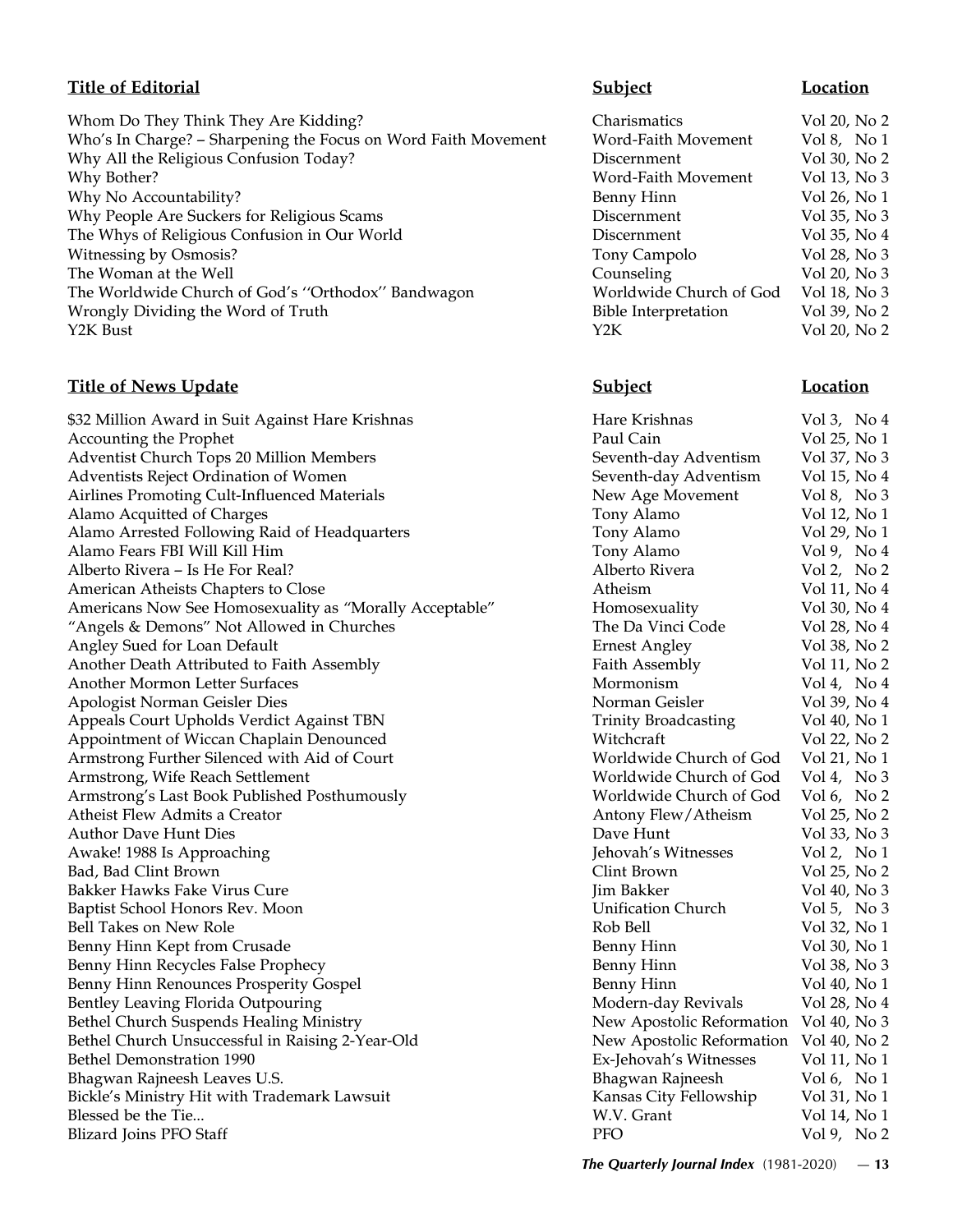Book of Abraham Problem Still Remains **Mormonism** Mormonism Vol 12, No 3 Book of Mormon Goes Commercial and Mormonism Mormonism Vol 24, No 4 Book of Mormon Introduction Revised Mormonism Normonism Vol 28, No 2 Book of Mormon Now in Animated Form Mormonism Mormonism Vol 7, No 3 Bookstores Pull Tenney Books Tommy Tenney Vol 21, No 4 Born Again Mormons? The Contract of the Mormonism Coleman and Vol 18, No 1 British Krishnas Meet Opposition **Figure 2018** 15, No 2 Brooklyn Heights Oppose Watchtower Expansion Jehovah's Witnesses Vol 9, No 1 Brooklyn Watchtower Expansion Planned Jehovah's Witnesses Vol 25, No 2 Brown Hurdles Legal Woes and the second second clint Brown Clint Brown Clint Brown Vol 25, No 4 Brown Memoirs Detail LDS Revelation **Mormonism** Mormonism Vol 9, No 3 Brownsville Pastor ''Prophesies'' Demise of CRI Pensacola Revival Vol 17, No 3 Brownsville Revival Evangelist Dies and Service Controller Pensacola Revival Controller Vol 34, No 3 Building Permit Granted for Nauvoo Temple Mormonism Mormonism Vol 20, No 1 Bynum Appears on Divorce Court **Court Court Court Count** Juanita Bynum Vol 28, No 3 BYU Changes Honor Code on Homosexual Students Mormonism Vol 27, No 4 BYU Jerusalem Center Controversy and the settlement of the Mormonism and Vol 5, No 4 BYU Newspapers Recalled Over Caption Blooper Mormonism Mormonism Vol 29, No 3 Cahn's Ancient Mystery Message Appears Unstoppable Jonathan Cahn Vol 36, No 2 California Cult Conference – Constance Cumbey Update New Age Movement Vol 4, No 1 Camping Adds to His False Prophecy Legacy **Harold Camping Vol 32, No 1** Camping Vol 32, No 1 Camping Admits Failure **Harold Camping Admits Failure** Harold Camping Vol 32, No 3 Camping Fails Again Harold Camping Vol 31, No 3 Camping Suffers Stroke **Harold Camping Suffers** Stroke Harold Camping Vol 31, No 4 Camping Tries Again **Fries Again Harold Camping Vol 30, No 2** and 200 and 200 and 200 and 200 and 200 and 200 and 200 and 200 and 200 and 200 and 200 and 200 and 200 and 200 and 200 and 200 and 200 and 200 and 200 and 20 C.A.N. Might Survive Takeover Cult Awareness Network Vol 17, No 2 Canada Strips Ministries of Tax Exemption MacGregor Ministries Mol 28, No 3 Carter Says Mormons Are Christians **Mormonism** Mormonism Vol 18, No 2 Carthage Jail Site Renovation Planned Mormonism Vol 8, No 4 Cashing In On Major Assets Worldwide Church of God Vol 23, No 4 Cathedral of the Holy Spirit Drops Ex-Members Lawsuit Donald Paulk Vol 13, No 2 Catholic Diocese Buys Crystal Cathedral Robert Schuller Vol 32, No 2 Catholics Disavow Evangelism of Jews Roman Catholicism Vol 36, No 2 Catholics Disavow LDS Baptism Roman Catholicism Vol 21, No 4 Catholics Update Encyclopedia Roman Catholicism Vol 23, No 3 CBN Reins Passed Pat Robertson Vol 28, No 2 Cerullo Faces Challenge Morris Cerullo Vol 12, No 4 Cerullo Faces Income Tax Charges Morris Cerullo Vol 25, No 4 Cerullo Heads to Court Morris Cerullo Vol 27, No 3 Cerullo Unveils Plans for Bible-Themed Park Morris Cerullo Morris Cerullo Vol 36, No 3 Cetnar Joins PFO Staff **PFO** Vol 4, No 2 Chan Says He's Not Moses Francis Chan Vol 39, No 3 Changed Again! Notice that the contract of the Mormonism Changed Again! Mormonism Vol 2, No 1 Charges Against Gothard Multiply Bill Gothard Vol 36, No 2 Charges in Salt Lake City Bombings The Charges in Salt Lake City Bombings The Charges in Salt Lake City Bombings Charisma Perpetuates Holyfield Story **Benny Hinn** Vol 15, No 4 Charisma Rebuts ''Inspired'' O'Reilly Bill O'Reilly Vol 34, No 1 Charismatic Renewal Turns 50 Charismatics Vol 30, No 3 Charismatics Call for Accountability Charismatics Vol 24, No 3 Charismatics Say Greatest Awakening Is On the Horizon Charismatics Vol 37, No 4 Children of God Return to U.S. Under New Name Children of God Vol 13, No 3 Cho Adopts New Name Paul Yonggi Cho Vol 13, No 1 Cho Delays Retirement David (Paul) Yonggi Cho Vol 26, No 2 Cho Found Guilty of Fraud David (Paul) Yonggi Cho Vol 34, No 3

# **Title of News Update Subject Subject Location**

**14** — *The Quarterly Journal Index* (1981-2020)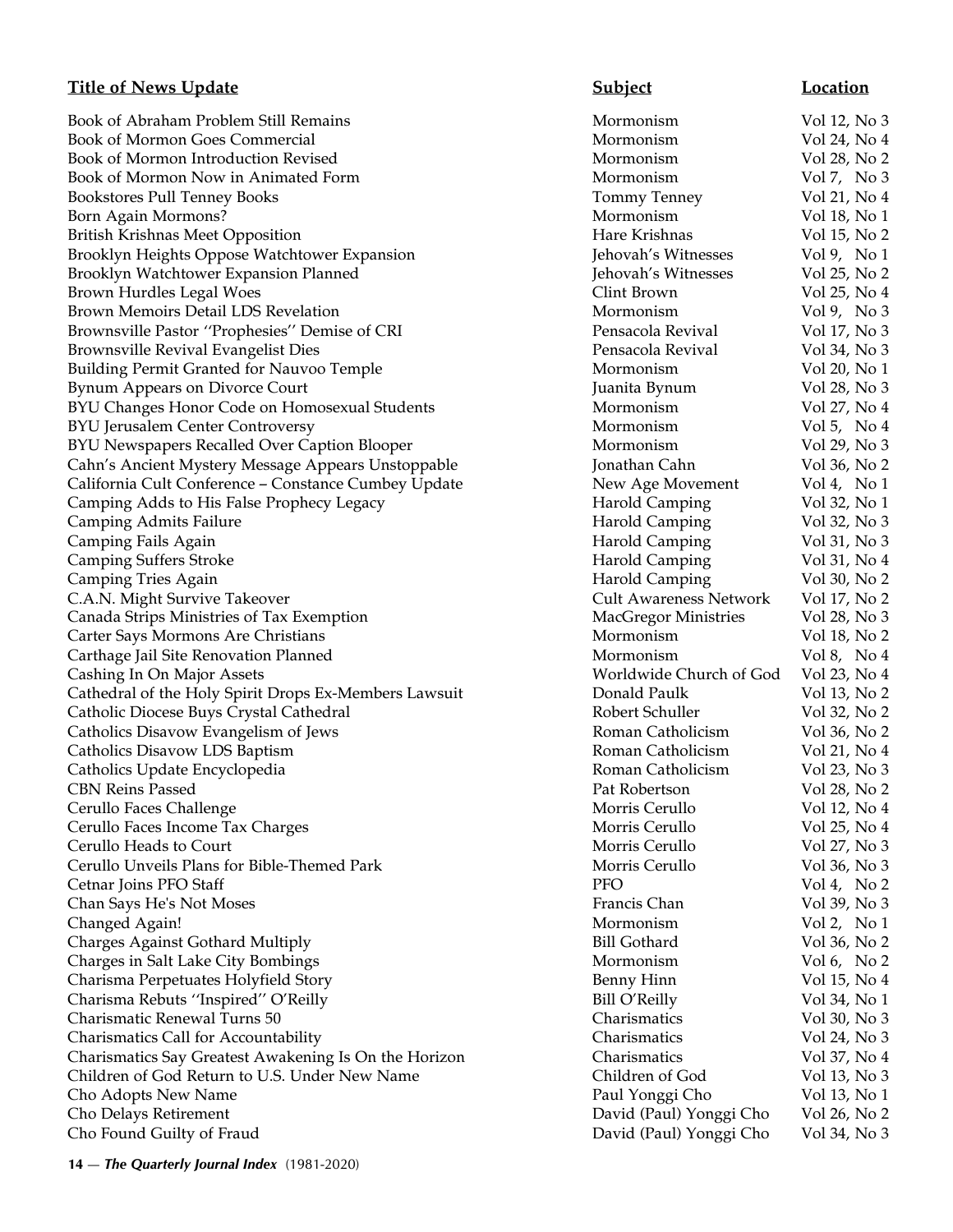Cho Indicted for Stock Scheme David (Paul) Yonggi Cho Vol 33, No 4 Christian Dating Website Forced to Include Gays **Homosexuality** Vol 36, No 4 Christian Filmmaker, Mormons Get Cozy Mormonism Vol 7, No 3 Christian School Opens in Salt Lake City Mormonism Mormonism Vol 5, No 3 Christian Science Manslaughter Charges Dismissed Christian Science Vol 10, No 4 Christian Science Couple Convicted Christian Science Vol 9, No 3 Christian Scientists Reap Bequest and Lawsuit Christian Science Vol 14, No 2 Church of Christ Temple Lot Landmark Destroyed by Fire LDS Splinter Group Vol 10, No 2 Church of Christ Temple Lot to Rebuild Structure LDS Splinter Group Vol 10, No 4 Church of Satan Founder Dies Satanism Vol 18, No 2 Church of Scientology Receives Court Decision Over IRS Scientology Vol 13, No 3 Churches Celebrate ''Evolution Sunday'' Evolution Vol 26, No 3 Churchgoers Ignorant of Great Commission Theology Theology Vol 38, No 3 City of Joseph Pageant Mission Work Report (1987) Mormonism Mormonism Vol 7, No 4 Clearwater Settles Suit With Scientology Scientology Vol 15, No 4 Cleaver Speaks at Emporia The Way International Vol 4, No 1 Clergy Invited to Family Values Conferences Unification Church Vol 17, No 1 Code Two for Drosnin The Bible Code Vol 24, No 1 Concern Expressed Over Vatican Prayer Meeting **Roman Catholicism** Vol 34, No 4 Continuing Woes for Christian Science Church Christian Science Vol 13, No 3 Controversial Church Leader Resigns Boston Church of Christ Vol 23, No 2 Controversial Theologian Dies Clark Pinnock Vol 31, No 1 Controversy Arises Over Christian Science Publication Christian Science Vol 12, No 1 Controversy Besets Hinn in India Benny Hinn Vol 25, No 2 Convention Marks 20th Anniversary Ex-Jehovah's Witnesses Vol 19, No 1 Conventions and Tours Conventions & Seminars Vol 9, No 3 Copeland Flying High in His New Gulfstream Word-Faith Movement Vol 38, No 2 Copeland Plans to Build Amusement Park Word-Faith Movement Vol 4, No 2 Copeland Tops List of Richest Pastors Word-Faith Movement Vol 36, No 2 Counter-Cult Directory Available General Cults Vol 6, No 4 Court Reverses Verdict Against Watchtower Jehovah's Witnesses Vol 40, No 2 Court Verdict is a Setback for Schuller Robert Schuller Vol 33, No 2 Court Victory for Jehovah's Witness Widow Jehovah's Witnesses Vol 29, No 3 Court Victory for Moonies Unification Church Vol 6, No 3 Couple's Offering Returned 400-Fold Robert Tilton Vol 14, No 3 Creation Museum Opens Evolution Vol 27, No 4 Crossing Over Too Far? The Crossing Over Too Far? John Edward Vol 22, No 1 Crouchs' Salaries Get Major Boost Paul Crouch/TBN Vol 20, No 1 Crystal Cathedral Conductor Kills Self Robert Schuller Vol 25, No 2 Crystal Cathedral Gets New Owner, New Name Robert Schuller Vol 33, No 1 Crystal Cathedral Seeks Bankruptcy Protection Robert Schuller Vol 31, No 1 Cult Awareness Programs Now Available on Filmstrip PFO Resources Vol 1, No 1 Cult Killing Has IHOP Connection Kansas City Fellowship Vol 33, No 2 Cult Leader Alamo Arrested Tony Alamo Vol 11, No 4 Cult Material in Japanese Jehovah's Witnesses Vol 7, No 1 Cult Ministry Directory Recently Published Cult Ministries Vol 13, No 3 Cut It Out! PFO Newsletter Vol 2, No 4 D&D Remains Popular Dungeons & Dragons Vol 28, No 4 Dallas Ex-Jehovah's Witnesses Report Ex-Jehovah's Witnesses Vol 2, No 4 Damage Control for Revival Leader Todd Bentley Vol 29, No 3 Dan Brown Cleared of Plagiarism Charges The Da Vinci Code Vol 26, No 3 Data Privacy Laws Imposed on Jehovah's Witnesses Jehovah's Witnesses Vol 38, No 4 Da Vinci Code Linked to Suicide The Da Vinci Code Vol 27, No 3 DC Comics Goes From Fiction to Heresy Discernment Vol 39, No 2

# **Title of News Update Subject Subject Location**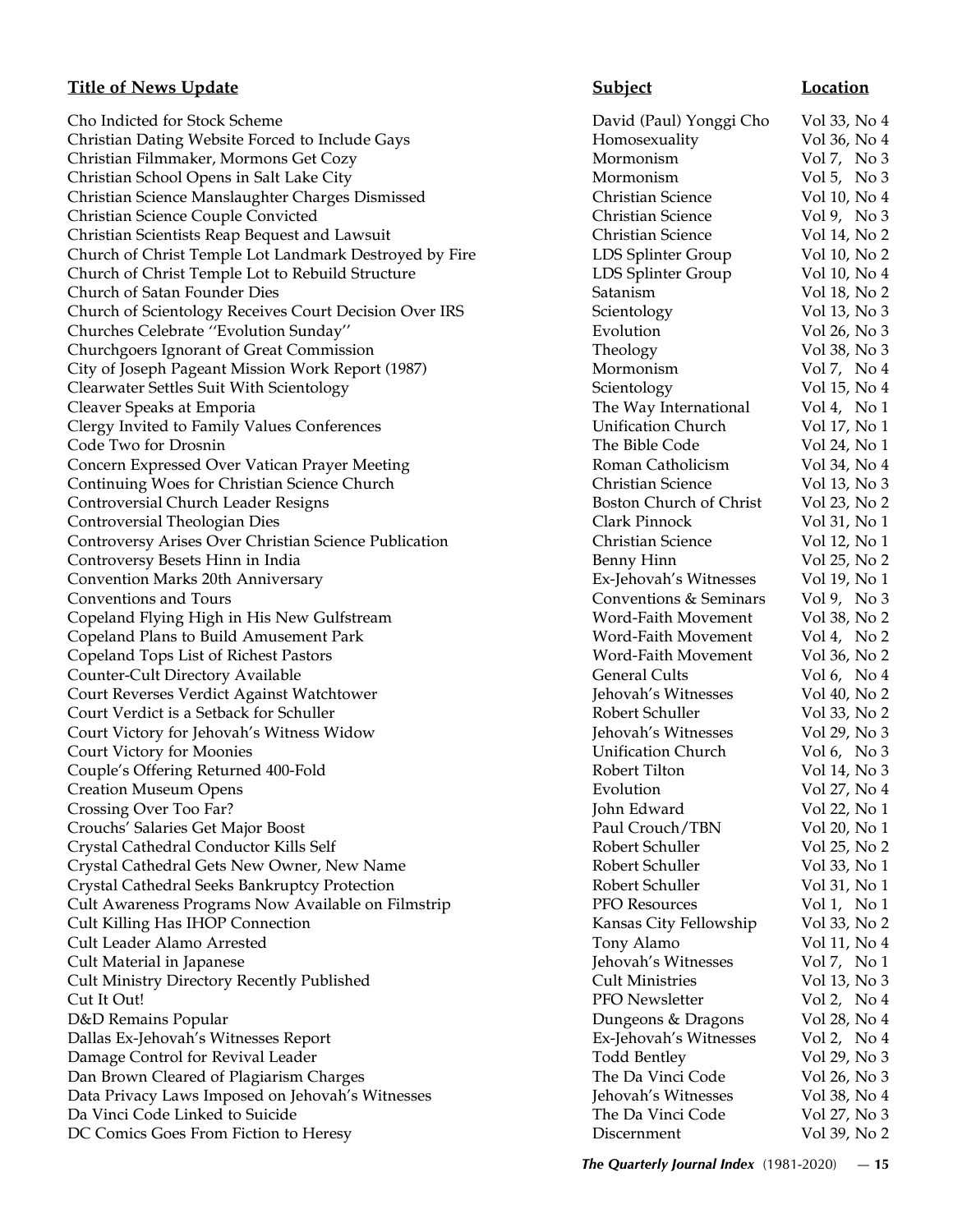## **Title of News Update Subject Subject Location**

Deal Struck in Way Deprogramming Case The Way International Vol 6, No 2 Death Sentence for Cult Leader Lundgren Jeffrey Lundgren Vol 11, No 1 The Deep Pockets of Rev. Moon **Volugation** Church Vol 18, No 4 Deep Throat in the Moonies<br>
Dennis Rodman Fined for Insulting Mormons<br>
Mormonism Vol 17, No 4 Dennis Rodman Fined for Insulting Mormons and Mormonism Mormonism Desperately Seeking Mary Roman Catholicism Vol 12, No 2 Despite Opposition Mormons Break Ground in Boston Mormonism Vol 17, No 4 Devil Blamed for Delay of Cahn's New Book Jonathan Cahn Vol 38, No 1 The Devil Wears Secondhand Prada **Prada** Pat Robertson Pat Robertson Vol 33, No 3 Did The New Age Dawn? New Age Movement Vol 7, No 4 Disaffection Among RLDS Members Reorganized LDS Vol 8, No 2 Discussion of Witnesses Beliefs Allowed in Custody Cases Jehovah's Witnesses Vol 5, No 2 DNA Disaffirms LDS Teaching **Mormonism** Vol 23, No 2 Documentary Reveals Scientology's Misdeeds Scientology Scientology Scientology Vol 35, No 3 Don't Call Them Mormons and the method of the Mormonism and Vol 39, No 1 Doomsday Minister Harold Camping Dies Harold Camping Vol 34, No 2 Dr. Seuss On A Mission? Mormonism Vol 11, No 3 Dream Taker? Bruce Wilkinson Vol 26, No 2 Driscoll Embattled by Numerous Allegations Emergent Church Movement Vol 35, No 1 Driscoll Starts New Church Emergent Church Movement Vol 36, No 3 Duplantis Seeks Donations for New Jet Word-Faith Movement Vol 38, No 4 Ecclesiastical Crime Reported at \$50 Billion Charismatics Vol 35, No 3 Eddy in Women's Hall of Fame Christian Science Vol 16, No 1 Emmerich Headed for Sainthood Anne Catherine Emmerich Vol 24, No 4 End Comes for Florida Megachurch Charismatics Vol 35, No 3 End-Time Handmaidens Founder Dies End-Time Handmaidens Vol 33, No 2 England Denies Scientology Charitable Status Scientology Scientology Vol 20, No 2 Enough is Enough **Enough 2008** Procter & Gamble Vol 10, No 3 est Program Retired est vol 5, No 2 European Revival Prophesied **Benny Hinn/Gwen Shaw** Vol 24, No 1 Evangelicals and Catholics Together Co-Founder Dies Roman Catholicism Vol 29, No 2 Evangelist Dies After Handling Snake Aberrational Teaching Vol 5, No 4 Evangelist Hill Leaves Brownsville Revival Pensacola Revival Vol 20, No 3 Ex-Cult Member Awarded \$1.5 Million Elizabeth Clare Prophet Vol 6, No 3 Ex-Jehovah's Witnesses Convention (Dallas)<br>
Ex-Jehovah's Witnesses Vol 2, No 2<br>
Ex-Jehovah's Witnesses Vol 9, No 1 Ex-Jehovah's Witness Convention Marks Tenth Anniversary Fig. 5. No 1976. The Ex-Jehovah's Witnesses Ex-Jehovah's Witnesses for Jesus Convention (1981) Ex-Jehovah's Witnesses Vol 1, No 1 Ex-Peoples Temple Member Gets Jail Term Peoples Temple Vol 7, No 2 Faithful Scholar Gains His Reward Eulogy Eulogy Vol 1, No 1 False-Memory Therapy Cases Reap Judgments **False-Memory Therapy Cases Reap Judgments** Vol 16, No 2 Family Christian Stores Close Christian Bookstores Vol 37, No 3 Family Radio Relocates **Harold Camping** Vol 40, No 1 Fate Decided for Branch Davidians Branch Davidians Branch Davidians Vol 14, No 4 FAX Your Sins Away? The Contract of the Contract Contract Roman Catholicism Vol 13, No 2 Fewer Mormons? The Mormonism College of the Mormonism College of the Mormonism College of the Vol 25, No 4 A Ficus, A Fracas **Volugation** Vol 24, No 2 Film Production of "The Shack" Begins The Shack The Shack Vol 35, No 4 Financial Woes Plague Crystal Cathedral **Robert Schuller** Robert Schuller Vol 30, No 3 FIRE to Move from Pensacola **Pensacola** Pensacola Revival Pensacola Revival Pensacola Revival Pensacola Revival Pensacola Revival Pensacola Revival Pensacola Revival Pensacola Revival Pensacola Revival Pensacola Revival Pe Five in U.S. Make Richest Pastors List Charismatics Vol 35, No 1 Forger Hofmann Attempts Suicide Mormonism Mormonism Vol 9, No 1 Former Children of God ''Queen'' Tells Her Story Children of God Vol 3, No 2 Former Christian Scientists Voice Concerns Christian Science Vol 13, No 4 Four Die at Hinn's Kenya Crusade Benny Hinn Vol 20, No 3

**16** — *The Quarterly Journal Index* (1981-2020)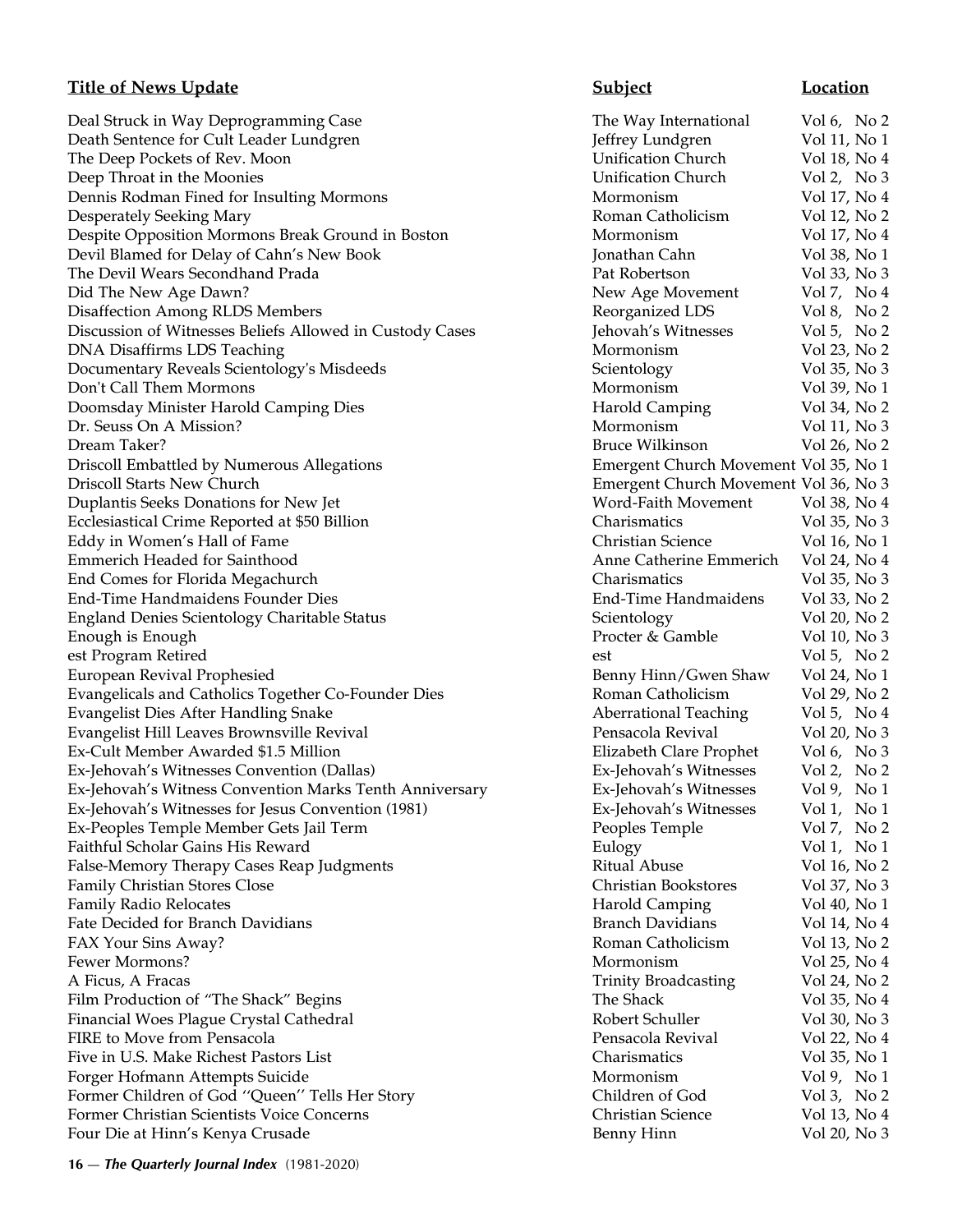# **Title of News Update Subject Location**

Freemasons Lifting Veil of Secrecy Fuller Adds SDA Professor Garner Ted Armstrong Dies Gay Activists Release Bible Translation Ghana Expels Jehovah's Witnesses, Mormons God Causes Boy Scouts to Lose Grant God Tells Hinn to Relocate Ministry Going Once, Going Twice... The Golden Artist Google Ad Program Benefits Scientology "Gospel of Jesus' Wife" Papyrus Disputed Gothard Acted Inappropriately, Not Criminally Gothard Loses ECFA Accreditation Gothard Ministry Hit With Lawsuit Governing Body of Jehovah's Witnesses Needs Help! Government Policy on New Age Grand Jury Studies Krishna Link to Killing Granddaughter of TBN Founders Awarded \$2 Million Grant Receives Prison Term Grassley Exonerates Televangelists Greber New Testaments Available Groups Criticize Dungeons and Dragons Haggard Debuts in Reality Special Haggard Launches New Church Haggard Recounts Misdeeds on National TV A Hair Apparent? Hal's Back Trinity Broadcasting Vol 27, No 2 Happy Moon Day? Hare Krishnas File Chapter 11 Harvard Acquires Pearson Resources Has John the Baptist's Cave Been Discovered? Havaich Joins PFO Staff A Hazardous Moon Landing A Heavyweight Divorce Settlement Herbert Armstrong Seeks Divorce Heritage Tower Still a Hurdle for Joyner Heritage USA Resurrected, Again Hershiser Advertisement Attempts to Set Record Straight The High Price of Exorcism Hill Cumorah Pageant to be Revised Hillsong Church Parts With AOG Affiliation Hinn Admitted to California Hospital Hinn and Ex-Wife Re-Wed, Son Arrested Hinn Announces Move West Hinn, Bonnke Focus of HBO Special Hinn Helps Promote TV Series Scam Hinn Reconciles With Former Wife Hinn Says TBN Will Raise Dead Viewers Hinn Seeks Assemblies Credentials Hinn Sued by Publisher Hinn Tight-Lipped on Finances Hinn's Church Announces Merger Hinn's Financial Integrity Questioned Hinn's Former Church Foreclosed and Auctioned

| Freemasonry                 | Vol 28, No 2  |
|-----------------------------|---------------|
| Seventh-day Adventism       | Vol 35, No 1  |
| <b>Garner Ted Armstrong</b> | Vol 24, No 1  |
| <b>Bible Translations</b>   | Vol 33, No 2  |
| Jehovah's Witnesses         | Vol 9, No 4   |
| Atheism                     | Vol 11, No 1  |
| Benny Hinn                  | Vol 19, No 4  |
| Kathryn Kuhlman             | Vol 18, No 3  |
| Max Greiner                 | Vol 21, No 2  |
| Scientology                 | Vol 36, No 2  |
| Archaeology/Gnosticism      | Vol 36, No 4  |
| <b>Bill Gothard</b>         | Vol 34, No 4  |
| <b>Bill Gothard</b>         | Vol 36, No 3  |
| <b>Bill Gothard</b>         | Vol 36, No 1  |
| Jehovah's Witnesses         | Vol 12, No 3  |
| New Age Movement            | Vol 9, No 4   |
| Hare Krishnas               | Vol 6, No 4   |
| <b>Trinity Broadcasting</b> | Vol 37, No 4  |
| W.V. Grant                  |               |
|                             | Vol 16, No 4  |
| Charismatics                | Vol 31, No 2  |
| Jehovah's Witnesses         | Vol 3, No $2$ |
| Dungeons and Dragons        | Vol 5, No $2$ |
| Ted Haggard                 | Vol 31, No 2  |
| Ted Haggard                 | Vol 30, No 4  |
| Ted Haggard                 | Vol 29, No 3  |
| Modern-day Revivals         | Vol 22, No 4  |
| <b>Trinity Broadcasting</b> | Vol 27, No 2  |
| <b>Unification Church</b>   | Vol 14, No 2  |
| Hare Krishnas               | Vol 22, No 3  |
| Carlton D. Pearson          | Vol 37, No 1  |
| Archaeology                 | Vol 25, No 1  |
| <b>PFO</b>                  | Vol 9, No $3$ |
| <b>Unification Church</b>   | Vol 28, No 4  |
| Evander Holyfield           | Vol 20, No 3  |
| Worldwide Church of God     | Vol 2, No 3   |
| Rick Joyner                 | Vol 32, No 2  |
| Rick Joyner                 | Vol 25, No 2  |
| Mormonism                   | Vol 11, No 4  |
| Charismatics                | Vol 22, No 3  |
| Mormonism                   | Vol 8, No 2   |
| New Apostolic Reformation   | Vol 39, No 2  |
| Benny Hinn                  | Vol 35, No 3  |
| Benny Hinn                  | Vol 33, No 3  |
|                             |               |
| <b>Benny Hinn</b>           | Vol 19, No 3  |
| <b>Benny Hinn</b>           | Vol 21, No 3  |
| <b>Benny Hinn</b>           | Vol 26, No 1  |
| <b>Benny Hinn</b>           | Vol 32, No 4  |
| <b>Benny Hinn</b>           | Vol 20, No 2  |
| <b>Benny Hinn</b>           | Vol 15, No 1  |
| <b>Benny Hinn</b>           | Vol 31, No 3  |
| <b>Benny Hinn</b>           | Vol 28, No 2  |
| <b>Benny Hinn</b>           | Vol 20, No 4  |
| <b>Benny Hinn</b>           | Vol 22, No 4  |
| <b>Benny Hinn</b>           | Vol 35, No 1  |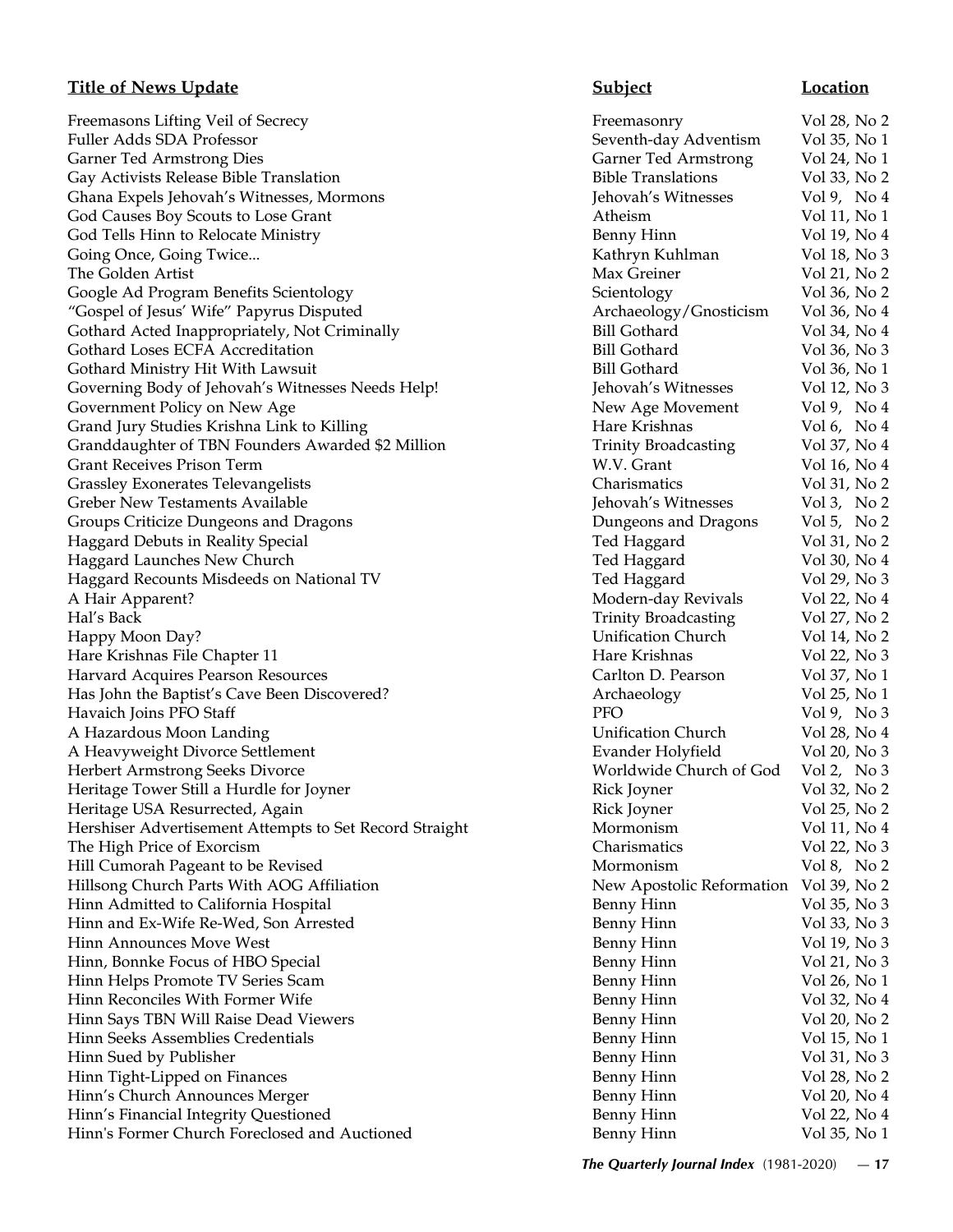# **Title of News Update Subject Subject Location**

Hinn's Ministry Accused of Wielding More Than Holy Spirit Power Benny Hinn Vol 16, No 4 Hinn's Office Raided **Benny Hinn** Vol 37, No 3 Hofmann Makes Second Attempt at Suicide Mormonism Mormonism Vol 11, No 1 Hofmann Moved from Prison Cell **Mormonism** Vol 11, No 2 Hollywood Street Named After Hubbard Scientology Vol 17, No 1 Holyfield's Greatest Opponent Not in the Boxing Ring Evander Holyfield Vol 19, No 1 Home Mission Board Adding Mormon Outreach Mormonism Mormonism Vol 11, No 2 A Horse is a Horse Except, Of Course... Backward Masking Vol 6, No 3 Hospital Loses Suit to Jehovah's Witness Couple Jehovah's Witnesses Vol 10, No 4 ''Hour of Power'' Preacher Ousted Robert Schuller Vol 29, No 1 How It All Adds Up Jehovah's Witnesses Vol 2, No 3 Howard-Browne Accused of Mormon-Bashing Rodney Howard-Browne Vol 32, No 2 Howard-Browne Defies Stay-At-Home Order Rodney Howard-Browne Vol 40, No 3 Howard-Browne Promotes A Lending Library **Rodney Howard-Browne** Vol 16, No 2 Hubbard-Based Film Bombs Scientology Vol 20, No 4 Hubbard Leaves Behind \$26 Million Scientology Scientology Vol 7, No 3 Hybels Names Successors Bill Hybels Vol 38, No 1 "I Want My Moon TV" Unification Church Vol 5, No 2 Independent Film Targets Watchtower Jehovah's Witnesses Vol 33, No 3 Injured Krishna Leader Recovering The Contract of the Hare Krishnas No 16, No 2 Inn Accused of Bias Against Mormons Mormonism Mormonism Vol 8, No 4 Inquires on Dead Sea Scrolls Go Unanswered Jehovah's Witnesses Vol 12, No 4 INSP Networks Drops Cult's Program Garner Ted Armstrong Vol 26, No 1 International Church of Christ Scores Partial Victory Boston Church of Christ Vol 18, No 2 Is Benny Hinn Lying Again? **Benny Hinn** Vol 18, No 1 Israeli License Plates Ushering Antichrist? Prophecy Vol 12, No 1 It's Not a \$23,000 Toilet Joyce Meyer Vol 28, No 2 James MacDonald Returns to Ministry James MacDonald Vol 40, No 1 James MacDonald Takes Indefinite Sabbatical James MacDonald Vol 39, No 2 Jehovah's Witnesses 1982 Kingdom Truth Conventions Jehovah's Witnesses Vol 2, No 4 Jehovah's Witness Activity Considered by Moscow Court Jehovah's Witnesses Vol 19, No 3 Jehovah's Witnesses Add to Governing Body Jehovah's Witnesses Vol 15, No 1 Jehovah's Witnesses Arrested Trying to Prevent Blood Transfusion Jehovah's Witnesses Vol 9, No 2 Jehovah's Witnesses Did You Know? Jehovah's Witnesses Vol 2, No 2 Jehovah's Witnesses Erect Kingdom Hall in 24 Hours Jehovah's Witnesses Vol 3, No 1 Jehovah's Witnesses Fail to Protect Against Sexual Abuse Jehovah's Witnesses Vol 37, No 3 Jehovah's Witnesses Kingdom Unity Conventions Jehovah's Witnesses Vol 3, No 3 Jerald Tanner Dies Mormonism Vol 27, No 1 Jesus Makes the Headlines Extrabiblical Revelation Vol 12, No 2 Jesus Saves, Yes Jesus Saves Deion Sanders Vol 24, No 1 Jesus Seminar Marks 20th Anniversary Jesus Seminar Vol 26, No 1 Jesus Seminar Revived Jesus Seminar Vol 30, No 1 John MacArthur Tells Beth Moore to ''Go Home'' Beth Moore Vol 40, No 1 John Paul II and John XXIII Declared Saints **Roman Catholicism** Vol 33, No 4 John Paul II on Fast Track to Sainthood Roman Catholicism Vol 31, No 2 Journal Marks 100th Issue PFO Vol 26, No 3 Joyce Meyer Amends Her Faith Teaching The Control of American Control of American Control of American Joyce Meyer Vol 39, No 2 Joyce Meyer Expands Viewing Audience Joyce Meyer Vol 30, No 1 Joyner Receives Curious Endorsement Rick Joyner Vol 23, No 3 Jury Still Out on Marian Apparitions Roman Catholicism Vol 13, No 4 Just A Lot of Smoke? Arnold Murray Vol 24, No 1 Kabbalah Kindergarten Madonna/Kabbalah Mol 24, No 4 Kathryn Kuhlman Foundation Closes Charismatics Vol 36, No 3 Keeping It All in the Family **Keeping It All in the Family** Robert Schuller *Vol 29*, No 4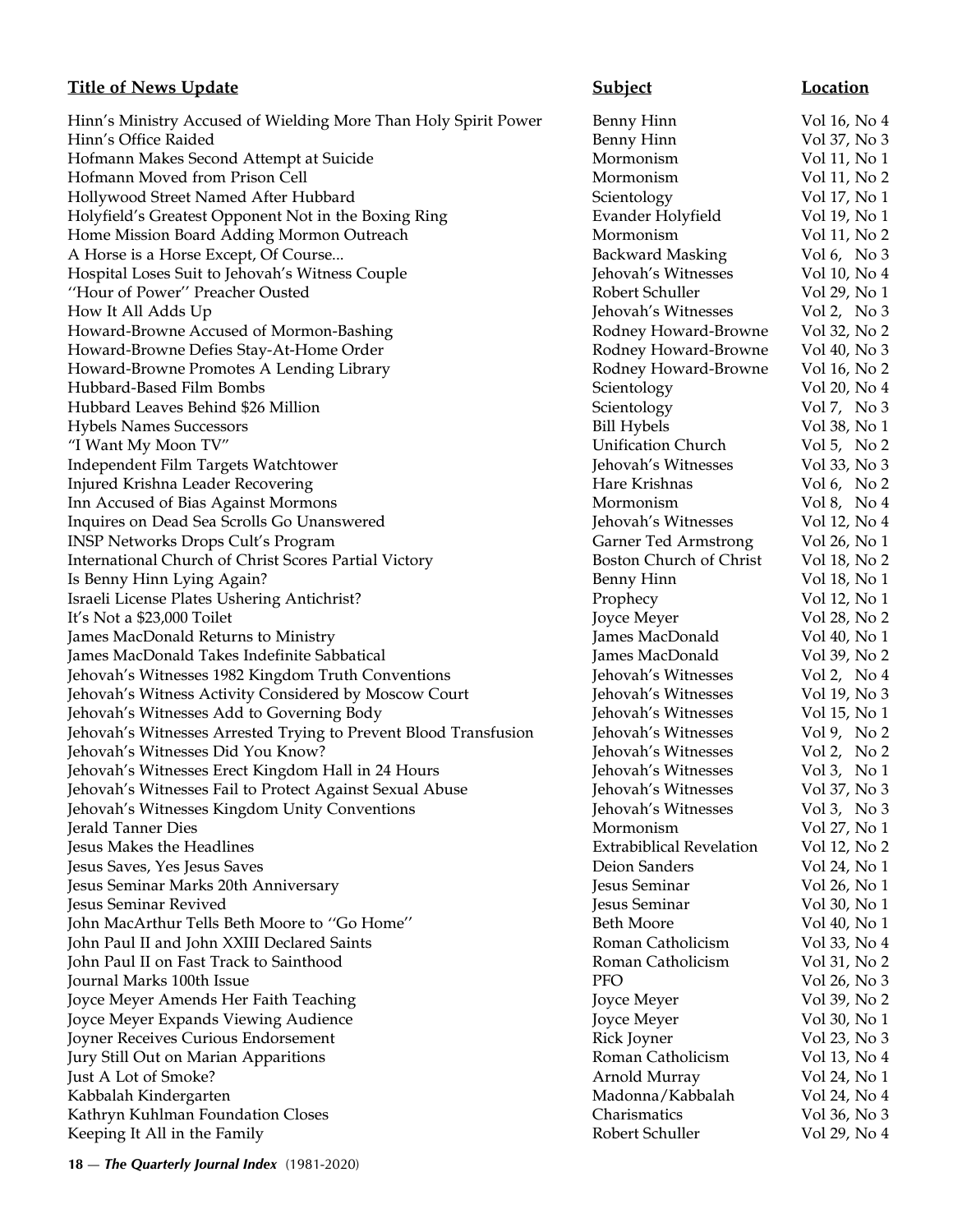Kimball Attends Mormon Conference **Mormonism** Vol 5, No 1 Knock, Knock, Who's There? Not IWs Jehovah's Witnesses Vol 34, No 1 Knowledge of World Takeover Claimed General Cults General Cults Vol 5, No 2 Krishna Leader Convicted **Hare Krishnas** Vol 11, No 3 Krishna Leader Sentenced Hare Krishnas Vol 8, No 2 Krishnas Begin Abuse Recovery Program New York 19, 2008 Hare Krishnas Hare Krishnas Vol 19, No 300 Hare Krishnas Krishnas' Leader Is Critically Injured **Hare Krishnas** Vol 6, No 1 Krishnas Told To Pay Up **Hare Krishnas** Vol 4, No 3 Larson May Hit the Small Screen Bob Larson Bob Larson Vol 26, No 4 Last Secret of Fatima Revealed Roman Catholicism Vol 20, No 4 Latter-day Saint Committee on Dissenters and American Commonism and Vol 13, No 1 Laughing Evangelist's Daughter Dies Rodney Howard-Browne Vol 23, No 3 Lawsuit Charges Dollar Cashes In Creflo Dollar Vol 29, No 4 Lawsuits Plague Cerullo Ministry Morris Cerullo Vol 21, No 3 Lawyer Plays Devil's Advocate Satanism Vol 7, No 1 LDS Appoints New Apostles, Other Officials Mormonism Mormonism Vol 4, No 3 LDS Church Continues to Battle Online Posts Mormonism Vol 37, No 3 LDS Elder McConkie Dies Mormonism Vol 5, No 3 LDS Leader Admits Sexual Abuse Charges Mormonism Vol 17, No 1 LDS Leader Marion Romney Dies and the Mormonism Mormonism vol 8, No 3 LDS President Benson Dies Mormonism Vol 14, No 4 LDS Seek Golden Opportunity at Olympics Mormonism Mormonism Vol 21, No 2 LDS Temple Planned for Nauvoo **Mormonism** Vol 19, No 3 Lead "Artifact" of Deep Secrets Met With Skepticism Archaeology Vol 31, No 3 Leaked Documents Show LDS Leader's Salary Mormonism Vol 37, No 2 Leaving on a Jet Plane **Kenneth Copeland** Vol 27, No 3 Left High and Dry in a Cornfield Smithton Revival Vol 22, No 1 Letter on Smith's 'Magic' Called Authentic Mormonism Mormonism Vol 5, No 3 Letting Her People Go Gwen Shamblin Vol 21, No 1 A "Liar" Who Stayed to Help? Brennan Manning Vol 26, No 1 Liberty University Ousts United Pentecostals United Pentecostals Vol 12, No 1 Libraries Report Vandalism to Books on Jehovah's Witnesses Jehovah's Witnesses Vol 17, No 3 Lifestyles of the Rich and Shameless Joyce Meyer/John Hagee Vol 24, No 1 Like Father, Like Son? Richard/Oral Roberts Vol 28, No 1 Long Arm of the Watchtower Jehovah's Witnesses Vol 11, No 2 Lourdes and Fatima Endorsed by Hinn Benny Hinn Vol 18, No 3 Loyalty to Hinn Cost Deputies Their Jobs **Benny Hinn** Vol 17, No 2 MacDonald Fired by Church He Founded **Fired by Church He Founded** James MacDonald Vol 39, No 3 Major Financial Decline at TBN Trinity Broadcasting Vol 37, No 1 Malarkey Recants Visit to Heaven Alex/Kevin Malarkey Alex/Kevin Malarkey Alex Vol 35, No 2 Manslaughter Ruled in Death of Jehovah's Witness Jehovah's Witnesses Vol 19, No 2 Many Hours – Few Converts Jehovah's Witnesses Vol 2, No 3 Marian Apparitions in Georgia to End **Roman Catholicism** Roman Catholicism Vol 19, No 1 Masonic Rite Gone Wrong **Freemasonry Freemasonry** Vol 24, No 3 Mass Suicide Plot Foiled **General Cults** General Cults **Vol 18**, No 2 Mass Wedding Sets Record for Moon Unification Church Vol 16, No 1 Massachusetts Rules on Medical Care for Jehovah's Witnesses Jehovah's Witnesses Vol 11, No 2 Masters' Foundation Denied Church Status Roy Masters Vol 31, No 1 Measles Outbreak in Texas Linked to Copeland Church Kenneth Copeland Vol 34, No 1 Medjugorje on the Move **Roman Catholicism** Vol 20, No 2 Megachurch Pastor Eddie Long Dies **Eddie Long Eddie Long** Vol 37, No 2 Megachurch Reports Megatheft Joel Osteen Vol 34, No 3 Memorial Numbers Problematic for Watchtower Jehovah's Witnesses Vol 30, No 2 Mexicans Block Mormon Temple **Mormonism** Mormonism Vol 16, No 3

# **Title of News Update Subject Location**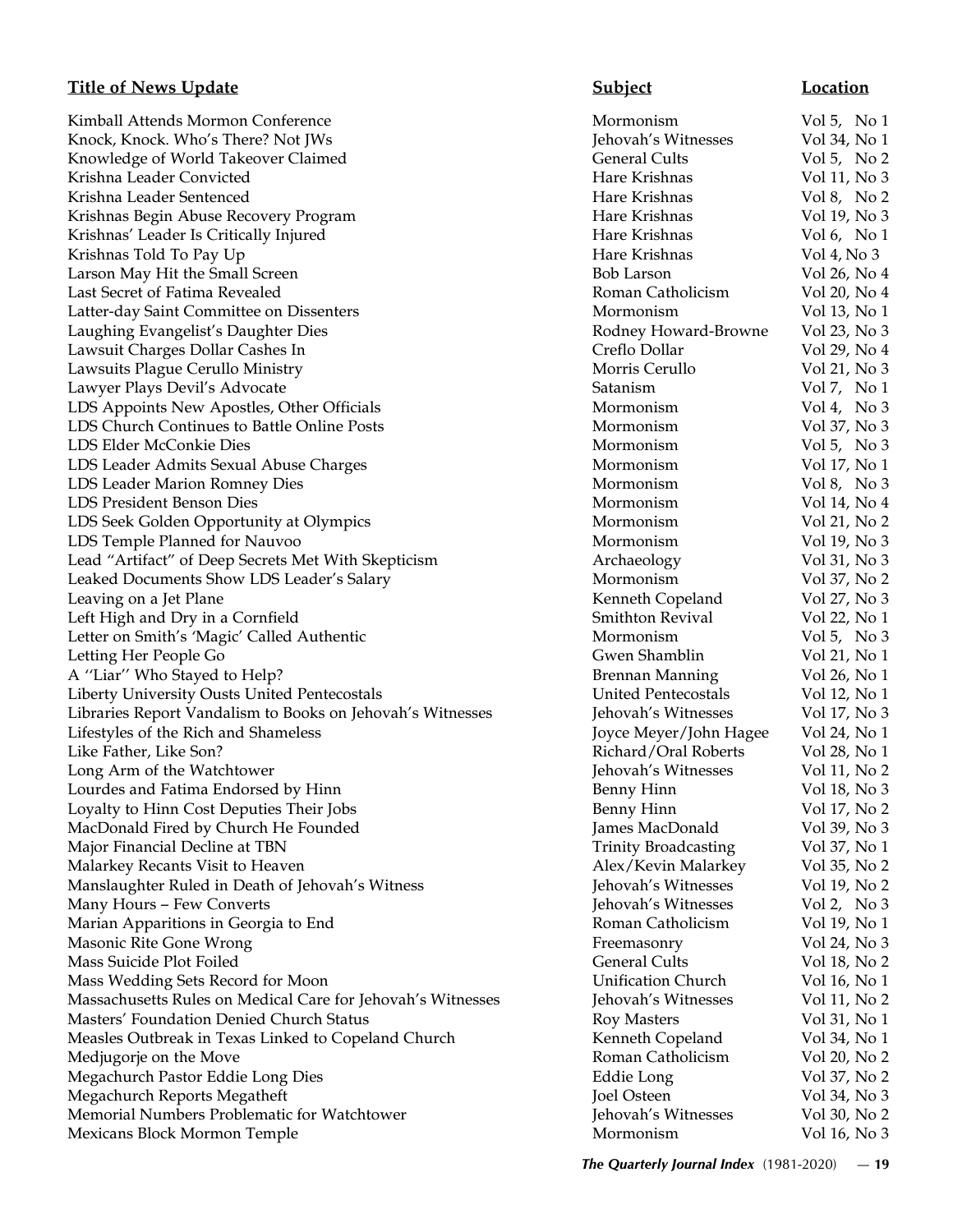# **Title of News Update Subject Location**

Meyer Homes Up for Sale Joyce Meyer Meyer Meyer Meyer Joyce Meyer Vol 25, No 35, No 35, No 35, No 35, No 35, No 35, No 35, No 35, No 35, No 35, No 36, No 37, No 37, No 37, No 37, No 37, No 37, No 37, No 37, No 37, No 37, N Michael Jackson Leaves the Watchtower Jehovah Jehovah Jehovah Jehovah Jehovah Jehovah Jehovah Jehovah Jehovah Michael X? Michael Jackson Vol 24, No 2 Ministers Honor Moon After Release Units Church Vol 5, No 5, No 5, No 5, No 5, No 5, No 5, No 5, No 5, No 5, N Miscellaneous and Et Cetera General Cults Vol 4, No 4, No 4, No 4, No 4, No 4, No 4, No 4, No 4, No 4, No 4, No 4, No 4, No 4, No 4, No 4, No 4, No 4, No 4, No 4, No 4, No 4, No 4, No 4, No 4, No 4, No 4, No 4, No 4, No 4, Misdiagnosis Throws Cold Water on Healing Claim Missing Boy Found is Embarrassment for Psychic Psychic Psychic Psychology Psychology Psychics Vol 27, No 27, No 27, No 27, No 27, No 27, No 27, No 27, No 27, No 27, No 27, No 27, No 27, No 27, No 27, No 27, No 27, No 27, N Missing Person Report Filed on Madalyn Murray O'Hair Matalyn Murray O'Hair Modern Technology Shows Hebrew Bible Unchanged Moon Goes Hollywood Unification Church Vol 3, No 1, No 1, No 1, No 1, No 1, No 1, No 1, No 1, No 1, No 1, No 1, No 1, No 1, No 1, No 1, No 1, No 1, No 1, No 1, No 1, No 1, No 1, No 1, No 1, No 1, No 1, No 1, No 1, No 1, No Moon Passing Torch to Children United Vol 30, No 20, No 20, No 20, No 20, No 20, No 20, No 20, No 20, No 20, N Moon Shine Unification Church Vol 24, No 4 Moon's Son Back For A Visit? United Vol 8, No 3, No 3, No 3, No 3, No 3, No 3, No 3, No 3, No 3, No 3, No 3, N Moore Tweets Band Member's Confession Beth Moore Vol 30, No 1996 More 'Accuracy of God's Word' From Wierwille More Controversy for Andy Stanley Andy 37, No 27, No 27, No 27, No 27, No 27, No 27, No 27, No 27, No 27, No 27, No 27, No 27, No 27, No 27, No 27, No 27, No 27, No 27, No 27, No 27, No 27, No 27, No 27, No 27, No 27, No 2 More LDS Temples Planned More 20, No 1999 More 20, No 1999 More 20, No 1999 More 20, No 1999 More 20, No 1999 M More Moore Controversy Beth Moore Vol 39, No 49, No 49, No 49, No 49, No 49, No 49, No 49, No 49, No 49, No 49, No 49, No 49, No 49, No 49, No 49, No 49, No 49, No 49, No 49, No 49, No 49, No 49, No 49, No 49, No 49, No 49 More Reality TV for Haggard More Sexual Abuse Charges Haunt Watchtower Jehoval 35, No 15, No 15, No 15, No 15, No 15, No 15, No 15, No 15, N More Solar Temple Deaths Reported Solar Temple Vol 17, No 37, No 37, No 37, No 37, No 37, No 37, No 37, No 37, No 37, No 37, No 37, No 37, No 37, No 37, No 37, No 37, No 37, No 37, No 37, No 37, No 37, No 37, No 37, No 37, More Than Just Fireworks **Pensacola Review Assessment Review** Pensacola Review Pensacola Review Pensacola Review P More Troubles For Universal Life Church Vol 8, No 4, No 4, No 4, No 4, No 4, No 4, No 4, No 4, No 4, No 4, No 4, No 4, No 4, No 4, No 4, No 4, No 4, No 4, No 4, No 4, No 4, No 4, No 4, No 4, No 4, No 4, No 4, No 4, No 4, N More Woes For Prophet **Elizabeth Clare Prophet** I Mormon Church Still Growing — But Slower Mormonism Vol 40, No 30, No 30, No 30, No 30, No 30, No 30, No 30, No 30, No 30, No 30, No 30, No 30, No 30, No 30, No 30, No 40, No 40, No 40, No 40, No 40, No 40, No 40, No 40, No Mormon Conversion Therapist Says He's Gay Mormonic 30, No 2014 Mormon Elder Tuttle Dies Mormonism Vol 7, No 1, No 1, No 1, No 1, No 1, No 1, No 1, No 1, No 1, No 1, No 1, No 1, No 1, No 1, No 1, No 1, No 1, No 1, No 1, No 1, No 1, No 1, No 1, No 1, No 1, No 1, No 1, No 1, No 1, No 1, Mormon Leader-Designate Threatened Mormonism Vol 13, No 23, No 23, No 23, No 23, No 23, No 23, No 23, No 23, N Mormon Leader Hinckley Dies Mormonism Vol 28, No 28, No 28, No 28, No 28, No 28, No 28, No 28, No 28, No 28, N Mormon Leader Hunter Dies Mormonism Vol 15, No 3, No 3, No 3, No 3, No 3, No 3, No 3, No 3, No 3, No 3, No 3, N Mormon Leader Spencer Kimball Dies Mormonism Vol 6, No 1976 Mormon Leadership Ailing Mormonism Vol 4, No 2, No 2, No 2, No 2, No 2, No 2, No 2, No 2, No 2, No 2, No 2, No 2, No 2, No 2, No 2, No 2, No 2, No 2, No 2, No 2, No 2, No 2, No 2, No 2, No 2, No 2, No 2, No 2, No 2, No 2, Mormon Letter Surfaces Mormonism Vol 4, No 3, No 4, No 4, No 4, No 4, No 4, No 4, No 4, No 4, No 4, No 4, No 4, No 4, No 4, No 4, No 4, No 4, No 4, No 4, No 4, No 4, No 4, No 4, No 4, No 4, No 4, No 4, No 4, No 4, No 4, No Mormon Membership Continues to Rise Mormonism Vol 27, No 47, No 47, No 47, No 47, No 47, No 47, No 47, No 47, No 47, No 47, No 47, No 47, No 47, No 47, No 47, No 47, No 47, No 47, No 47, No 47, No 47, No 47, No 47, No 47, Mormon Parents Seek Tax Break Mormonism Vol 10, No 40, No 40, No 40, No 40, No 40, No 40, No 40, No 40, No 40, No 40, No 40, No 40, No 40, No 40, No 40, No 40, No 40, No 40, No 40, No 40, No 40, No 40, No 40, No 40, No 40, Mormon Professor Faces Criminal Charges Mormonism Vol 3, No 2, No 2, No 2, No 2, No 2, No 2, No 2, No 2, No 2, No 2, No 2, No 2, No 2, No 2, No 2, No 2, No 2, No 2, No 2, No 2, No 2, No 2, No 2, No 2, No 2, No 2, No 2, No Mormon Satire Big Winner at Tonys Mormonism Voltaire State 1 and 31, No 41, No 41, No 41, No 41, No 41, No 41, No 41, No 41, No 41, No 41, No 41, No 41, No 41, No 41, No 41, No 41, No 41, No 41, No 41, No 41, No 41, No 41, Mormon Scholar Sues Tanners Mormonism Vol 3, No 3, No 3, No 3, No 3, No 3, No 3, No 3, No 3, No 3, No 3, No 3, No 3, No 3, No 3, No 3, No 3, No 3, No 3, No 3, No 3, No 3, No 3, No 3, No 3, No 3, No 3, No 3, No 3, No 3, No Mormon Tabernacle Choir Receives Top Honors Mormonism Vol 24, No 24, No 24, No 24, No 24, No 24, No 24, No 24, No 24, No 24, No 24, No 24, No 24, No 24, No 24, No 24, No 25, No 25, No 25, No 25, No 25, No 25, No 25, No 25, Mormon Temple Opens (Chicago) Mormonism Vol 5, No 5, No 5, No 5, No 5, No 5, No 5, No 5, No 5, No 5, No 5, No 5, No 5, No 5, No 5, No 5, No 5, No 5, No 5, No 5, No 5, No 5, No 5, No 5, No 5, No 5, No 5, No 5, No 5, No 5, N Mormon Temple Opens In Atlanta Mormonism Vol 3, No 3, No 3, No 3, No 3, No 3, No 3, No 3, No 3, No 3, No 3, No 3, No 3, No 3, No 3, No 3, No 3, No 3, No 3, No 3, No 3, No 3, No 3, No 3, No 3, No 3, No 3, No 3, No 3, No 3, Mormon Theology Reflected in Timeline Mormonism Voltage Mormonism Vol 8, No 3, No 3, No 3, No 3, No 3, No 3, No 3, No 3, No 3, No 3, No 3, No 3, No 3, No 3, No 3, No 3, No 3, No 3, No 3, No 3, No 3, No 3, No 3, No 3, No 3, Mormons Allow Baptist for Children of LGBT Parents Mormons Allow Baptist for Children of LGBT Parents Mormons Alter Temple Ceremony Mormonism Vol 10, No 3 Mormons Appoint New Leader Mormonism Vol 38, No 28, No 28, No 28, No 28, No 28, No 28, No 28, No 28, No 28, No 28, No 28, No 28, No 28, No 28, No 28, No 28, No 28, No 28, No 28, No 28, No 28, No 28, No 28, No 28, No 28, No Mormons Continue to Eliminate Cult Designation Mormons Continue to Eliminate Cult Designation Mormons Continued to Baptize Deceased Jews Mormons Vol 24, No 44, No 44, No 44, No 44, No 44, No 44, No 44, No 44, No 44, No 44, No 44, No 44, No 44, No 44, No 44, No 44, No 44, No 44, No 44, No 44, No 44, No 44, No 44, No Mormons Debate Lively Issues Mormonism Vol 6, No 4, No 4, No 4, No 4, No 4, No 4, No 4, No 4, No 4, No 4, No 4, No 4, No 4, No 4, No 4, No 4, No 4, No 4, No 4, No 4, No 4, No 4, No 4, No 4, No 4, No 4, No 4, No 4, No 4, No Mormons Expand Ad Campaign Mormonism Vol 32, No 1976 Mormons Mark 150th Anniversary of Founder's Death Mormons Mark 150th Anniversary of Founder's Death Mormons Own Up to Joseph Smith's Occultism Mormons Own V Mormons Partner with Krishnas to Build Temple Mormons Partner with Krishnas to Build Temple Mormons Purge Holocaust Victims From Baptismal Records Mormons Purge 4 Mormons Reduce Missionary Stint Mormonism Vol 2, No 3, No 3, No 3, No 3, No 3, No 3, No 3, No 3, No 3, No 3, No 3, No 3, No 3, No 3, No 3, No 3, No 3, No 3, No 3, No 3, No 3, No 3, No 3, No 3, No 3, No 3, No 3, No 3, No 3,

| oyce Meyer              | Vol 25, No 3                |  |  |
|-------------------------|-----------------------------|--|--|
| ehovah's Witnesses      | Vol 7, No 4                 |  |  |
| Michael Jackson         | Vol 24, No 2                |  |  |
| Jnification Church      | Vol 5, No $4$               |  |  |
| General Cults           | Vol 4, No $4$               |  |  |
| Benny Hinn              | Vol 15, No 2                |  |  |
| <sup>2</sup> sychics    | Vol 27, No 2                |  |  |
| Madalyn Murray O'Hair   | Vol 17, No 1                |  |  |
| Archaeology             | Vol 37, No 1                |  |  |
| Jnification Church      | Vol 3, No $1$               |  |  |
| Jnification Church      | Vol 30, No 2                |  |  |
| Jnification Church      | Vol 24, No 4                |  |  |
| Jnification Church      | Vol 8, No 3                 |  |  |
| Beth Moore              | Vol 39, No 1                |  |  |
| The Way International   | Vol 2, No 3                 |  |  |
| <b>Andy Stanley</b>     | Vol 37, No 2                |  |  |
| Mormonism               | Vol 29, No 1                |  |  |
| Beth Moore              | Vol 39, No 4                |  |  |
| Fed Haggard             | Vol 32, No 2                |  |  |
| ehovah's Witnesses      | Vol 35, No 1                |  |  |
| Solar Temple            | Vol 17, No 3                |  |  |
| Pensacola Revival       | Vol 22, No 4                |  |  |
| Jniversal Life Church   | Vol 8, No 4                 |  |  |
| Elizabeth Clare Prophet | Vol 10, No 4                |  |  |
| Mormonism               | Vol 40, No 3                |  |  |
| Mormonism               |                             |  |  |
| Mormonism               | Vol 39, No 2<br>Vol 7, No 1 |  |  |
| Mormonism               | Vol 13, No 2                |  |  |
|                         |                             |  |  |
| Mormonism               | Vol 28, No 2                |  |  |
| Mormonism               | Vol 15, No 3                |  |  |
| Mormonism               | Vol 6, No $1$               |  |  |
| Mormonism<br>Mormonism  | Vol 4, No 2<br>Vol 4, No 3  |  |  |
|                         |                             |  |  |
| Mormonism<br>Mormonism  | Vol 27, No 4                |  |  |
|                         | Vol 10, No 4                |  |  |
| Mormonism               | Vol 3, No 2                 |  |  |
| Mormonism               | Vol 31, No 4                |  |  |
| Mormonism               | Vol 3, No 3                 |  |  |
| Mormonism               | Vol 24, No 2                |  |  |
| Mormonism               | Vol 5, No 4                 |  |  |
| Mormonism               | Vol 3, No 3                 |  |  |
| Mormonism               | Vol 8, No 3                 |  |  |
| Mormonism               | Vol 39, No 3                |  |  |
| Mormonism               | Vol 10, No 3                |  |  |
| Mormonism               | Vol 38, No 2                |  |  |
| Mormonism               | Vol 33, No 1                |  |  |
| Mormonism               | Vol 24, No 4                |  |  |
| Mormonism               | Vol 6, No $4$               |  |  |
| Mormonism               | Vol 32, No 1                |  |  |
| Mormonism               | Vol 14, No 4                |  |  |
| Mormonism               | Vol 7, No 2                 |  |  |
| Mormonism               | Vol 22, No 2                |  |  |
| Mormonism               | Vol 15, No 4                |  |  |
| Mormonism               | Vol 2, No $3$               |  |  |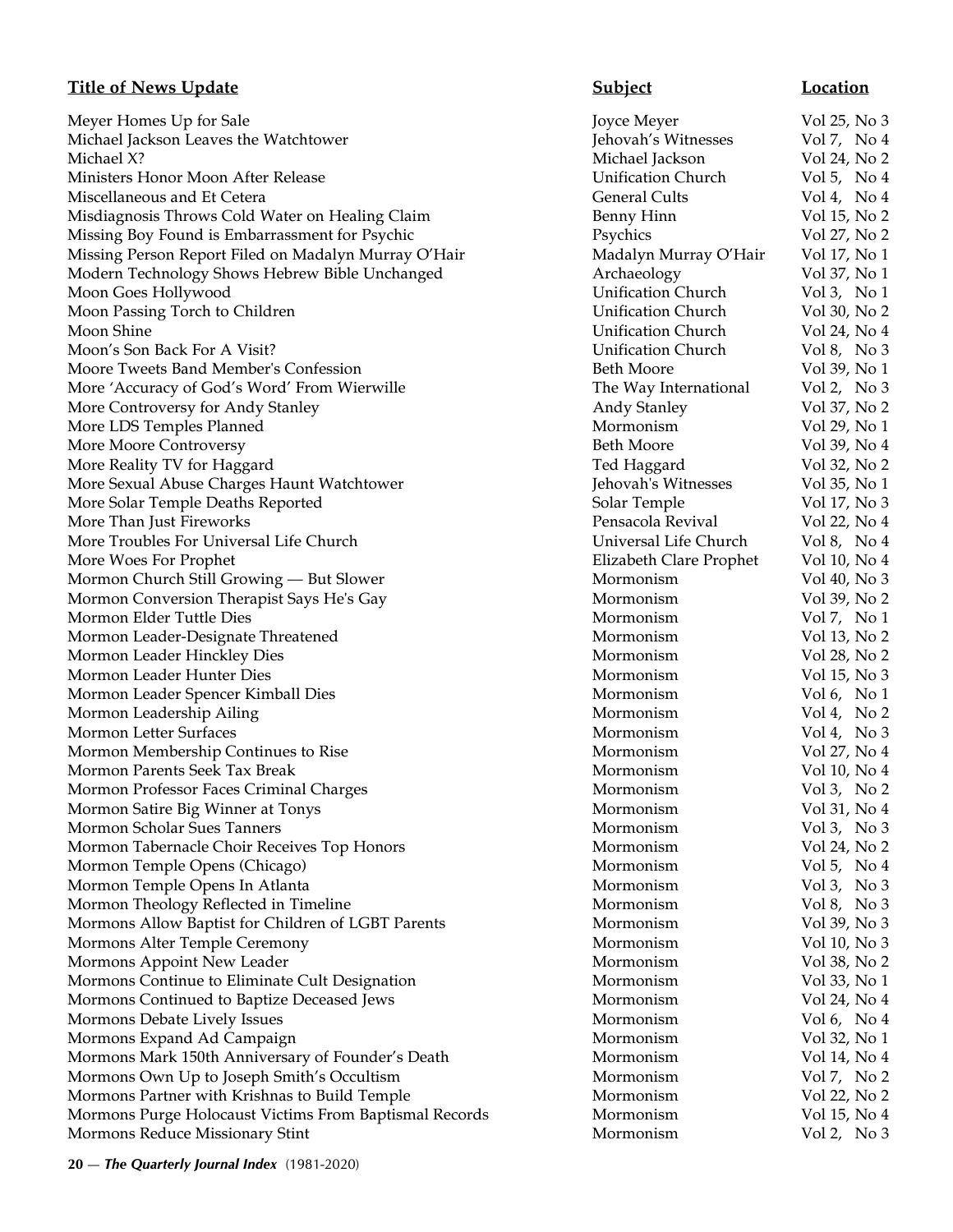Mormons Said to Be Still Baptizing Holocaust Victims Mormonism Mormonism Vol 38, No 2 Mormons Strike Back and the Mormonism and Mormonism and Vol 2, No 4 Mormons to Own 2 Percent of Florida Real Estate Mormonism Vol 34, No 2 Moscow Court Rules Against Jehovah's Witnesses Jehovah's Witnesses Vol 19, No 4 Moses David Reported Dead Children of God Vol 15, No 2 Mother Abducts Daughter to Prevent Surgery The Motor Surgery Jehovah's Witnesses Vol 10, No 4 Mount Carmel Outreach Establishes Bible Answer Line General Cults Vol 10, No 1 Murders in Ohio Sparked by Book of Mormon Mormonism Vol 10, No 2 Myles Munroe Perishes in Plane Crash Charismatics Vol 35, No 2 Nauvoo Christian Visitors Center Opens Nauvoo Christian Center Vol 8, No 3 NBC Spotlights Pearson's Inclusivism Carlton D. Pearson Vol 26, No 4 Negative Day for Positive Thinker Robert Schuller Robert Schuller Robert Schuller Vol 17, No 4 Negative Thought on Norman Vincent Peale Norman Vincent Peale Vol 3, No 4 New Ad Campaign Introduced by Mormons Mormonism Mormonism Vol 31, No 1 New Age Goal Being Accomplished? New Age Movement Vol 11, No 2 New Age Leader Discloses Ailment **Elizabeth Clare Prophet** Vol 18, No 2 New Atheism's Hitchens Dies Christopher Hitchens Vol 32, No 2 New Ground for Seventh-day Adventists Seventh-day Adventism Vol 25, No 4 New Journal Index Available PFO Resources Vol 13, No 1 New Mormon Bible **Mormonism** Vol 3, No 1 New Mormon Temples Planned and Mormonism and Mormonism and Vol 18, No 1 New Name for RLDS Church **Reorganized LDS** Vol 20, No 3 New Newsletter for Mormons Only **Notifiant Control** Mormonism **Mormonism** Vol 3, No 3 New Phase of the Moon **New Phase of the Moon** Church Vol 1, No 1 New Wind to Fuel a Dying Fire? The Pensacola Revival Collection of the Vol 21, No 3 New Witnessing Materials **PFO Resources** Vol 1, No 1 Newspaper Challenges Revival's Claims **Pensacola Revival Claims** Pensacola Revival Vol 18, No 2 Newspaper Exegesis Prophecy Vol 12, No 2 No ''Free Parking'' for Jehovah's Witnesses Jehovah's Witnesses Vol 20, No 4 No Jewish Temple Anytime Soon Prophecy Vol 11, No 1 No Longer for Men Only Promise Keepers Vol 29, No 4 No Longer Mormon? Mormonism Mormonism Vol 21, No 3 No More Limbo **Roman Catholicism** Vol 27, No 4 No Murder Conviction in O'Hair Case **Madalyn Murray O'Hair** Vol 20, No 4 No Near Miss for Nostradamus Nostradamus Nostradamus Nostradamus Vol 19, No 4 No Prophetic Word About Fire from Meyer Joyce Meyer Vol 22, No 1 No Rapture in 1988 Edgar Whisenant Vol 9, No 1 No Transfusion Means Death for Jehovah's Witness Woman Jehovah's Witnesses Vol 11, No 1 Non-Profits Receive Millions in Small Business Loans Churches & Ministries Vol 40, No 4 Not So Bright Future for Miss Cleo? Psychics Vol 22, No 3 Not So Rosy Rosicrucianism Vol 10, No 3 Old PTL Hotel Faces Demolition and the set of the Rick Joyner and Vol 30, No 3 O'Hair Estate Hits Auction Block Madalyn Murray O'Hair Vol 19, No 2 O'Hair Mystery Finally Solved **Matagazia Solved** Madalyn Murray O'Hair Vol 21, No 2 O'Hair Mystery Thickens **Matalyn Murray O'Hair** Vol 19, No 4 Once a False Prophet, Still a False Prophet **Benny Hinn** Vol 23, No 3 Online With Pastor Russell Jehovah's Witnesses Vol 17, No 3 On-Line With PFO **PEO Resources** Vol 11, No 1 Oral Roberts Dies at 91 Oral Roberts Vol 30, No 2 ORU Financial Woes Alleviated Oral Roberts Vol 28, No 2 Osteen to Sign On with Sirius Radio **Sign On With Sirius Radio** Joel Osteen Vol 34, No 4 Osteens Grounded Joel Osteen Vol 26, No 2 P&G Lawsuit Cleans Up **Proceed Access 2008** Procter & Gamble Vol 27, No 3 Papal Statements Cause Stir Roman Catholicism Vol 34, No 1

# **Title of News Update Subject Subject Location**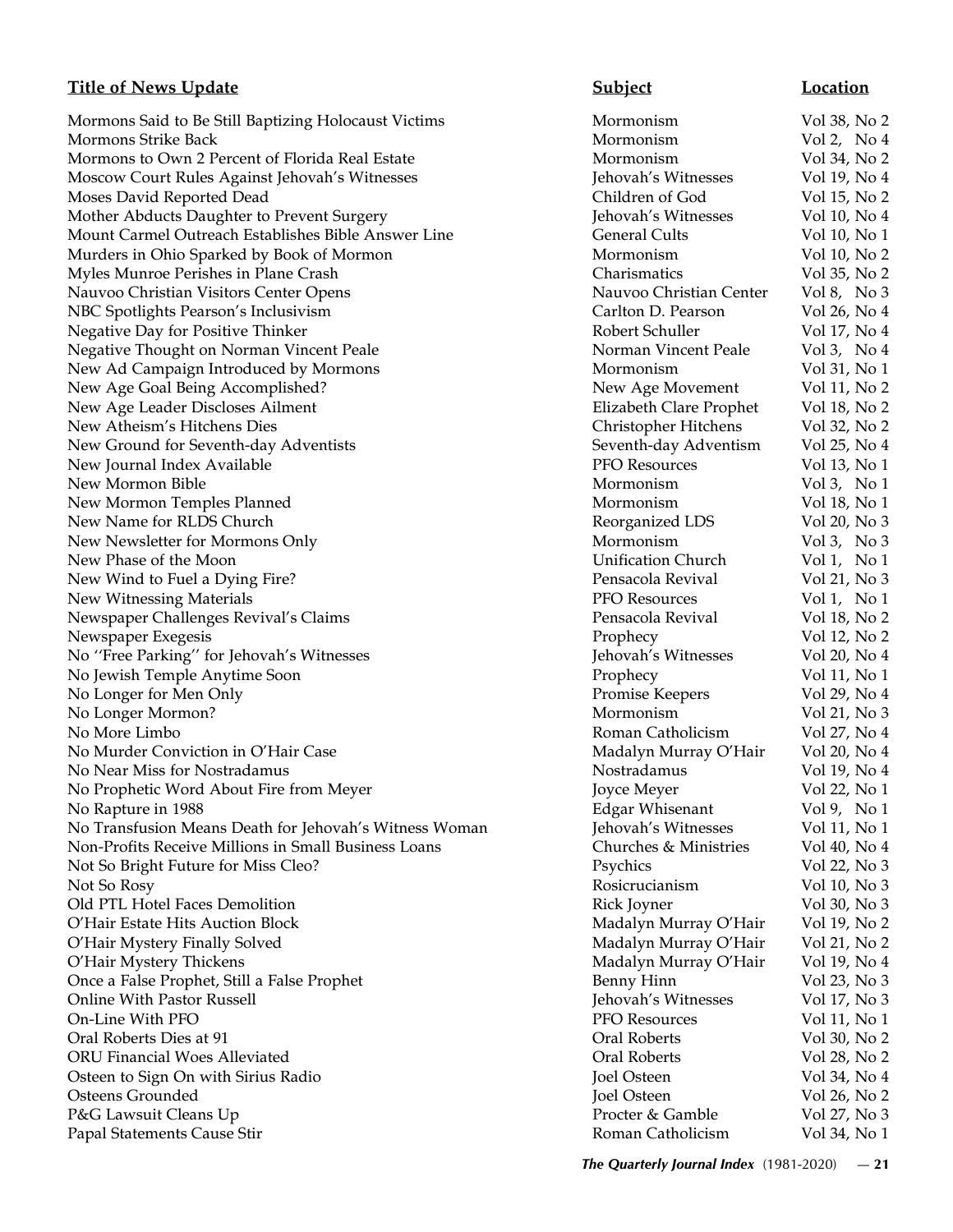Paramilitary Activity in The Way **The Way International** Vol 2, No 2 Parsley Blames the Devil **Parsley Blames the Devil** Rod Parsley Rod Parsley **Vol** 30, No 3 Passion-Less Evangelism Passion of the Christ Vol 25, No 1 Paul Blizard Resigns as PFO Director **PFO** Percent PFO Vol 14, No 3 Paulk Leaves Behind a Scandalous Legacy Earl Paulk Earl Paulk Vol 29, No 3 Peale Charged With Occultic Plagiarisms Norman Vincent Peale Vol 16, No 1 Pearson's Costly Conversion Carlton D. Pearson Vol 29, No 1 Pearson's Inclusionism Prompts His Exile Carlton D. Pearson Vol 23, No 1 Penetrating Mormonism in New Zealand Mormonism Mormonism Vol 1, No 1 Pentecostal Centennial Celebrated Pentecostalism Vol 26, No 3 People Who Worship in Glass Houses... The Robert Schuller Robert Schuller Vol 23, No 2 Perhaps Boyd Didn't See It Coming Gregory A. Boyd Vol 26, No 4 Personal Freedom Outreach to Return to Former Ministry Status PFO Vol 8, No 3 Peter Popoff Program Banned in UK Peter Popoff Vol 40, No 1 PFO Compiles Hinn Articles **Benny Hinn** Vol 14, No 2 PFO Continues to Grow PFO Vol 23, No 1 PFO Director Sponsors Israel Tour PFO PFO Vol 12, No 4 PFO Journal Files Now Available from Cornerstone BBS PFO Resources Vol 13, No 2 PFO Kentucky Operations to Relocate PFO PFO Vol 13, No 2 PFO Names Two New Directors **PFO** PFO Vol 20, No 3 PFO Newsletter Files Available on Computer BBS PFO Resources Vol 12, No 2 PFO Redesigns Witnessing Tracts PFO Resources Vol 37, No 3 PFO Staff Update **PFO** Vol 5, No 3 PFO to Co-Sponsor EMNR Conference PFO PFO Vol 16, No 1 PFO to Expand Vol 4, No 1 PFO - Watchman Fellowship Ministries to Merge PFO PFO Vol 7, No 4 Philippine-Based Sect Buys Ghost Town Iglesia ni Cristo Vol 32, No 1 Phone Service Promoted Witchcraft **Witchcraft** Witchcraft Witchcraft Vol 7, No 2 Pioneer Televangelist Dies **Rex Humbard** Vol 28, No 1 Police Keep Moonies in Check **Volugation** Unification Church Vol 4, No 2 Poll Shows Evolution Eclipses Creationism Evolution Evolution Collection Vol 29, No 2 Pope Attempts Vatican Exorcism **Roman Catholicism** Roman Catholicism Vol 21, No 1 Pope Calls for Repentance of Ecological Sin Roman Catholicism Vol 37, No 1 Pope Claims No Religious Terrorists **Roman Catholicism** Vol 37, No 3 Pope Francis is a Dog's Best Friend The Roman Catholicism Catholicism Vol 35, No 2 Pope Says Church Should Seek Forgiveness from Gays Homosexuality Vol 36, No 4 Pope to Commemorate Reformation **Roman Catholicism** Vol 36, No 3 Porn Film Get "Thumbs Up" From Christian Magazine Christianity Today Vol 28, No 4 Positive Thinker Norman Vincent Peale Dies Norman Vincent Peale Norman Vincent Peale Norman Vincent Peale Vol 14, No 2 The Pot Calls the Kettle Black **Jehovah's Witnesses** Vol 3, No 1 Power Struggle at TBN Revealed Trinity Broadcasting Trinity Broadcasting Vol 33, No 1 Private LDS Church Videos Posted Online Mormonism Mormonism Vol 37, No 1 Procter & Gamble Dropping Moon Logo **Procter & Gamble** Vol 5, No 3 Procter & Gamble Rumor **Procter & Gamble Rumor** Procter & Gamble **Vol 2**, No 4 Promoting the New Age **New Age 1999** Service 2012 New Age Movement Vol 8, No 4 Prophet Bob Jones Dies Charismatics Vol 34, No 3 Prophet Misses Armageddon Again Elizabeth Clare Prophet Vol 10, No 3 Prophet Regains Tax-Exempt Status and Gives Birth to Son Elizabeth Clare Prophet Vol 14, No 4 Prophet Says Passover Would End Pandemic Charismatics Vol 40, No 4 Prophet Taps Into More Trouble **Elizabeth Clare Prophet** Vol 12, No 4 Prophet to Retire **Elizabeth Clare Prophet** Vol 19, No 2 Protest in Brooklyn As Watchtower Marks Centennial Jehovah's Witnesses Vol 5, No 1 Psychic Attempts to Stop Train Psychics Vol 10, No 1 Psychic Jeane Dixon Dies Psychics/Jeane Dixon Vol 17, No 2

**Title of News Update Subject Location**

**22** — *The Quarterly Journal Index* (1981-2020)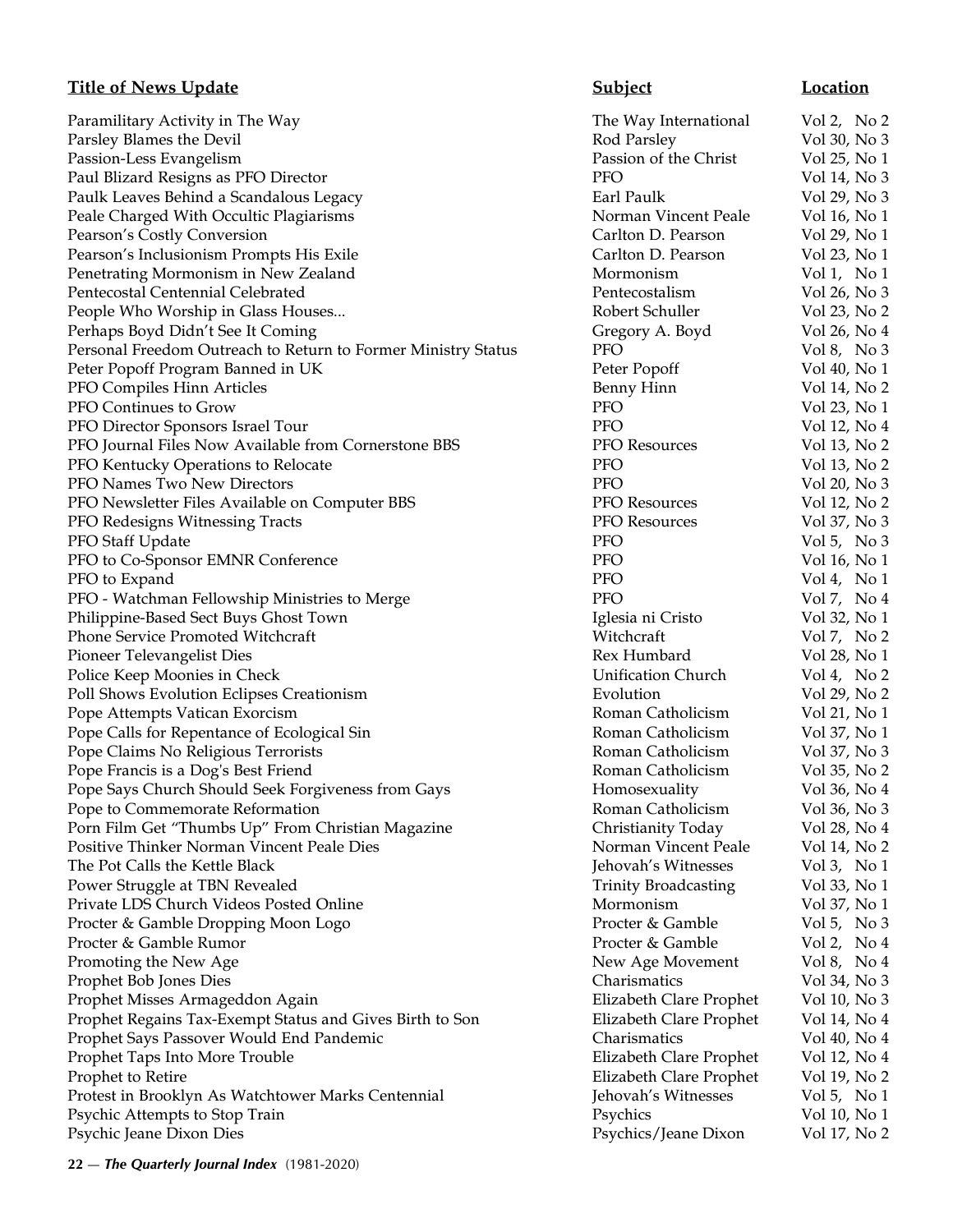Psychics Had Bad Year, Says Skeptic **Psychics** Psychics Vol 5, No 2 Purpose Driven, But Biblically Incorrect and Rick Warren Mol 27, No 2 Rajneesh Closer to Permanent U.S. Residency **Bhagwan Shree Rajneesh** Vol 4, No 2 Rajneesh Dies in India Bhagwan Shree Rajneesh Vol 10, No 2<br>Rajneesh Here to Stay? Bhagwan Shree Rajneesh Vol 3, No 3 Rajneesh Here to Stay? **Bhagwan Shree Rajneesh** Vol 3, No 3, No 3, No 3, No 3, No 3, No 3, No 3, No 3, No 3, No 3, No 3, No 3, No 3, No 3, No 3, No 3, No 3, No 3, No 3, No 3, No 3, No 3, No 3, No 3, No 3, No 3, No 3, No 3, Ralson Retires as NCVC Director Nauvoo Christian Center Vol 26, No 1 Randy Clark Resigns from Vineyard **Vineyard Vineyard Vineyard Fellowship** Vol 22, No 1 Rapture Date Missed Again **Prophecy** 2 and 2 and 2 and 2 and 2 and 2 and 2 and 2 and 2 and 2 and 2 and 2 and 2 and 2 and 2 and 2 and 2 and 2 and 2 and 2 and 2 and 2 and 2 and 2 and 2 and 2 and 2 and 2 and 2 and 2 and 2 and Ray Franz to Author Book **Franz** to Author Book **Jehovah's Witnesses** Vol 3, No 2 Rebecca in Fantasyland **Rebecca Brown** Vol 23, No 4 Recent Dead Sea Scroll Fragments Suspected as Fakes Archaeology Vol 38, No 1 Reinhard Bonnke Dies Reinhard Bonnke Vol 40, No 2 Renovated Carthage Jail Site Dedicated Mormonism Mormonism Vol 9, No 4 Renowned Psychic Sylvia Browne Dies Psychics Vol 34, No 2 Resurrection Battle With EFCA Ends **Murray Harris** Vol 16, No 3 Resuscitating Armstrong Worldwide Church of God Vol 27, No 2 Rev. Moon Convicted on Tax Charges Unification Church Vol 2, No 3 Rev. Moon Update **Note 2, 2008** Unification Church Vol 2, No 4 Revival of Evangelical Ministries to New Religions Undertaken Cult Ministries Vol 14, No 2 The River Divides **Pensacola Revival** Vol 21, No 2 A River of Red Ink Pensacola Revival Vol 32, No 3 RLDS Break Ground for Temple **Reorganized LDS** Vol 10, No 4 RLDS Holdout Reverses Position **Reorganized LDS** Vol 6, No 3 RLDS Leader to Step Down **Reorganized LDS** Vol 16, No 1 RLDS Names Non-Smith Successor **Reorganized LDS** Vol 16, No 3 RLDS OKs Ordination of Women Priests Reorganized LDS Vol 4, No 3 RLDS Ordaining Women **Reorganized LDS** Vol 6, No 1 Roberts Arrested on DUI, Speeding Charges **Richard Roberts** Vol 32, No 2 Rock Groups Cleared of Causing Suicides Thru Subliminal Messages Rock Music Vol 11, No 1 Rosi-Confusion Rosicrucianism Vol 5, No 4 Rough Waters at Willow Creek Bill Hybels/Willow Creek Vol 39, No 1 Ruckman Accuses God of Misleading The Control of Misleading King James Only Vol 5, No 1 Ruckman Repudiated by King James Translators Translators King James Only Vol 5, No 4 Russia Escalates Campaign Against Jehovah's Witnesses Jehovah's Witnesses Vol 38, No 4 Russia Intensifies Attack on Jehovah's Witnesses Jehovah's Witnesses Vol 37, No 4 Russian LDS Video Available **Mormonism** Vol 18, No 2 Saint Louis Temple in Works **Mormonism** Vol 11, No 2 Satan Goes to Jail Satanism Vol 15, No 1 Satan's Ex-wife Dies Rebecca Brown Vol 25, No 3 Saying I'm Sorry – Well, Sort of... example 24, No 3 Scamming the Scammers **Benny Hinn** Vol 24, No 2 Scandals Plague Hinn's Ministry **Benny Hinn** Vol 19, No 2 School Paper on Satanism Tied to Murder and Suicide Satanism Satanism Vol 8, No 2 Schuller Announces Retirement Robert Schuller Vol 30, No 4 Schuller Back on Board Robert Schuller Vol 32, No 1 Schuller Off Board, Again Robert Schuller Vol 32, No 3 Schuller Removed from Church Board **Robert Schuller** Robert Schuller Vol 31, No 4 Schuller's Church Cuts Staff Schuller Nobert Schuller Nobert Schuller Vol 21, No 4 Scientologists Encounter Gunfire Scientology Scientology Nol 18, No 4 Scientologists Sue Christian Ministry **Scientian Scientology** Vol 12, No 2 Scientology Assets Revealed Scientology Scientology Vol 14, No 2 Scientology Billboard Campaign Scientology Scientology Nol 22, No 2 Scientology Church Gains Russian Recognition Scientology Scientology Vol 14, No 3<br>Scientology Founder Believed Dead or Mentally Incompetent Scientology Scientology Vol 3. No 1 Scientology Founder Believed Dead or Mentally Incompetent Scientology

# **Title of News Update Subject Subject Location**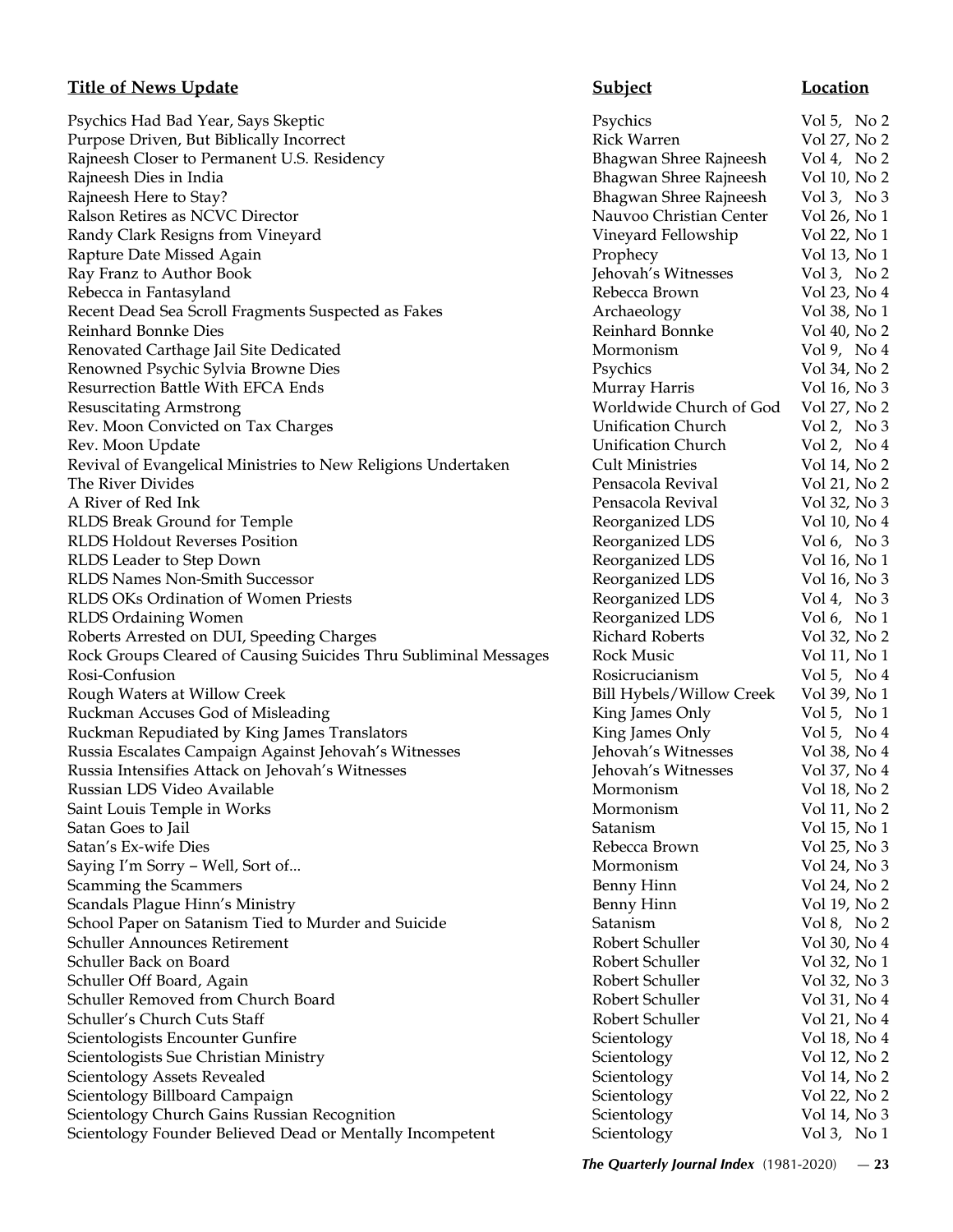| <b>Title of News Update</b>                                        | <b>Subject</b>               | Location      |
|--------------------------------------------------------------------|------------------------------|---------------|
| Scientology Founder Hubbard Dies                                   | Scientology                  | Vol 6, No $2$ |
| Scientology Founder Said "There Was No Christ"                     | Scientology                  | Vol 28, No 4  |
| Scientology Information Superhighway Case Receives Low-Gear        | Scientology                  | Vol 16, No 1  |
| Scientology Launches Its Own TV Network                            | Scientology                  | Vol 38, No 3  |
| Scientology Settlement Revealed                                    | Scientology                  | Vol 18, No 2  |
| SCP Files for Bankruptcy                                           | Spiritual Counterfeits       | Vol 5, No $3$ |
| SCP Gears Up for Court Battle With The Local Church                | Spiritual Counterfeits       | Vol 4, No $2$ |
| SDA President Resigns Amid Controversy                             | Seventh-day Adventist        | Vol 19, No 3  |
| Second Organized Evangelical Demonstration at Watchtower Headqtrs. | Jehovah's Witnesses          | Vol 12, No 1  |
| Seminary Continues to Defend Harris' Resurrection Doctrine         | Murray Harris                | Vol 13, No 2  |
| Setbacks for Christian Scientists                                  | <b>Christian Science</b>     | Vol 24, No 3  |
| Seventh-day Adventists Among Fastest Growing Churches              | Seventh-day Adventism        | Vol 16, No 1  |
| Sex Allegations Force Armstrong's Resignation                      | <b>Garner Ted Armstrong</b>  | Vol 16, No 2  |
| Sexual Harassment Charges Force Gothard Resignation                | <b>Bill Gothard</b>          | Vol 34, No 3  |
| A Shattered Glass Slipper?                                         | Juanita Bynum                | Vol 28, No 1  |
| Siberian Pentecostals Affiliated With 'Jesus Only' Church          | <b>United Pentecostals</b>   | Vol 3, No 4   |
| Sister Aimee Goes to Broadway                                      | Aimee Semple McPherson       | Vol 33, No 2  |
| Smithsonian Displays Mormon Artifacts                              | Mormonism                    | Vol 37, No 4  |
| Smithsonian Purchases Nauvoo Temple Sunstone                       | Mormonism                    | Vol 10, No 3  |
| Snake-Handler Succumbs to Bite                                     | <b>Aberrational Teaching</b> | Vol 19, No 1  |
| The Soap Opera Continues: Benny Hinn and "General Hospital"        | Benny Hinn                   | Vol 15, No 3  |
| Solar Temple Latest Cult of Death                                  | Order of Solar Temple        | Vol 15, No 1  |
| Some Deem St. Louis Newspaper Apology to Meyer Unwarranted         | Joyce Meyer                  | Vol 25, No 4  |
| Son of Slain Krishna Member Drowns                                 | Hare Krishnas                | Vol 7, No 1   |
| Southern Baptists Debate Freemasonry                               | Freemasonry                  | Vol 13, No 4  |
| Stellar Cellar                                                     | Robert Schuller              | Vol 27, No 4  |
| Strange — and Not So Strange — Bedfellows                          | Robert Schuller              | Vol 28, No 4  |
| <b>Strange Mormon Mathematics</b>                                  | Mormonism                    | Vol 9, No $3$ |
| Strife In The Christian Science Church                             | <b>Christian Science</b>     | Vol 12, No 3  |
| Suit Could Shed Light on Cult's Beliefs                            | Elizabeth Clare Prophet      | Vol 6, No $2$ |
| Summit Conference on New Theologies                                | Word-Faith Movement          | Vol 7, No $1$ |
| Supreme Court Allows Limits to Fund-Raising by Religious Groups    | Hare Krishnas                | Vol 1, No 1   |
| Supreme Court Victory for Jehovah's Witnesses                      | Jehovah's Witnesses          | Vol 22, No 4  |
| Supreme Court Won't Hear Scientology Case                          | Scientology                  | Vol 7, No $3$ |
| <b>Survey Shows Doctrine Does Matter</b>                           | Theology                     | Vol 38, No 4  |
| Suspected Voodoo Killings in Mexico                                | Satanism                     | Vol 9, No $3$ |
| Swaggart Accused of Plagiarism                                     | <b>Jimmy Swaggart</b>        | Vol 21, No 4  |
| Tampa Newspaper Spotlights Whites' Excesses                        | Paula and Randy White        | Vol 27, No 4  |
| TBN: A Modern Day Prodigal                                         | <b>Trinity Broadcasting</b>  | Vol 25, No 1  |
| TBN Denied Miami TV Station License                                | <b>Trinity Broadcasting</b>  | Vol 19, No 4  |
| TBN Donation Dollars Hard at Work                                  | <b>Trinity Broadcasting</b>  | Vol 22, No 2  |
| <b>TBN Founder Dies</b>                                            | <b>Trinity Broadcasting</b>  | Vol 34, No 2  |
| TBN Fraud Reported                                                 | <b>Trinity Broadcasting</b>  | Vol 32, No 3  |
| TBN Funds Underwrite Box Office Disappointments                    | <b>Trinity Broadcasting</b>  | Vol 27, No 1  |
| TBN Headquarters Property Sold                                     | <b>Trinity Broadcasting</b>  | Vol 37, No 3  |
| <b>TBN Matriarch Dies</b>                                          | <b>Trinity Broadcasting</b>  | Vol 36, No 4  |
| TBN Movie Draws Copyright Suit                                     | <b>Trinity Broadcasting</b>  | Vol 20, No 4  |
| TBN Pulls Plug on Lindsey                                          | <b>Trinity Broadcasting</b>  | Vol 26, No 2  |
| TBN Regains Miami Station                                          | <b>Trinity Broadcasting</b>  | Vol 20, No 3  |
| TBN's Family Feud Escalates                                        | <b>Trinity Broadcasting</b>  | Vol 32, No 4  |
| Televangelist Sued by Family                                       | Darlene Bishop               | Vol 27, No 2  |
| The Message Author Ignites Firestorm                               | <b>Eugene Peterson</b>       | Vol 37, No 4  |
| Theories of Ritual Sacrifice Dismissed                             | Satanism                     | Vol 14, No 1  |
| There They Go Again                                                | Modern-day Revivals          | Vol 24, No 4  |
|                                                                    |                              |               |

**24** — *The Quarterly Journal Index* (1981-2020)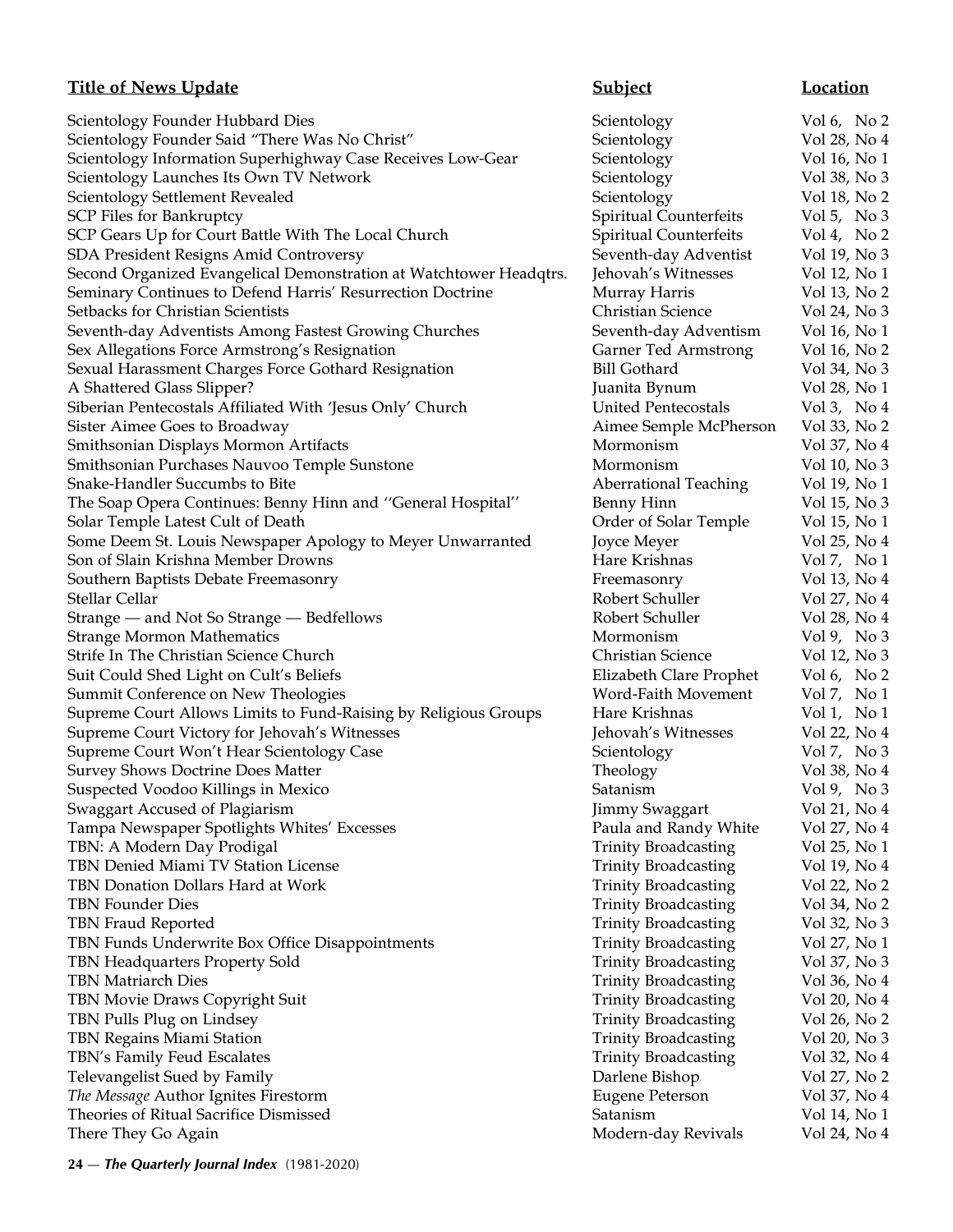There's a New Revival Coming? There's a New Revival Coming? Things Looking Up at Bethel **Things Looking Up at Bethel 3** George Vol 2, No 1 This Could Be Your Last Newsletter **PFO Resources** Vol 3, No 4 This Time He Didn't Come Back The Second League Control of the Menneth Hagin This Time He Didn't Come Back The Second Vol 24, No 1 Till Divorce Do Us Part Benny Hinn Vol 30, No 3 Tilton Files for Divorce From Second Wife, Then Reconciles Robert Tilton Vol 16, No 2 Tilton Lawsuit Dismissed Robert Tilton Vol 15, No 4 Tilton Leaves the Airwaves **Exercía Exercía Exercía Exercía Exercía Exercía Exercía Exercía Exercía Exercía Exercí** Tilton Returns to Airwaves Robert Tilton Vol 18, No 1 Tiltons Encounter Masked Gunman Robert Tilton Vol 29, No 4 Time Off for Good Behavior **Roman Catholicism** Vol 28, No 2 Tithing Change Spurs Financial Crisis for WCG Worldwide Church of God Vol 15, No 3 T.M. Gets Cool Reception in Philippines Transcendental Meditation Vol 5, No 1 T.M. in Court Again Transcendental Meditation Vol 10, No 1 Todd Bentley Declared Disqualified From Ministry Todd Bentley Vol 40, No 2 Tony Alamo Remarries **Tony Alamo** Vol 4, No 4 Tract Publisher Jack Chick Dies Chick Publications Vol 37, No 1 Trouble for Hinn at Home and Abroad Benny Hinn Vol 25, No 4 Trouble for the Moonies Unification Church Vol 4, No 4 Turmoil Continues in Christian Science Church Christian Science Vol 12, No 4 Two Upcoming Counter-Cult Conventions Conferences Vol 3, No 4 U.S. News Spotlights McPherson Hoax Aimee Semple McPherson Vol 23, No 1 UFO Sightings Increase in China **Volugation** UFOs **Vol** 20, No 2 Unexpected Reaction to Boy Scouts Lift of Gay Ban Homosexuality Vol 33, No 4 Unification Church Exempt from Property Tax Unification Church Vol 2, No 3 Unification Church Founder Moon Dies Unification Church Vol 33, No 1 Unification Front Group Seeking University Unification Church Vol 12, No 1 United Pentecostals May Divide United Pentecostals Vol 13, No 2 Upcoming Cult Conferences and Conferences Conferences Conferences Vol 6, No 3 Update on the Shroud Community Community Community Community Community Community Community Community Community Community Community Community Community Community Community Community Community Community Community Community C The Upheaval in SDA Seventh-day Adventism Vol 3, No 2 Utah Ranks First in Antidepressant Use **Mormonism** Vol 22, No 3 Van Impe Accused of Bias **Van Imperies Accused of Bias** Jack Van Imperies Vol 17, No 3 Van Impe - TBN Part Company **Van Impectual Accord 12 and 12 and 12 and 12 and 12 and 12 and 13 and 13 and 13 and 13 and 14 and 15 and 16 and 16 and 16 and 16 and 16 and 16 and 16 and 16 and 16 and 16 and 16 and 16 and 16 a** Verdict Against Christian Scientists Upheld Christian Science Vol 16, No 2 Verdict in on Denver Apparitions and the second version of the Roman Catholicism and Vol 14, No 3 Victoria Osteen Fined by FAA, Sued by Flight Attendant Joel Osteen Vol 27, No 1 Vineyard Gets New Leader **Vineyard Fellowship** Vol 20, No 4 Vineyard Leader Dies Vineyard Fellowship Vol 18, No 2 War Impedes Pilgrimages **Roman Catholicism** Vol 12, No 4 Warnke Fires Back **Mike Warnke Collection** Collection Mike Warnke Vol 23, No 1 Warren Preaches Mars Hill's Farewell Emergent Church Movement Vol 35, No 2 Warren Sought to Revitalize Synagogues **Rick Warren Constanting Constanting Constanting Constanting Constanting Constanting Constanting Constanting Constanting Vol 27, No 1** Washington Times Saved from Extinction **Same Saxed from Extinction** Superintent Unification Church Vol 31, No 1 Watchtower Announces Organizational Changes Jehovah's Witnesses Vol 21, No 1 Watchtower Appeals Sexual Abuse Verdict **Access 1998** Jehovah's Witnesses Vol 40, No 1 Watchtower Appoints New Governing Body Members Jehovah's Witnesses Vol 20, No 1 Watchtower Begins Exodus From Brooklyn States and Section 1 Jehovah's Witnesses Vol 32, No 4 Watchtower Bloggers Can Remain Anonymous **Figure 3** Jehovah's Witnesses Vol 39, No 4 Watchtower Borrows from Other Spirits **Volugation** Jehovah's Witnesses Vol 3, No 1 Watchtower Changes Door-to-Door Policy Fig. 2012 10, No 2 Jehovah's Witnesses Vol 10, No 2 Watchtower Could Net \$1 Billion for Its Brooklyn Properties Jehovah's Witnesses Vol 36, No 2 Watchtower Denies Change in Blood Transfusion Doctrine Jehovah's Witnesses Vol 20, No 4 Watchtower Elders Continue to Be Told to Destroy Records Jehovah's Witnesses Vol 40, No 1

# **Title of News Update Subject Location**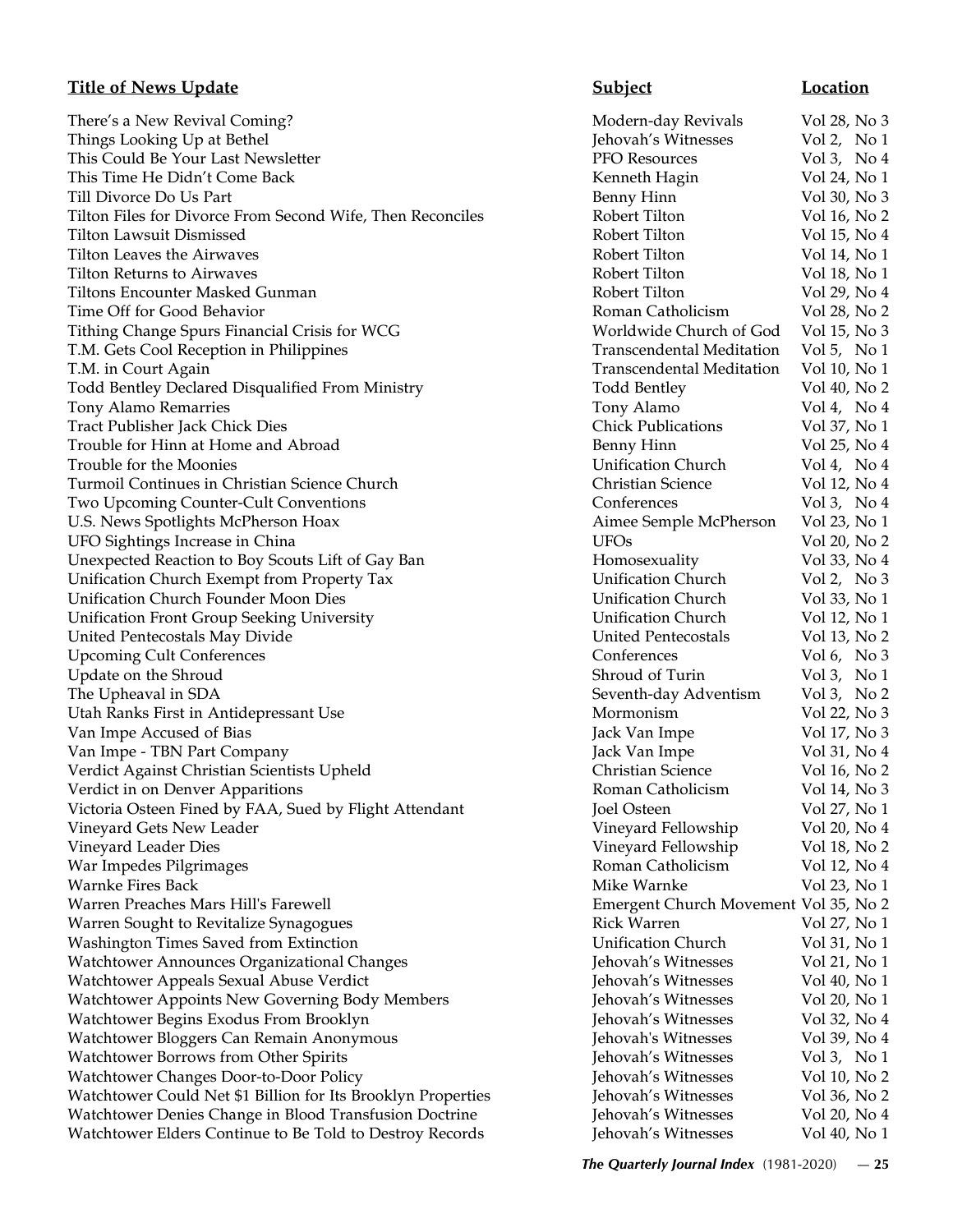Watchtower Faces Challenge in Russia **Volugation** Jehovah's Witnesses Vol 37, No 3 Watchtower Issues Double Standard on Blood Transfusion Jehovah's Witnesses Vol 18, No 4 Watchtower Legal Action Taken Against Former Members **Jehovah's Witnesses** Vol 17, No 3 Watchtower Linked to United Nations **Volugation** Jehovah's Witnesses Vol 22, No 2 Watchtower May Sell Brooklyn Building Jehovah's Witnesses Vol 23, No 4 Watchtower Releases Updated Aid **Jehovah's Witnesses** Vol 9, No 1 Watchtower Returns to a Familiar Theme  $\qquad \qquad$  Jehovah's Witnesses  $\qquad \qquad$  Vol 40, No 3 Watchtower Said to Have Fiscal Shortfalls **Jehovah's Witnesses** Vol 35, No 4 Watchtower Silences Sexual Abuse Victims Jehovah's Witnesses Vol 39, No 1 Watchtower Society Membership Up 6.8% Jehovah's Witnesses Vol 4, No 2 Watchtower Succeeds in Removing Videos **Jehovah's Witnesses** Vol 40, No 4 Watchtower Warns Witnesses to Avoid Christian Literature *Jehovah's Witnesses* Vol 4, No 4 Water Under the Bridge? The Subset of the Bridge? John Hagee/Jerry Falwell Vol 23, No 1 Way Campus in Emporia Sold The Way International Vol 12, No 1 The Way Cleans Up **The Way International** Vol 3, No 1 Way College Enrollment Declines The Way International Vol 8, No 2 Way Course Taught in German The Way International Vol 1, No 1 Way Follower, Phone Home The Way International Vol 10, No 3 Way Founder Wierwille Dies The Way International Vol 5, No 3 The Way Graduates New Corps Members The Way International Vol 4, No 1 The Way Honors Leaders The Way International Vol 2, No 2 The Way Loses Tax-Exempt Status The Way International Vol 6, No 1 The Way on the Rise The Way International Vol 14, No 1 Way President Resigns The Way International Vol 20, No 3 The Way Purges Ranks The Way International Vol 17, No 1<br>
The Way International Vol 10, No 1<br>
The Way International Vol 10, No 1 The Way Suspends Emporia Classes The Way International Vol 10, No 1 The Way Seeks Buyer for Emporia Campus The Way International Vol 11, No 1 The Way Tree Splinters The Way International Vol 8, No 1 The Way Turns 40 The Way International Vol 1, No 1 Way's Tax-Exempt Status Restored The Way International Vol 8, No 2 Website Provides Post-Rapture Messaging Service The Eschatology Fischatology Vol 28, No 4 Wedding Bells Ring Again for Paula White Paula White Vol 35, No 4 West Announces White House Bid **Kanye West** Kanye West **Vol** 40, No 4 What's A Mormon to Do? Contract the Mormonism Contract of Mormonism Contract and Vol 3, No 1 Whistleblower Alleges \$100 Billion Mormon Slush Fund Mormonism Vol 40, No 2 White-Cain Installs Son as Pastor Paula White-Cain Vol 39, No 4 Whites Announce Divorce **Paula and Randy White** Vol 28, No 1 Who Is This New Pope? **Roman Catholicism** Vol 25, No 3 Wilkerson Attains "Heresy Hunter" Status **David Wilkerson** Vol 20, No 1 Will the Real Author Please Stand Up? The Prayer of Jabez Prayer of Jabez Vol 24, No 1 Witch on Board **Witchcraft** Vol 13, No 4 Witches Receive Tax Exemption **Witchcraft** Collection and Witchcraft Vol 9, No 4 Witches' Rights Witchcraft Vol 10, No 2 Without Walls Church May Be Without Buildings **Paula and Randy White** Vol 29, No 2 Witness Endorsement Reversed Jehovah's Witnesses Vol 11, No 3 Witnesses Strain to Back Up Theology **Strain is a strain to Back Up Theology Jehovah's Witnesses** Vol 3, No 1 Witnessing Tracts Available in Foreign Languages Witnessing Vol 13, No 1 Woman Claims CAT Scan Ended Her Psychic Powers Psychics Psychics Vol 6, No 3 Word-Faith Publisher Harrison Dies Buddy Harrison Vol 19, No 2 World's End Missed Again Prophecy Vol 36, No 1 Worldwide Church of God Leader Dies Worldwide Church of God Vol 16, No 1 Worldwide Fanfare Marks Darwin's 200th Birthday **Evolution** Evolution Vol 29, No 2 You Can Be a Prophet Ted Haggard Vol 28, No 3 Younger Schuller to Start Own Church Theorem 2012, No 2 and 29, No 2 and 29, No 2

# **Title of News Update Subject Subject Location**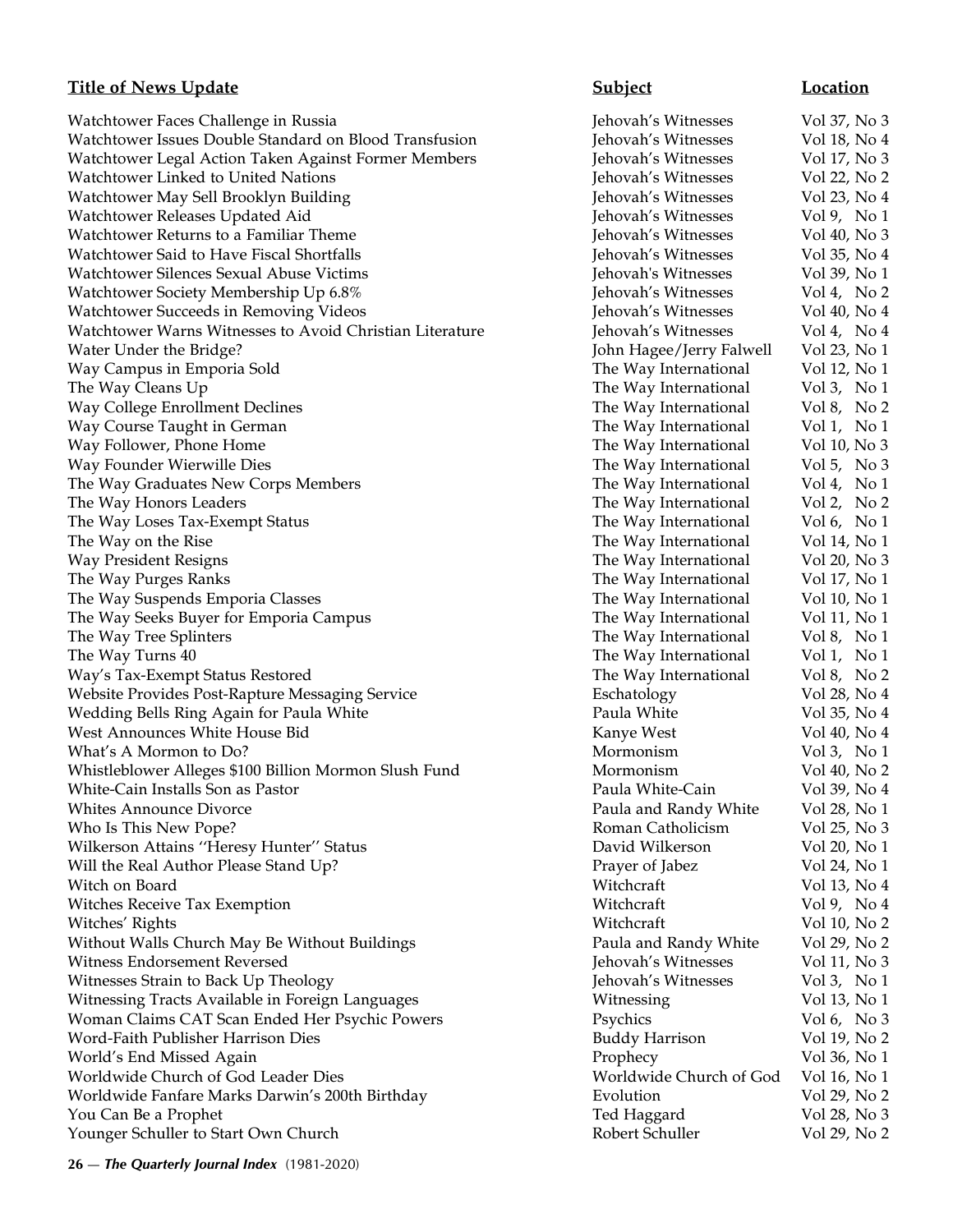## **Title of News Update Subject Subject Location**

Yuppie 'High Priestess' Steps Down Terry Cole Whittaker Vol 5, No 3 Zodiac Star Wars **Astrology** Vol 31, No 2

## **Title of Book Review Subject Location**

5-Minute Apologetics for Today and the Apologetics Collection Apologetics Collection Vol 30, No 3 7 Toxic Ideas Polluting Your Mind Discernment Vol 32, No 2 10 Mistakes People Make About Heaven, Hell and the Afterlife Theology Vol 38, No 4 10 Questions & Answers on Seventh-day Adventism Seventh-day Adventism Vol 31, No 3 The 10 Things You Need to Know About Islam Islam Islam Islam Vol 27, No 4 10 Things You Should Know About the Creation vs. Evolution Debate Evolution Vol 24, No 4 101 Answers to Questions About Satan, Demons and Spiritual Warfare Demonology Vol 34, No 4 101 Answers to Questions About the Book of Revelation Eschatology Vol 33, No 4 735 Baffling Bible Questions Answered Apologetics Vol 18, No 2 2012, The Bible, and the End of the World End Time Speculation Vol 30, No 2 ADHD: Deceptive Diagnosis and a counseling vol 29, No 1 The Agony of Deceit The Agony of Deceit The Agony of Deceit The Agony of Deceit The Agony of Deceit The Agony of Deceit The Agony of Deceit The Agony of Deceit The Agony of Deceit The Agony of Deceit The Agony of Deceit Th Another Gospel General Cults Vol 10, No 1 Answering Jehovah's Witnesses Subject by Subject and Markovah's Witnesses Vol 16, No 4 Answering Mormons' Questions and the contract of the Mormonism and Vol 11, No 4 Answering the Objections of Atheists, Agnostics, & Skeptics Apologetics Vol 26, No 2 Answers to the Cultist At Your Door General Cults Vol 2, No 1 Are Mormon Scriptures Reliable? Mormonism Vol 8, No 1 Are Seventh-day Adventists False Prophets? Seventh-day Adventism Vol 11, No 1 The Battle for the Resurrection and the Same Apologetics The Battle for the Resurrection Apologetics Vol 11, No 2 Battle of the Gods Cpen Theism Vol 9, No 3 Battling Over the Children (video) Shows and Showship Jehovah's Witnesses Vol 15, No 1 Behind The Scenes – The True Face of the Faith Fake Healers Benny Hinn Vol 17, No 3 Believe Theology Vol 39, No 1 Beloved Son – A Story of Jesus Cults General Cults General Cults Vol 2, No 3 Beyond Promises **Promise** Keepers Vol 16, No 4 Beyond Seduction **Beyond Seduction** Aberrational Teaching Vol 7, No 2 Bible Numerics **Numerology** Vol 14, No 3 The Bible vs. The Book of Mormon (video) Mormonism Mormonism Vol 26, No 1 Biblical Authority **Theology** Vol 22, No 1 The Biblical View of Self-Esteem, Self-Love, Self-Image Aberrational Teaching Vol 7, No 1 The Big Book of Bible Answers Theology Theology Vol 33, No 3 The Born-Again Jesus of the Word-Faith Teaching Word-Faith Movement Vol 6, No 3 By Hook or by Crook General Cults Vol 14, No 4 By Which We Are Saved **Evangelism** / Apologetics Vol 37, No 2 A Call to Discernment Vol 8, No 2 The Certainty of the Faith Apologetics and Apologetics and Apologetics and Vol 31, No 4 Christian Apologetics **Apologetics** Apologetics Vol 23, No 1 Christian Confidence **Apologetics** Apologetics Vol 36, No 4 Christian Counterfeiters (video) General Cults Vol 22, No 4 Christian Faith 101 **Apologetics** Vol 21, No 1 A Christian Woman's Guide to Understanding Mormonism Mormonism Vol 24, No 1 Christianity According to the Bible Theology Vol 27, No 2 Christianity and the Secret Teachings of the Masonic Lodge Freemasonry Vol 10, No 3 Christianity in Crisis Word-Faith Movement Vol 13, No 3 Christianity: The Faith That Makes Sense Apologetics Apologetics Vol 19, No 3 The Christian's Guide to Guidance Theology Theology Vol 18, No 3 The Coming Apostasy **Aberrational Teaching** Vol 38, No 2

| ject             | Lo             |
|------------------|----------------|
| y Colo Whittokor | $\overline{V}$ |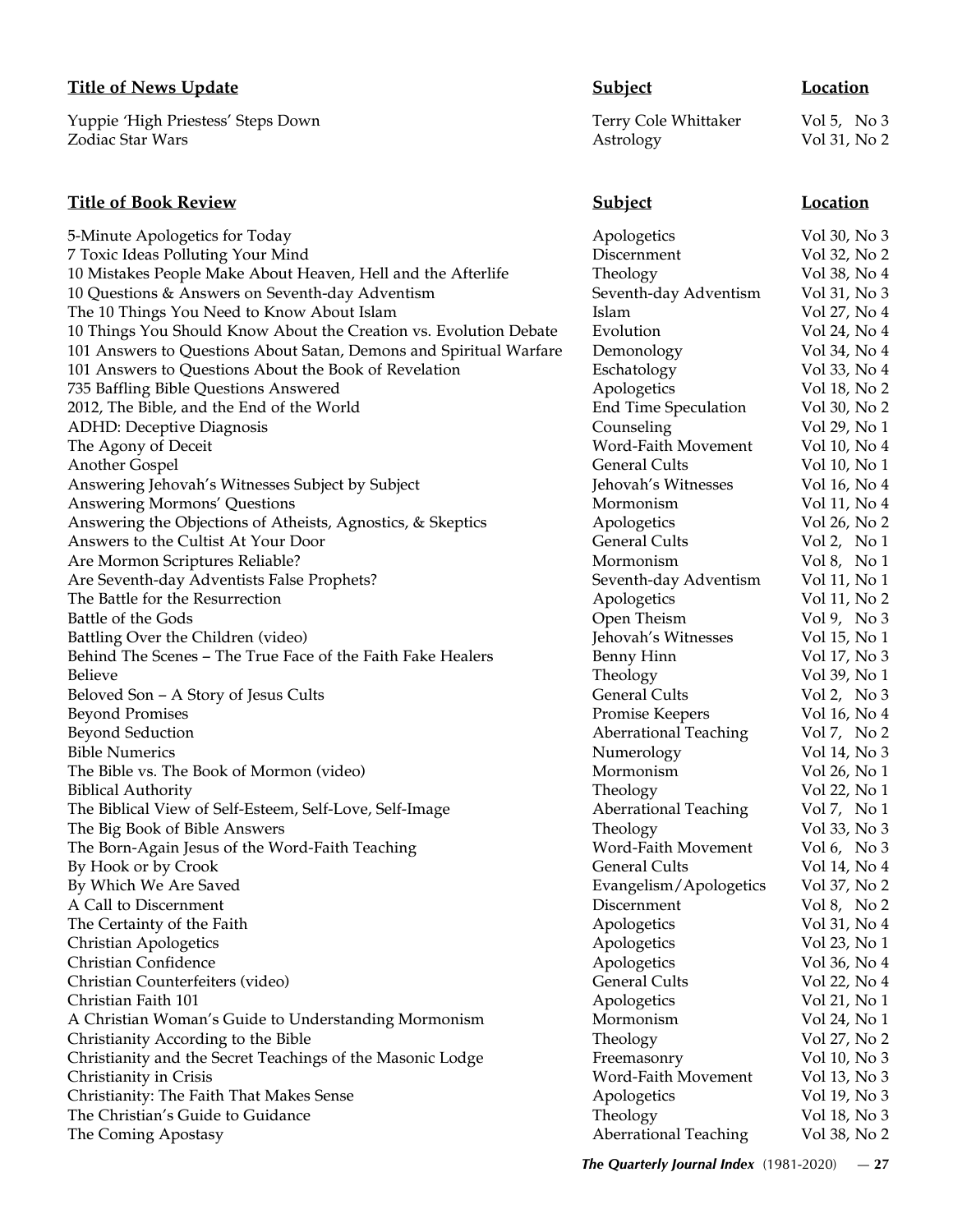## **Title of Book Review Subject Subject Location**

The Coming Evangelical Crisis The Coming Last Days Temple The Complete Book of Bible Answers The Complete Guide to Bible Translations The Complete Guide to Christian Denominations Confronting the Cultists in the New Age Confronting the New Age Conversations With Jehovah's Witnesses The Cost of Deception (Modern Myths and Urban Legends) The Counterfeit Christ of the New Age Movement Counterfeit Revival Cracks in the Watchtower (filmstrip) A Crash Couse on the New Age Movement Creating God in the Image of Man? Crisis of Conscience Crucified in the Media The Cult of the Virgin Cult Proofing Your Kids Cults and New Faiths – A Book of Beliefs Cults, Religions, Occult & Denominations Pack (PowerPoint) Cult Watch – What You Need to Know About Spiritual Deception Cults and the Occult Daily Readings: The Early Church Fathers Damaged Disciples Death and the Afterlife The Death of Truth Decision Making God's Way Defending the Faith Defending Your Faith Demonization of the Believer Dictionary of Watchtower Documents (CD-ROM) A Different Gospel The Discipline of Spiritual Discernment DNA vs. The Book of Mormon (video) The Drift into Deception Ellen G. White: The Spirit Behind the Church (video) Embraced by the Light and the Bible Encyclopedia of Cults and New Religions The End of Days - Fundamentalism and Struggle for Temple Mount The End Times Survival Guide Every Thought Captive Evidence for Jesus Examine the Evidence The Fakers Psychics Vol 1, No 1 Fakes, Frauds and Other Malarkey Faith Misguided: Exposing the Dangers of Mysticism A Fight to the Death The Final Word Find It Fast in the Bible For Any Latter-day Saint: One Investigators Unanswered Questions The Forgotten Trinity Four Views of the End Times & Free Will vs. Predestination From Forgiven to Forgiving Give Them Truth Theology Vol 36, No 1972 1986 1987 Theology

| <b>Aberrational Teaching</b> | Vol 16, No 3  |
|------------------------------|---------------|
| Prophecy                     | Vol 20, No 4  |
| Apologetics                  | Vol 18, No 2  |
| <b>Bible Translations</b>    | Vol 29, No 2  |
| Denominations                | Vol 25, No 2  |
| General Cults                | Vol 11, No 1  |
| New Age Movement             | Vol 8, No 4   |
| Jehovah's Witnesses          | Vol 36, No 2  |
| Discernment                  | Vol 22, No 2  |
| New Age Movement             | Vol 11, No 4  |
| Charismatics                 | Vol 17, No 3  |
| Jehovah's Witnesses          | Vol 3, No 3   |
| New Age Movement             | Vol 9, No 4   |
| Open Theism                  | Vol 20, No 3  |
| Jehovah's Witnesses          | Vol 4, No $2$ |
| <b>Aberrational Teaching</b> | Vol 25, No 4  |
| Roman Catholicism            | Vol 13, No 2  |
| <b>General Cults</b>         | Vol 14, No 3  |
| General Cults                | Vol 2, No 3   |
| General Cults                | Vol 26, No 3  |
| <b>General Cults</b>         | Vol 11, No 3  |
| <b>General Cults</b>         | Vol 14, No 4  |
| Theology                     | Vol 40, No 2  |
| Shepherding                  | Vol 16, No 1  |
| Theology                     | Vol 5, No 1   |
| Postmodernism                | Vol 16, No 4  |
| Theology                     | Vol 24, No 3  |
| Apologetics                  | Vol 18, No 2  |
| Apologetics                  | Vol 16, No 1  |
| Demonology                   | Vol 18, No 3  |
| Jehovah's Witnesses          | Vol 18, No 4  |
| Word-Faith Movement          | Vol 9, No 1   |
| Discernment                  | Vol 28, No 3  |
| Mormonism                    | Vol 23, No 3  |
| Shepherding                  | Vol 16, No 2  |
| Seventh-day Adventist        | Vol 19, No 1  |
| Betty Eadie                  | Vol 15, No 2  |
| <b>General Cults</b>         | Vol 21, No 1  |
| Prophecy                     | Vol 21, No 2  |
| Theology                     | Vol 39, No 2  |
| Apologetics                  | Vol 38, No 1  |
| Apologetics                  | Vol 24, No 2  |
| Apologetics                  | Vol 25, No 1  |
| Psychics                     | Vol 1, No 1   |
| Discernment                  | Vol 14, No 1  |
| Mysticism                    | Vol 10, No 2  |
| Christian Living             | Vol 31, No 1  |
| Modern-day Prophecy          | Vol 23, No 2  |
| <b>Bible Reference</b>       | Vol 20, No 4  |
| Mormonism                    | Vol 9, No 3   |
| Theology                     | Vol 20, No 1  |
| Theology                     | Vol 34, No 1  |
| Theology                     | Vol 16, No 3  |
| Theology                     | Vol 36. No 1  |

**28** — *The Quarterly Journal Index* (1981-2020)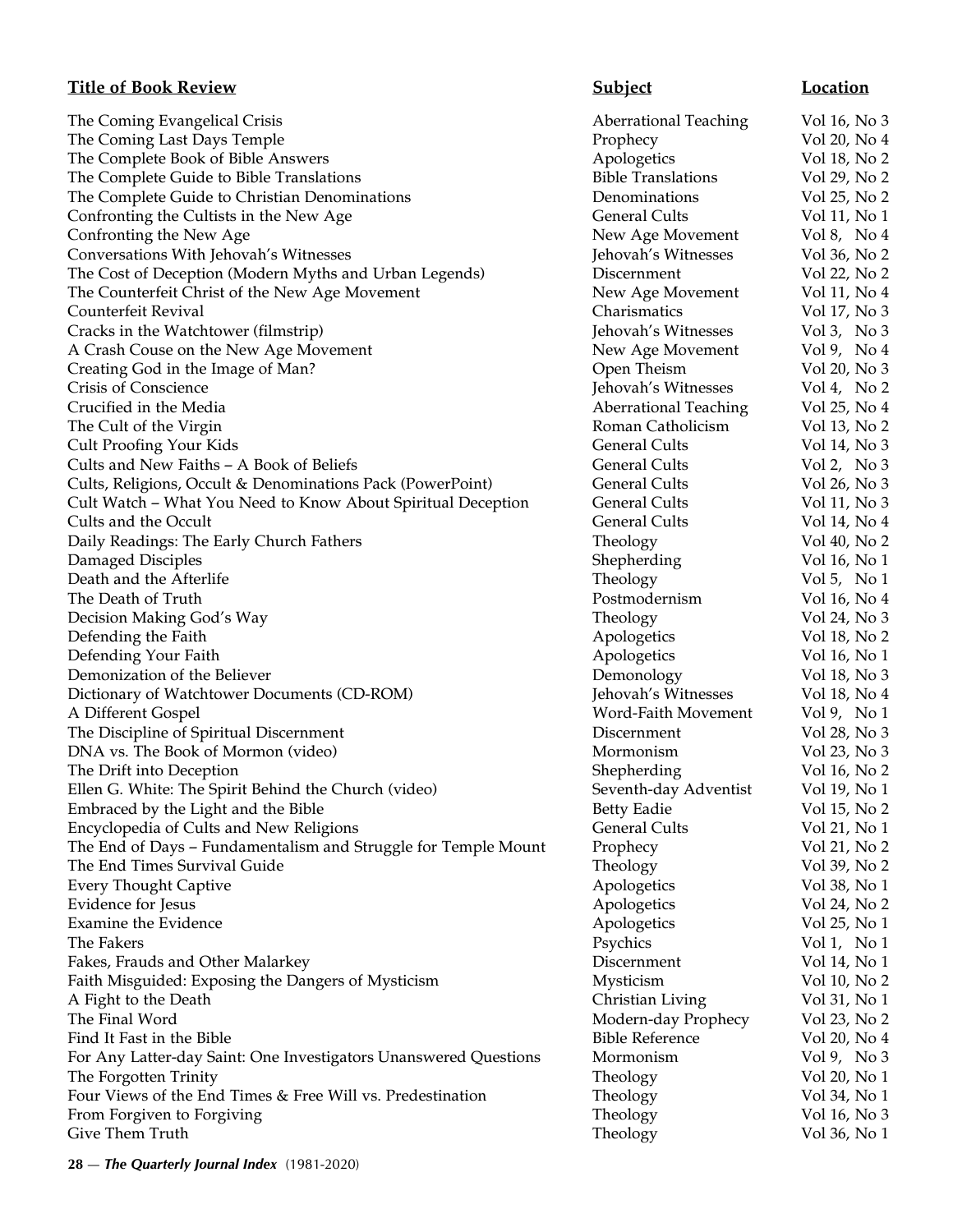# **Title of Book Review Subject Location**

| God Breathed                                                         | Theology                     | Vol 40, No 1                 |
|----------------------------------------------------------------------|------------------------------|------------------------------|
| The God Makers                                                       | Mormonism                    | Vol 4, No $4$                |
| God Wants You Rich and Other Enticing Doctrines                      | <b>Aberrational Teaching</b> | Vol 3, No $4$                |
| God's Not Dead                                                       | Apologetics                  | Vol 38, No 3                 |
| God's Super-Apostles                                                 | New Apostolic Reformation    | Vol 35, No 4                 |
| Gods of the New Age                                                  | New Age Movement             | Vol 5, No $4$                |
| Growing By Grace                                                     | Theology                     | Vol 25, No 2                 |
| Handbook of Today's Religions                                        | <b>General Cults</b>         | Vol 4, No $2$                |
| The Harbinger: Fact or Fiction?                                      | <b>Aberrational Teaching</b> | Vol 33, No 1                 |
| The Healing Epidemic                                                 | <b>Aberrational Teaching</b> | Vol 9, No $1$                |
| Healing in the Name of God                                           | <b>Aberrational Teaching</b> | Vol 14, No 2                 |
| The Healing Promise                                                  | <b>Aberrational Teaching</b> | Vol 15, No 3                 |
| The Health and Wealth Gospel                                         | Word-Faith Movement          | Vol 7, No 3                  |
| The Heart of Christianity                                            | Theology                     | Vol 17, No 2                 |
| Heart to Heart Talks With Jehovah's Witnesses                        | Jehovah's Witnesses          | Vol 10, No 2                 |
| Heaven on Earth?                                                     | Dominion Theology            | Vol 13, No 1                 |
| Heavenly Deception (film)                                            | <b>Unification Church</b>    | Vol 2, No $3$                |
| Heresies – The Image of Christ in the Mirror of Heresy and Orthodoxy | Theology                     | Vol 5, No $2$                |
| A Holy Rebellion - Strategy for Spiritual Warfare                    | Demonology                   | Vol 11, No 3                 |
| Holy War for the Promised Land                                       | Prophecy                     | Vol 11, No 3                 |
| How to Overcome Evil                                                 | Christian Living             | Vol 31, No 2                 |
| How to Rescue Your Loved One from Mormonism                          | Mormonism                    | Vol 15, No 2                 |
| How to Rescue Your Loved One from The Watchtower                     | Jehovah's Witnesses          | Vol 9, No 4                  |
| Hypnosis and the Christian                                           | Hypnosis                     | Vol 4, No $3$                |
| Hypnosis: Medical, Scientific, or Occultic?                          | Hypnosis                     | Vol 23, No 3                 |
| If God Is Real, Where On Earth Is He?                                | Apologetics                  | Vol 12, No 1                 |
| "I Just Wanted More Land" - Jabez                                    | Prayer of Jabez              | Vol 22, No 1                 |
| In the Arena of the Mind                                             | Christian Living             | Vol 12, No 4                 |
| Index of Watchtower Errors                                           | Jehovah's Witnesses          | Vol 10, No 4                 |
| Inner Healing: Deliverance or Deception?                             | <b>Aberrational Teaching</b> | Vol 7, No 4                  |
| Instruments in the Redeemer's Hands                                  | Counseling                   | Vol 31, No 3                 |
| <b>Inventing Mormonism</b>                                           | Mormonism                    | Vol 14, No 4                 |
| Is That You Lord?                                                    | Theology                     | Vol 28, No 1                 |
| Islam Unveiled - The True Desert Storm                               | Islam                        | Vol 11, No 4                 |
| It Couldn't Just Happen                                              | Evolution                    | Vol 13, No 1                 |
| Jehovah's Witness Literature                                         | Jehovah's Witnesses          | Vol 13, No 4                 |
| Jehovah's Witnesses Answered Verse-by-Verse                          | Jehovah's Witnesses          | Vol 7, No 1                  |
| Jehovah's Witnesses, Jesus Christ, and the Gospel of John            | Jehovah's Witnesses          | Vol 9, No 3                  |
| Jehovah's Witnesses on Trial                                         | Jehovah's Witnesses          |                              |
|                                                                      | Jehovah's Witnesses          | Vol 13, No 4<br>Vol 22, No 2 |
| Jehovah's Witnesses: Their Claims, Doctrinal Changes and             |                              |                              |
| The Jesus Answer Book                                                | Theology                     | Vol 36, No 3                 |
| Jesus Christ is God                                                  | The Way International        | Vol 5, No $3$                |
| Jesus Christ: Self-Denial or Self-Esteem?                            | <b>Aberrational Teaching</b> | Vol 23, No 4                 |
| Kathryn Kuhlman - The Woman Behind the Miracles                      | Kathryn Kuhlman              | Vol 14, No 2                 |
| King James Only?                                                     | King James Only              | Vol 22, No 3                 |
| The King James Only Controversy                                      | King James Only              | Vol 15, No 4                 |
| Knowing Christ in the Challenge of Heresy                            | Theology                     | Vol 19, No 4                 |
| Larson's Book of Cults                                               | <b>General Cults</b>         | Vol 3, No 1                  |
| The Less Traveled Road and the Bible                                 | M. Scott Peck                | Vol 16, No 2                 |
| Living Abundantly (Commentary on Ephesians)                          | Theology                     | Vol 13, No 3                 |
| Lord of the Second Advent                                            | <b>Unification Church</b>    | Vol 2, No 4                  |
| Maintaining the Delicate Balance in Christian Living                 | Christian Living             | Vol 20, No 2                 |
| The Making of a Spiritual Movement                                   | Eckankar                     | Vol 4, No 1                  |
| The Many Faces of Benny Hinn (video)                                 | Benny Hinn                   | Vol 20, No 2                 |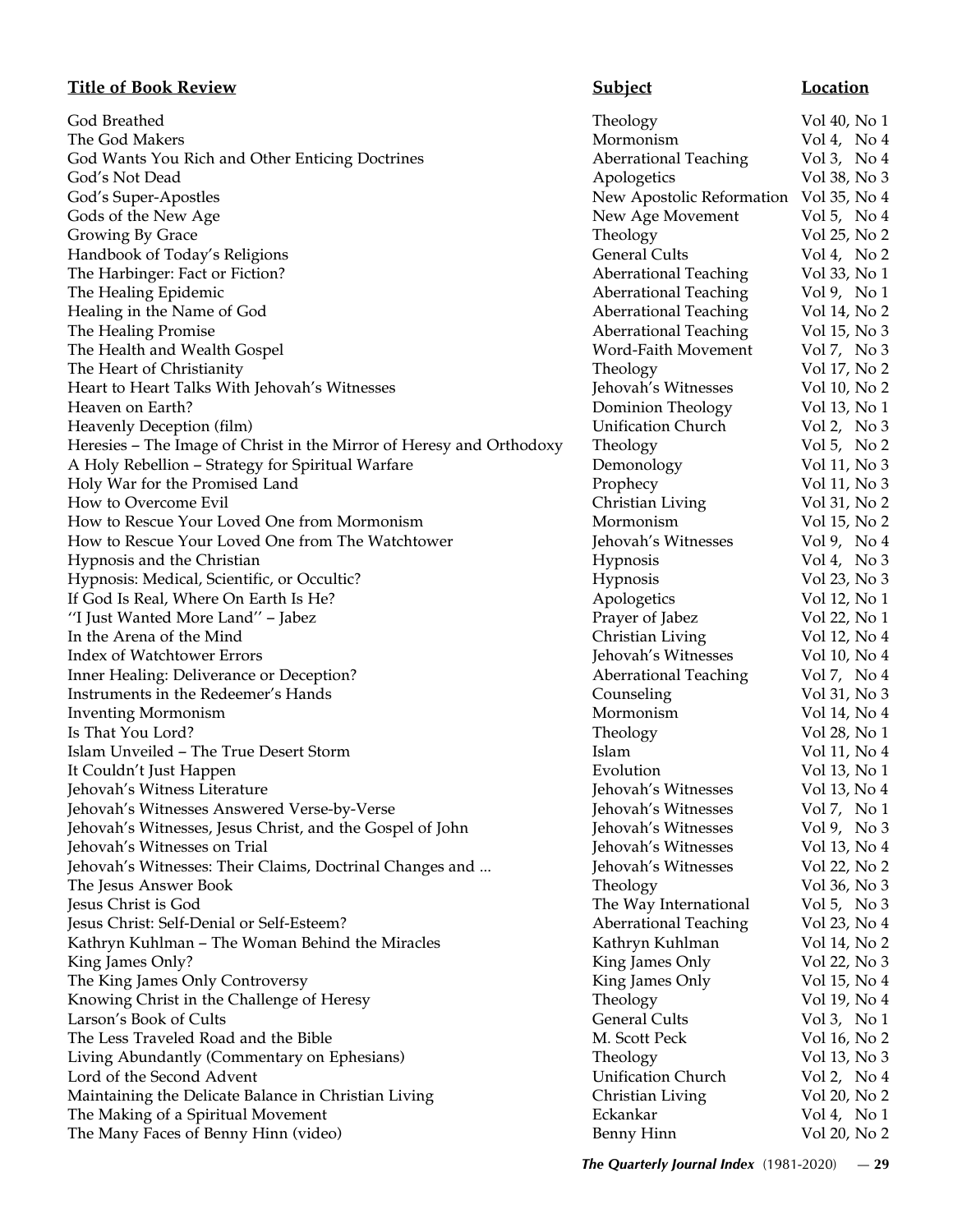| <b>Title of Book Review</b>                                        | Subject                      | Location      |
|--------------------------------------------------------------------|------------------------------|---------------|
| The Many Faces of Benny Hinn, Version 2.0 (video)                  | <b>Benny Hinn</b>            | Vol 23, No 4  |
| Masonic Rites and Wrongs                                           | Freemasonry                  | Vol 16, No 2  |
| A Matter of Basic Principles - Bill Gothard and the Christian Life | <b>Bill Gothard</b>          | Vol 22, No 4  |
| Messages from Heaven (video)                                       | Roman Catholicism            | Vol 21, No 3  |
| The Middle East Maze                                               | Israel                       | Vol 12, No 2  |
| Miracles, Demons and Spiritual Warfare                             | Demonology                   | Vol 11, No 1  |
| Miracles or Magic?                                                 | Psychics                     | Vol 7, No 4   |
| Misguiding Lights?                                                 | <b>General Cults</b>         | Vol 12, No 2  |
| Modern Myths About Satan and Spiritual Warfare                     | Demonology                   | Vol 21, No 2  |
| The Modern Search for the Real Jesus                               | Modern Scholarship           | Vol 15, No 4  |
| Moonchild (film)                                                   | <b>Unification Church</b>    | Vol 2, No $3$ |
| The Mormon Experience                                              | Mormonism                    | Vol 6, No $2$ |
| Mormons Answered Verse by Verse                                    | Mormonism                    | Vol 12, No 3  |
| Mormons - How To Witness To Them                                   | Mormonism                    | Vol 17, No 4  |
| The Most Misused Verses in the Bible                               | Discernment                  | Vol 40, No 4  |
| The Nation of Islam - Understanding the Black Muslims              | Nation of Islam              | Vol 21, No 4  |
| Nine Marks of a Healthy Church                                     | Theology                     | Vol 28, No 4  |
| No Laughing Matter                                                 | Vineyard Fellowship          | Vol 15, No 3  |
| No Other Gospel                                                    | Theology                     | Vol 30, No 1  |
| One-Minute Answers to Skeptics                                     | Apologetics                  | Vol 31, No 1  |
| Oneness Pentecostals and The Trinity                               | <b>Oneness Pentecostals</b>  | Vol 12, No 4  |
| The Origins and Teachings of Freemasonry                           | Freemasonry                  | Vol 10, No 4  |
| Orthodoxy and Heresy                                               | <b>Aberrational Teaching</b> | Vol 12, No 3  |
| The Orwellian World of Jehovah's Witnesses                         | Jehovah's Witnesses          | Vol 5, No $2$ |
| The Other Side of the Good News                                    | Theology                     | Vol 12, No 4  |
| Our Sufficiency in Christ                                          | Theology                     | Vol 21, No 4  |
| Out of Darkness Into Light                                         | Jehovah's Witnesses          | Vol 6, No $1$ |
| Out of Formation                                                   | Spiritual Formation          | Vol 35, No 2  |
| Out of Mormonism                                                   | Mormonism                    | Vol 22, No 2  |
| Out of the Cults and Into the Church                               | <b>General Cults</b>         | Vol 15, No 1  |
| Out on a Broken Limb                                               | New Age Movement             | Vol 6, No $4$ |
| Overcoming Fear, Worry, and Anxiety                                | Christian Living             | Vol 23, No 2  |
| Peace, Prosperity and the Coming Holocaust                         | New Age Movement             | Vol 3, No $3$ |
| The Peacemaker                                                     | Theology                     | Vol 19, No 2  |
| Pilgrimage Through The Watchtower                                  | Jehovah's Witnesses          | Vol 10, No 3  |
| The Plain Truth About Armstrongism                                 | Worldwide Church of God      | Vol 8, No $4$ |
| Pocket Guide to World Religions                                    | <b>World Religions</b>       | Vol 26, No 3  |
| The Popular Dictionary of Bible Prophecy                           | Prophecy                     | Vol 30, No 4  |
| The Popular Handbook of Archaeology and the Bible                  | Archaeology                  | Vol 34, No 2  |
| <b>Power Encounters</b>                                            | Demonology                   | Vol 16, No 3  |
| Power Religion                                                     | <b>Aberrational Teaching</b> | Vol 13, No 1  |
| Predators in Our Pulpits                                           | <b>Aberrational Teaching</b> | Vol 9, No $2$ |
| The Problems of the Afterlife                                      | Theology                     | Vol 25, No 1  |
| Prophetical Walk Through the Holy Land                             | Prophecy                     | Vol 4, No $3$ |
| The Quest for the Original Text of the New Testament               | Apologetics                  | Vol 14, No 2  |
| Questions to Ask Your Mormon Friend                                | Mormonism                    | Vol 15, No 1  |
| Ready to Rebuild                                                   | Prophecy                     | Vol 12, No 3  |
| Reasoning from the Scriptures with Catholics                       | Roman Catholicism            | Vol 20, No 3  |
| Reasoning from the Scriptures with Masons                          | Freemasonry                  | Vol 21, No 3  |
| Reasoning from the Scriptures with Muslims                         | Islam                        | Vol 23, No 1  |
| Reasoning from the Scriptures with the Jehovah's Witnesses         | Jehovah's Witnesses          | Vol 14, No 1  |
| Reasoning from the Scriptures with the Mormons                     | Mormonism                    | Vol 16, No 1  |
| Reckless Faith                                                     | <b>Aberrational Teaching</b> | Vol 15, No 2  |
| Refuting Jehovah's Witnesses / Defending the Faith (2 Vols.)       | Jehovah's Witnesses          | Vol 7, No 2   |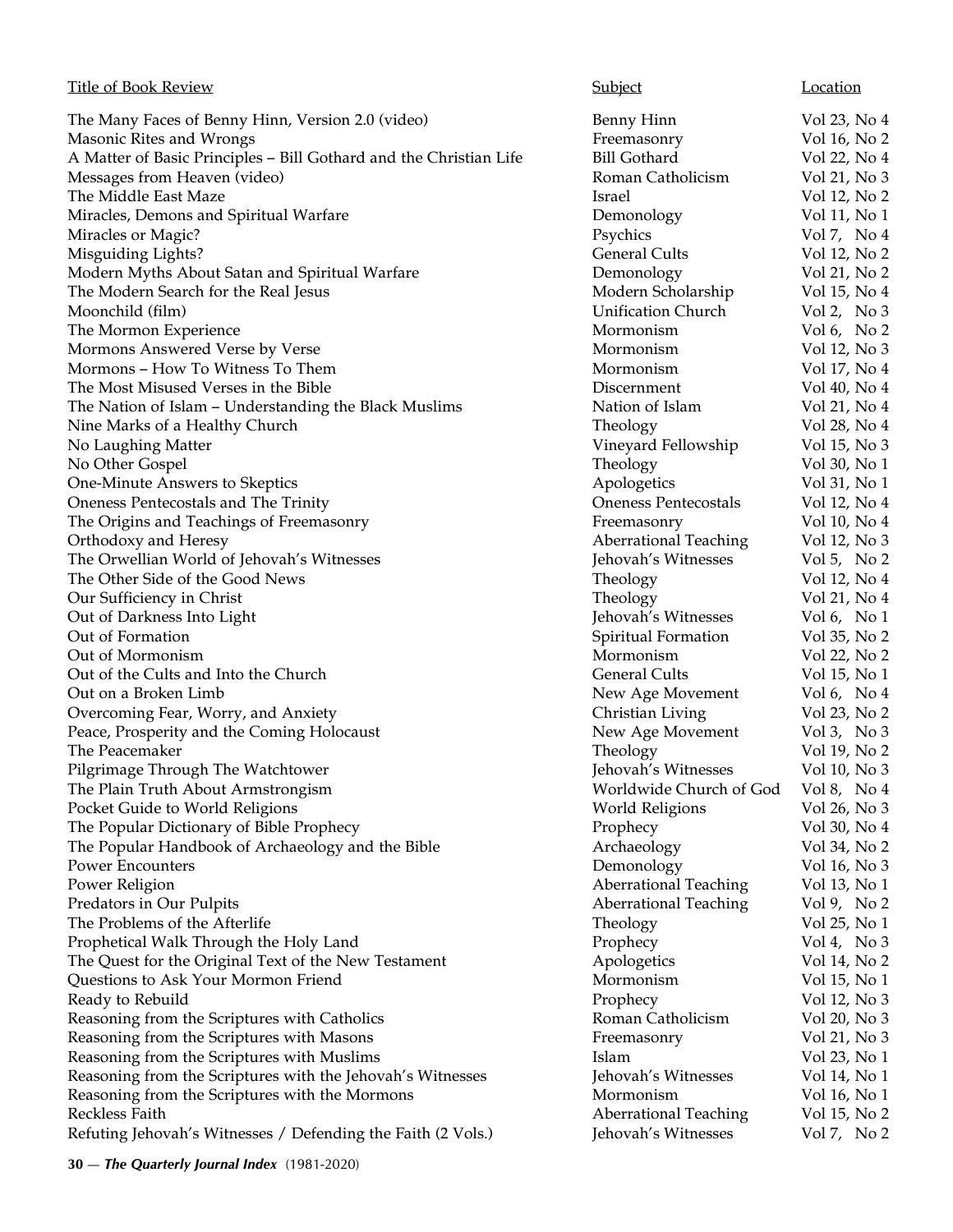## **Title of Book Review Subject Subject Location**

Revealing the New Age Jesus New Age Movement Vol 11, No 2 Right Thinking in a Church Gone Astray Theology Theology Vol 37, No 4 Right Thinking in a World Gone Wrong Theorem Simulation Biblical Worldview Vol 29, No 3 Rose Book of Bible Charts, Maps & Time Lines Theology Vol 26, No 2 Rose Book of Bible Charts, Volume 2 Theology Theology Vol 29, No 1 Running Against the Wind **New Age Movement** Vol 25, No 3 Satisfied by the Promise of the Spirit **Aberrational Teaching** Vol 17, No 2 Searching for the Ark of the Covenant Archaeology Vol 26, No 3 Searching for the Original Bible Archaeology Vol 28, No 2 The Secret Sect **Cooneyites** Vol 4, No 4 Secrets of the Dead Sea Scrolls **Dead Sea Scrolls** Dead Sea Scrolls Vol 17, No 1 Secrets of Watchman Nee Watchman Nee Vol 28, No 3 The Seduction of Christianity **Aberrational Teaching** Aberrational Teaching Vol 6, No 1976 Seeds of Change **Extrabiblical Revelation** Vol 3, No 4 Self-Esteem: Are We Really Better Than We Think? Aberrational Teaching Vol 25, No 1 Selling Fear **Selling Fear** Vol 18, No 1 Selling Satan – The Tragic History of Mike Warnke Mike Marne Mike Warnke/Satanism Vol 14, No 1 Seventh-day Adventism and the Writings of Ellen G. White Seventh-day Adventism Vol 18, No 4 A Shattered Visage – The Real Face of Atheism **Atheism** Atheism Vol 12, No 1 Shepherds and Sheep **Aberrational Teaching** Vol 4, No 1 Shopping for A God – Fringe Religions Today General Cults Vol 8, No 2 Signs and Wonders **Extrabiblical Revelation** Vol 9, No 4 Singing and Making Music **Theology** Theology **Vol** 35, No 3 So What's the Difference? The Cults/World Religions Vol 25, No 4 Solid Ground Theology Vol 37, No 3 Solving the Mystery of the Dead Sea Scrolls Dead Sea Scrolls Dead Sea Scrolls Vol 15, No 3 Soothsayers of the Second Advent and Advent Prophecy Nol 10, No 3 Spellbound – The Paranormal Seduction of Today's Kids Cocult Vol 27, No 1 Spirit Wars Gnosticism Vol 18, No 1 Step by Step Vol 20, No 1 The Stones Cry Out **Archaeology** Vol 18, No 4 Straight and Narrow – Compassion & Clarity in Homosexual Debate Homosexuality Vol 16, No 1 Strange Fire Charismatics Vol 34, No 3 Strange Fire? - Assessing Vineyard Movement & Toronto Blessing Aberrational Teaching Vol 17, No 1 The Subtle Power of Spiritual Abuse **Aberrational Teaching** Vol 12, No 2 Sunday Facts & Sabbath Fiction Sabbatarianism Vol 13, No 2 Taking a Stand for the Bible Apologetics Apologetics Apologetics Vol 29, No 4 Televangelism and American Culture **Aberrational Teaching** Vol 12, No 4 Ten Questions to Diagnose Your Spiritual Health Christian Living Vol 27, No 3 Their God Is Too Small **Their God Is Too Small** Contact Contact Contact Contact Contact Contact Contact Contact Contact Contact Contact Contact Vol 24, No 2 Theophostic Counseling: Divine Revelation or Psychoheresy? Ed Smith/Theophostics Vol 24, No 2 Things That Go Bump in the Church Theology Theology Vol 35, No 1 A Thirst for Wholeness **Christian Living** Vol 27, No 3 This Little Church Had None Discernment Vol 30, No 2 This Little Church Stayed Home **Discernment** Vol 26, No 4 This Little Church Went to Market Discernment Vol 22, No 3 A Time of Departing  $New Age$  Movement Vol 24, No 1 Transformed Into His Likeness and the Christian Living Vol 27, No 4 Traps: A Probe of Those Strange New Cults General Cults General Cults Vol 2, No 1 Trojan Horse **Madeleine L'Engle** Vol 13, No 4 The Truth About the King James Controversy King James Only Vol 2, No 2 The Truth Behind The Da Vinci Code The Davinci Code The Davinci Code Vol 24, No 4 Truth Matters Apologetics Collection and the Muslim Apologetics Apologetics Collection and Muslim Apologetics Col Twisting the Truth Truth General Cults Control of the United States of General Cults Vol 8, No 1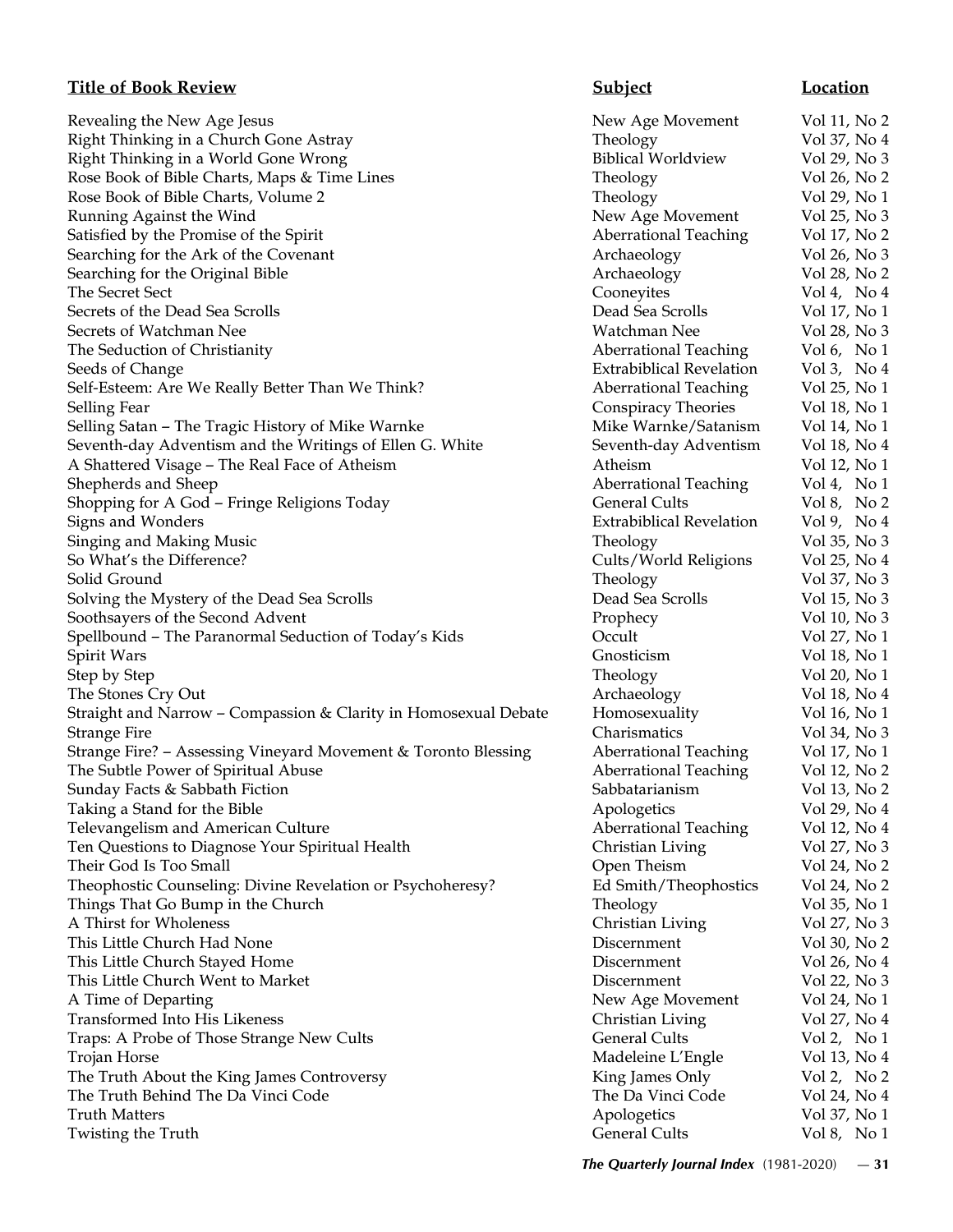## **Title of Book Review**

UFO Cults and the New Millennium UFOs in the New Age Under the Banner of Heaven - A Story of Violent Faith Understanding Jehovah's Witnesses Understanding the Cults Unmasking the Antichrist Unmasking the New Age Unshakable Foundations The Use of the Rod and Staff Urban Legends of the New Testament Visits to Heaven and Back: Are They Real? A Wake Up Call Wandering Stars The War Within Watching the New Wave (video) The Watchtower Files What Did Jesus Mean? What's the Deal With Wicca? What's With the Dudes at the Door? What You Know Might Not Be So What Your Child Needs To Know About God When Cultists Ask When Is It Right to Fight? When Your Money Fails Where Is God In All of This? Who Are You to Judge? Why Does God Allow Evil? Why God Gave Us a Book Why You Should Believe in the Trinity Will Medicine Stop the Pain? Will the Real Jesus Please Stand Up? Witch Hunt Aberrational Teaching Vol 10, No 4 Witchcraft – Exploring the World of Wicca Witnesses of Jehovah Yoga and the Body of Christ

# **Title of Mini-Newsletter Article Subject Location**

| Bombings in Salt Lake City                        | Mormonism                       | Vol 1, No $5$ |
|---------------------------------------------------|---------------------------------|---------------|
| Did Christ Arise on Sunday?                       | Theology                        | Vol 1, No $3$ |
| How Many Books in the Bible?                      | The Aprocrypha                  | Vol 2, No $3$ |
| How to Know If You Have Met a Morphosis           | <b>General Cults</b>            | Vol 2, No $5$ |
| Let's Talk About Christmas                        | Theology                        | Vol 2, No $8$ |
| Mormon Origins: A Tale of Spirits and Salamanders | Mormonism                       | Vol 1, No 1   |
| Out on a Limb?                                    | <b>Shirley MacLaine</b>         | Vol 2, No 7   |
| Reflections on  A Planned Deception               | <b>Constance Cumbey</b>         | Vol 2, No $2$ |
| The Risk of Millennial Arithmetic                 | Prophecy                        | Vol 2, No $6$ |
| The Tragic Life of Bishop Pike                    | James A. Pike                   | Vol 2, No $4$ |
| What About the Lost Books of the Bible?           | <b>Extrabiblical Revelation</b> | Vol 2, No $1$ |
| What's the Temple All About?                      | Mormonism                       | Vol 1, No $2$ |
| Where Are You Heading? The Marks of the Cults     | <b>General Cults</b>            | Vol 1, No 4   |
|                                                   |                                 |               |

| <b>Subject</b>               | <b>Location</b> |
|------------------------------|-----------------|
| <b>UFOlogy</b>               | Vol 19, No 2    |
| <b>UFOlogy</b>               | Vol 13, No 2    |
| Mormonism                    | Vol 26, No 1    |
| Jehovah's Witnesses          | Vol 12, No 1    |
| <b>General Cults</b>         | Vol 2, No 4     |
| Eschatology                  | Vol 33, No 2    |
| New Age Movement             | Vol 6, No 2     |
| Apologetics                  | Vol 21, No 3    |
| Discernment                  | Vol 24, No 3    |
| Apologetics                  | Vol 40, No 3    |
| Discernment                  | Vol 39, No 4    |
| Murray Harris                | Vol 13, No 4    |
| Aberrational Teaching        | Vol 32, No 4    |
| Christian Living             | Vol 10, No 1    |
| <b>Word-Faith Movement</b>   | Vol 15, No 4    |
| Jehovah's Witnesses          | Vol 5, No 3     |
| Theology                     | Vol 19, No 3    |
| Witchcraft                   | Vol 26, No 1    |
| <b>General Cults</b>         | Vol 19, No 1    |
| Theology                     | Vol 8, No 3     |
| Theology                     | Vol 17, No 4    |
| Theology                     | Vol 18, No 1    |
| Apologetics                  | Vol 11, No 2    |
| Prophecy                     | Vol 3, No 2     |
| Theology                     | Vol 32, No 1    |
| Discernment                  | Vol 27, No 2    |
| Theology                     | Vol 39, No 3    |
| Theology                     | Vol 32, No 3    |
| Jehovah's Witnesses          | Vol 10, No 1    |
| Counseling                   | Vol 27, No 1    |
| Theology                     | Vol 10, No 2    |
| <b>Aberrational Teaching</b> | Vol 10, No 4    |
| Witchcraft                   | Vol 19, No 4    |
| Jehovah's Witnesses          | Vol 9, No 2     |
| Yoga                         | Vol 28, No 1    |

| rmonism                | Vol 1, No $5$            |  |
|------------------------|--------------------------|--|
| eology                 | Vol 1, No $\mathbb{S}$   |  |
| e Aprocrypha           | Vol 2, No $\overline{z}$ |  |
| neral Cults            | Vol 2, No 5              |  |
| eology                 | Vol 2, No $\delta$       |  |
| rmonism                | Vol 1, No 1              |  |
| rley MacLaine          | Vol 2, No $7$            |  |
| nstance Cumbey         | Vol 2, No $2$            |  |
| phecy                  | Vol 2, No $\ell$         |  |
| nes A. Pike            | Vol 2, No $4$            |  |
| rabiblical Revelation: | Vol 2, No $1$            |  |
| rmonism                | Vol 1, No 2              |  |
| neral Cults            | Vol 1. No 4              |  |